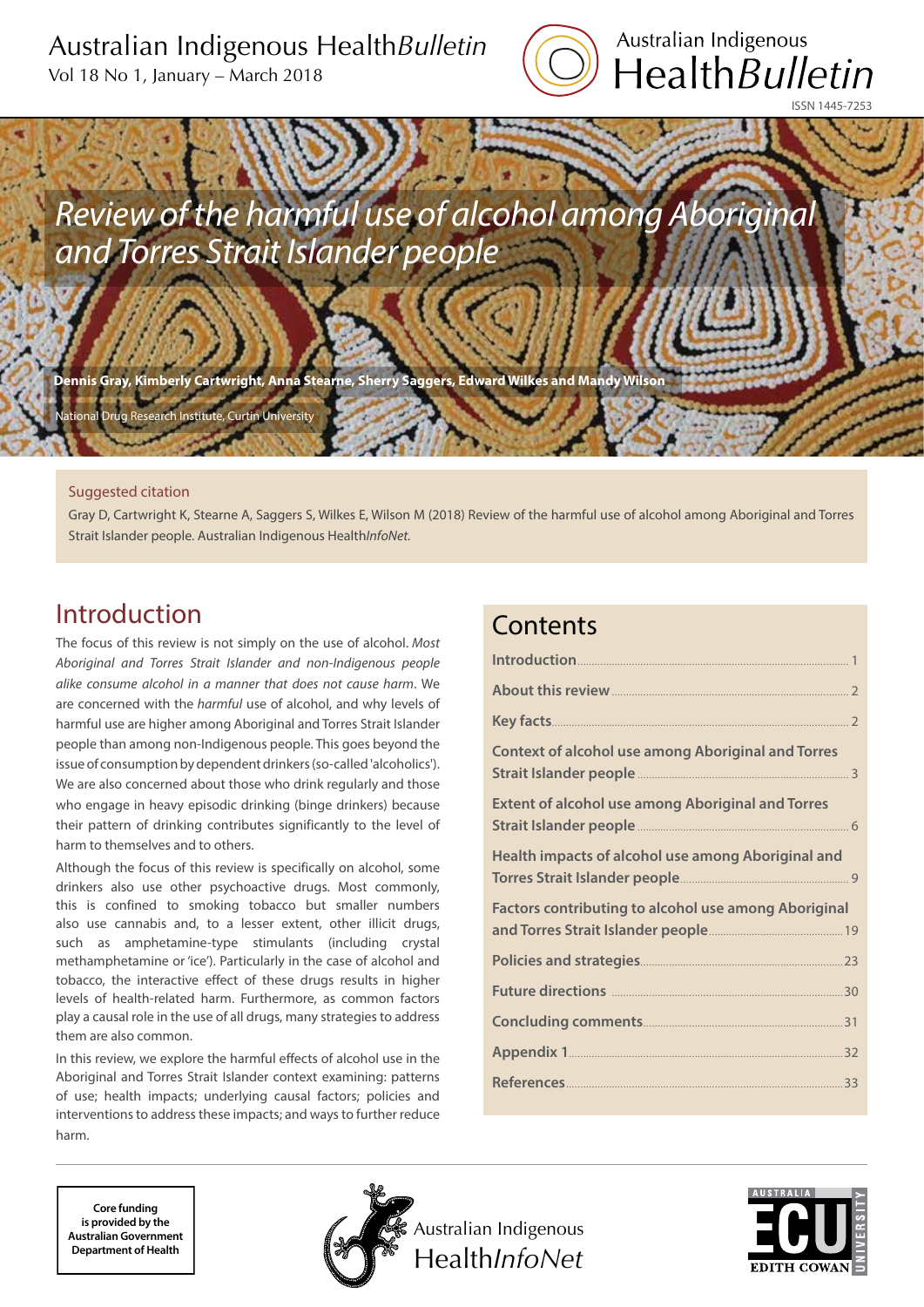# About this review

This review draws mostly on journal publications, government reports, national data collections and national surveys, the majority of which can be accessed through the Health*InfoNet*'s Bibliography.

Edith Cowan University prefers to use the term 'Aboriginal and Torres Strait Islander' rather than 'Indigenous Australian' for its publications. However, when referencing information from other sources, our authors are ethically bound to utilise the terms from the original source unless they can obtain clarification from the report authors/copyright holders. As a result, readers may see these terms used interchangeably with the term 'Indigenous' in some instances. If they have any concerns they are advised to contact the Health*InfoNet* for further information.

# Key facts

### The Australian context

- Harmful use of alcohol is a problem for the Australian community as a whole. It is estimated that in 2011, alcohol caused 5.1% of the total burden of disease in Australia.
- The social cost of all drug use in Australia in 2004-05 was estimated at \$55.2 billion (\$79.9 billion in 2016 dollars), with alcohol alone contributing 27.3%, and alcohol combined with illicit drugs adding a further 1.9%.

### Extent of alcohol use among Aboriginal and Torres Strait Islander people

- Alcohol use among Aboriginal and Torres Strait Islander people needs to be understood within the social and historical context of colonisation, dispossession of land and culture, and economic exclusion.
- Aboriginal and Torres Strait Islander people are about 1.3 times more likely to abstain from alcohol than non-Indigenous people.
- Aboriginal and Torres Strait Islander people are at least 1.2 and 1.3 times more likely to consume alcohol at levels that pose risks to their health over their lifetimes and on single drinking occasions than non-Indigenous people.
- Aboriginal and Torres Strait Islander men are more than twice as likely as Aboriginal and Torres Strait Islander women to consume alcohol at risky levels.

## Acknowledgements

Parts of this paper draw on reviews that we and our colleagues have undertaken for the National Indigenous Drug and Alcohol Committee [1], the Queensland Aboriginal and Islander Health Council [2], the Kimberley Aboriginal Medical Services Council [3], the Australian Government Department of Health and Ageing [4], and a book edited by the late Neil Thomson from the Australian Indigenous Health*InfoNet* [5, 6]. The National Drug Research Institute at Curtin University is supported by funding from the Australian Government under the Substance Misuse Prevention and Service Improvement Grants Fund.

Special thanks are extended to the Australian Government Department of Health for their ongoing support of the work of the Australian Indigenous Health*InfoNet*.

### Health impacts of alcohol use among Aboriginal and Torres Strait Islander people

- Excessive alcohol consumption poses a range of health risks both on single drinking occasions and over a person's lifetime, including alcoholic liver disease, behavioural disorders, assault, suicide and transport accidents.
- In NSW, Qld, WA, SA and the NT from 2010–2014 Aboriginal and Torres Strait Islander males and females died from conditions solely caused by alcohol more frequently than non-Indigenous males and females (4.7 and 6.1 times respectively).
- The overall rate of suicide among Aboriginal and Torres Strait Islander people in 2015 was 2.1 times higher than among non-Indigenous people. For the period 2011–2015, 40% of male suicides and 30% of female suicides were attributable to alcohol use.
- There is strong qualitative evidence linking alcohol and other drug (AOD) use and poor mental health among Aboriginal and Torres Strait Islander people.
- Age standardised rates of hospitalisation for Aboriginal and Torres Strait Islander people in the years 2012–13, 2013–14 and 2014-15 were 2.7, 2.3 and 2.4 times those of non-Indigenous people.
- In 2011, alcohol accounted for an estimated 8.3% of the overall burden of disease among Aboriginal and Torres Strait Islander Australians; a rate 2.3 times higher than among non-Indigenous people.
- In addition to harms to health, high levels of alcohol use can contribute to a range of social harms, including child neglect and abuse, interpersonal violence, homicide, and other crimes.

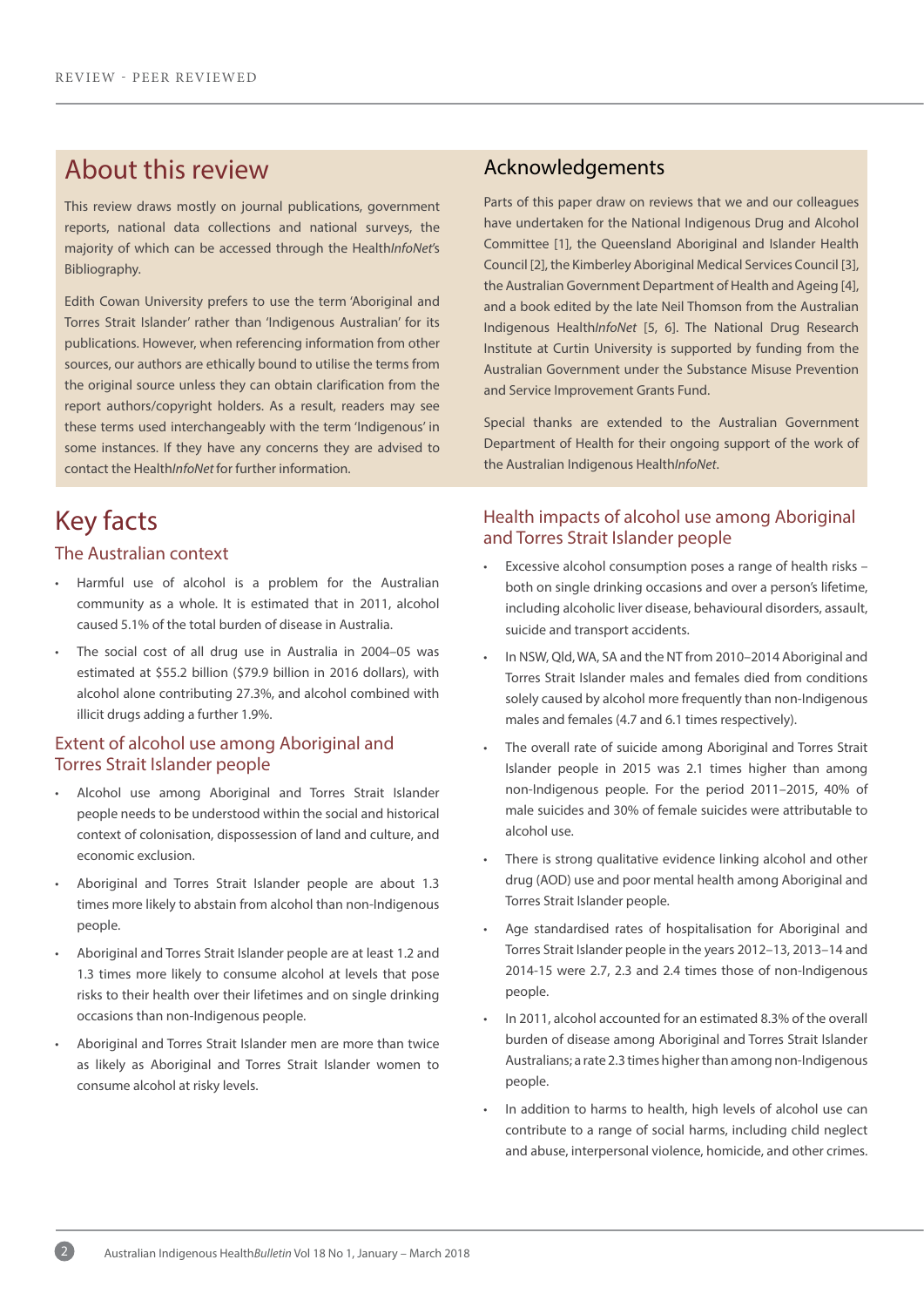## Policies and strategies

- Initial responses to the concerns about harmful alcohol use among Aboriginal and Torres Strait Islander people in the 1970s were driven not by governments but by Aboriginal and Torres Strait Islander people themselves who recognised that non-Indigenous mainstream responses were non-existent or largely culturally inappropriate.
- The level of harm caused by alcohol in any community is a function of complex inter-relationships between the availability of alcohol, and levels of individual wellbeing and social conditions that either protect against or predispose people or groups to harmful levels of consumption.
- As well as addressing the consequences of harmful levels of alcohol consumption, policies and intervention strategies must also address the underlying causal relationships. In the case of Aboriginal and Torres Strait Islander people this means addressing social inequality.
- As part of the current Australian Government's *Indigenous advancement strategy* (IAS), a number of programs are in place that aim to address social inequality and the broad social determinants of harmful alcohol use.
- Government policy documents most directly relevant to the minimisation of alcohol-related harm among Aboriginal and Torres Strait Islander people are the *National drug strategy 2017–2026* (NDS) and the *National Aboriginal and Torres Strait Islander peoples' drug strategy 2014–2019* (NATSIPDS).
- The *National drug strategy 2017–2026* provides a tripartite approach to reducing the demand for and supply of alcohol, and the immediate harms its causes.
- There is a strong evidence base for the effectiveness of a range of interventions including: alternative activities, brief interventions, treatment and ongoing care; taxation and price controls and other restrictions on availability; and community patrols and sobering-up shelters.
- Government programs to address Aboriginal and Torres Islander inequality have been in place since the 1970s - what is now the *National drug strategy* was introduced in 1985. While there have been some improvements, as evidenced by various Government reports, progress has been slow and while there have been increases in funding these have not been sufficient to meet need.
- There is evidence that provided with adequate resourcing the culturally safe services provided by community-controlled organisations result in better outcomes. Aboriginal and Torres Strait Islander people should be key players in the design and implementation of interventions to address harmful alcohol use in their own communities, with capacity building within Aboriginal community-controlled organisations a central focus.
- The way forward is for Australian Governments to honour the commitments made in the NATSIPDS to work with Aboriginal and Torres Strait Islander people and to resource interventions on the basis of need.

# Context of alcohol use among Aboriginal and Torres Strait Islander people

## The broader Australian context

Alcohol is the most widely used psychoactive drug in Australia. At the national level, data on production, taxation and imports collected by the Australian Bureau of Statistics (ABS) give a fairly accurate measure of total alcohol consumption and provide a basis for calculating per capita levels. The ABS estimated that in 2014 annual average per capita consumption of pure alcohol by persons aged 15 years and older was 9.71 litres, an average of about two standard drinks per person per day (a standard drink is one containing 12ml or 10g of pure alcohol) – a decline from 10.49 litres per person in 2005 [7]. Data on wholesale sales of alcohol that are required to be reported to liquor licensing authorities in Western Australia (WA), the Northern Territory (NT), Queensland (Qld) and the Australian Capital Territory (ACT) also provide reasonably accurate information for the calculation of per capita consumption and have been used to report sales at regional and local levels [8].

3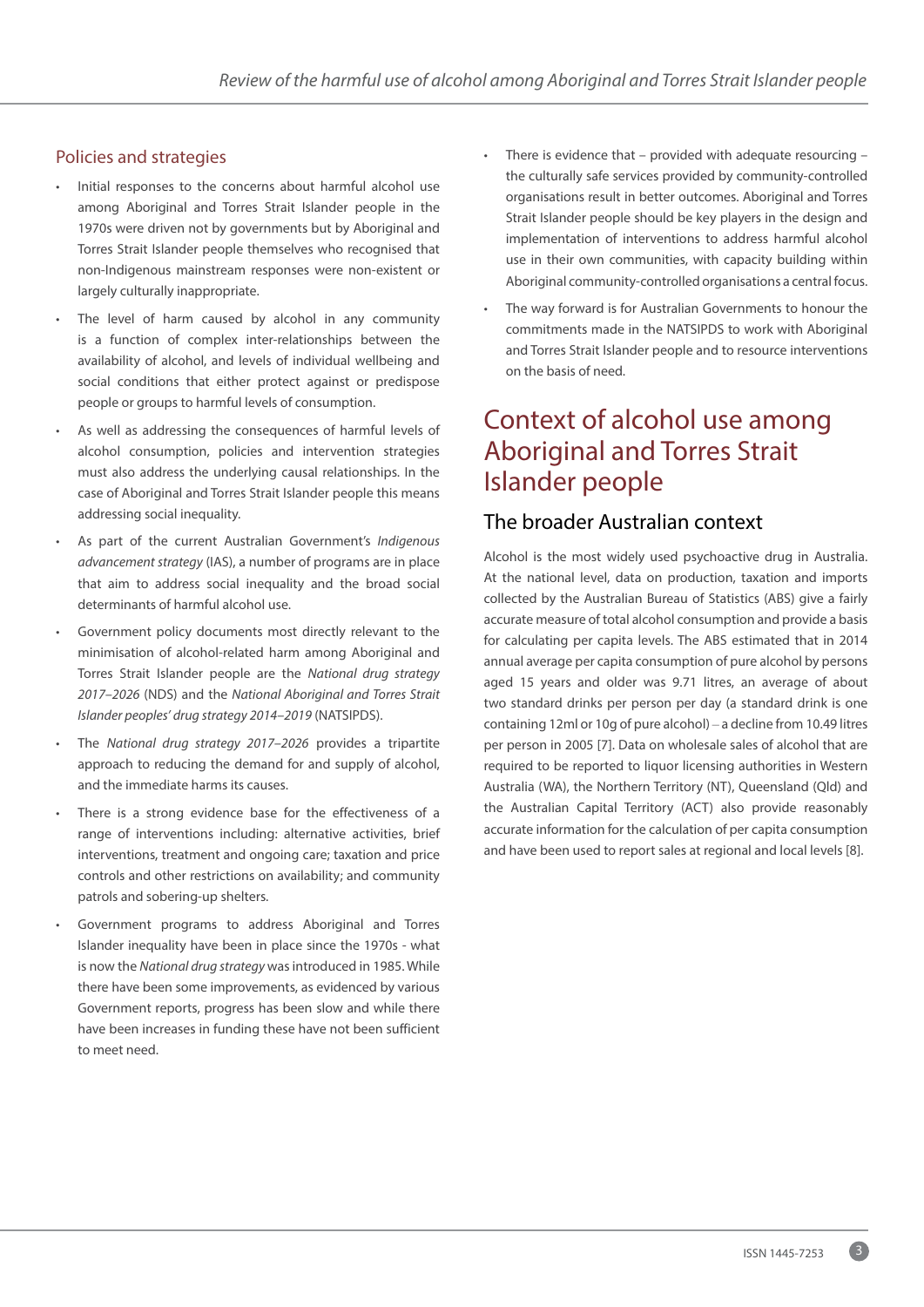Neither the ABS nor liquor licensing data tell us about the way in which alcohol is consumed by individuals or about variations in patterns of use among population sub-groups, such as women or Aboriginal and Torres Strait Islander people [9-11]. To overcome the limitations inherent in these data, we rely upon surveys that ask people about how often and how much alcohol they consume, and the World Health Organization (WHO) has developed a set of guidelines for conducting these surveys [12, 13]. It should be noted, however, that when the results of such surveys are extrapolated to broader populations, they all significantly under-estimate alcohol consumption as measured by sales data [13].

Since the introduction of the *National campaign against drug abuse* (now known as the *National drug strategy*) in 1985, the *National drug strategy household survey* (NDSHS) has been conducted every three years [14-18]. The NDSHS are considered the best survey data source for estimating risky consumption among individuals aged 14 years and older. Compliant with WHO guidelines, the surveys include a comprehensive set of questions that participants complete themselves and seal before returning to an interviewer [19]. Self-completion of the questionnaire facilitates both confidentiality and encourages more truthful reporting. The 2013 NDSHS estimated that 78.3% of Australians aged 14 years and older consumed alcohol in the preceding 12 months, and that 13.8% reported never having consumed a standard drink [18]. This survey also found that, in terms of the *2009 Australian alcohol guidelines* (see Appendix 1) 18.2% of Australians (26% of males and 10% of females) consumed alcohol in a manner that placed them at risk of alcohol-related harm over their lifetimes (on average more than two standard drinks per day); and 9.9% (14.1% of males and 5.7% of females) consumed alcohol at levels that placed them at risk of injury on a single drinking occasion (i.e. more than four standard drinks per occasion) at least weekly [18, 20].

It has been estimated that, in 2011, alcohol accounted for 5.1% of the total burden of disease in the Australian population and that in 2010, 4.7% of male and 3.0% of female deaths and 2.5% of male and 1.2% of female hospitalisations were attributable to alcohol [21, 22]. As well as impacting on physical and mental health, harmful levels of alcohol use contribute to a range of social harms, including child neglect and abuse, interpersonal violence, homicide, and other crime. The cost of this is significant. It has been estimated that in 2004–05, the social cost of all drug use in Australia was \$55.2 billion (\$79.9 billion in 2016 dollars), with alcohol alone contributing 27.3%, and alcohol combined with illicit drugs adding a further 1.9% [23]. Although, it did not arrive at a total cost, a later study found that in addition to these costs, there are substantial other costs that are borne by people other than drinkers themselves [24].

## The historical context

From the time the first British colony was established in 1788 – except in some isolated locations – Aboriginal and Torres Strait Islander people were gradually dispossessed of the lands they had occupied for at least 60,000 years. As a result of introduced disease and violence their numbers fell dramatically and, dispossessed of their one capital resource – the land – they were reduced to working in low-paid menial jobs, living in shanties on the fringe of towns and subject to racism and discrimination [25].

In the 19th Century, on the assumption that the Aboriginal and Torres Strait Islander population was dying out, colonial and, later, state and territory governments adopted policies of 'protecting' the 'remnant' populations – including removing some to religious missions and government settlements where they lost all autonomy [26, 27]. However, increases in the Aboriginal and Torres Strait Islander population led, in the mid-20th Century, to a policy of assimilating Aboriginal and Torres Strait Islander people into the non-Indigenous population – whether they wished it or not [26, 28]. This included the removal of children of mixed descent from their Aboriginal and Torres Strait Islander families and placing them in institutions or fostering them out to non-Indigenous families. This had a devastating impact on those removed (the 'Stolen Generations'), their families and their traditions. The effects of these policies continue to reverberate inter-generationally and include: absence of parenting models resulting, for some, in unacceptably high levels of child neglect and abuse; high levels of mental health problems; and harmful AOD use [29, 30].

In the 1970s, there was a significant change in Australian Government Aboriginal and Torres Strait Islander affairs policy. The *Assimilation policy* was a manifest failure, Aboriginal and Torres Strait Islander people clung tenaciously to their cultures, their enduring poor health and social conditions were an international embarrassment, and there was an increasing determination among them to control their own destinies. Enabled by the 1967 Referendum that empowered the Commonwealth Government to legislate on Aboriginal and Torres Strait Islander issues, the Whitlam Labor Government introduced the *Self-determination policy*. Under this, significant levels of funding were provided to address Aboriginal and Torres Strait Islander disadvantage and to resource community-controlled service organisations. Since that time, Australian Government policy has undergone various iterations depending upon the political party in power. These include Self-management, Mutual obligation, '*Closing the gap*' and the '*Indigenous advancement strategy'* [31]. Over the past two decades, successive governments have backed away from the notion of selfdetermination but the common goal of these policies has been to reduce the disadvantage faced by Aboriginal and Torres Strait Islander people – even though there is disagreement on the means by which this is to be achieved.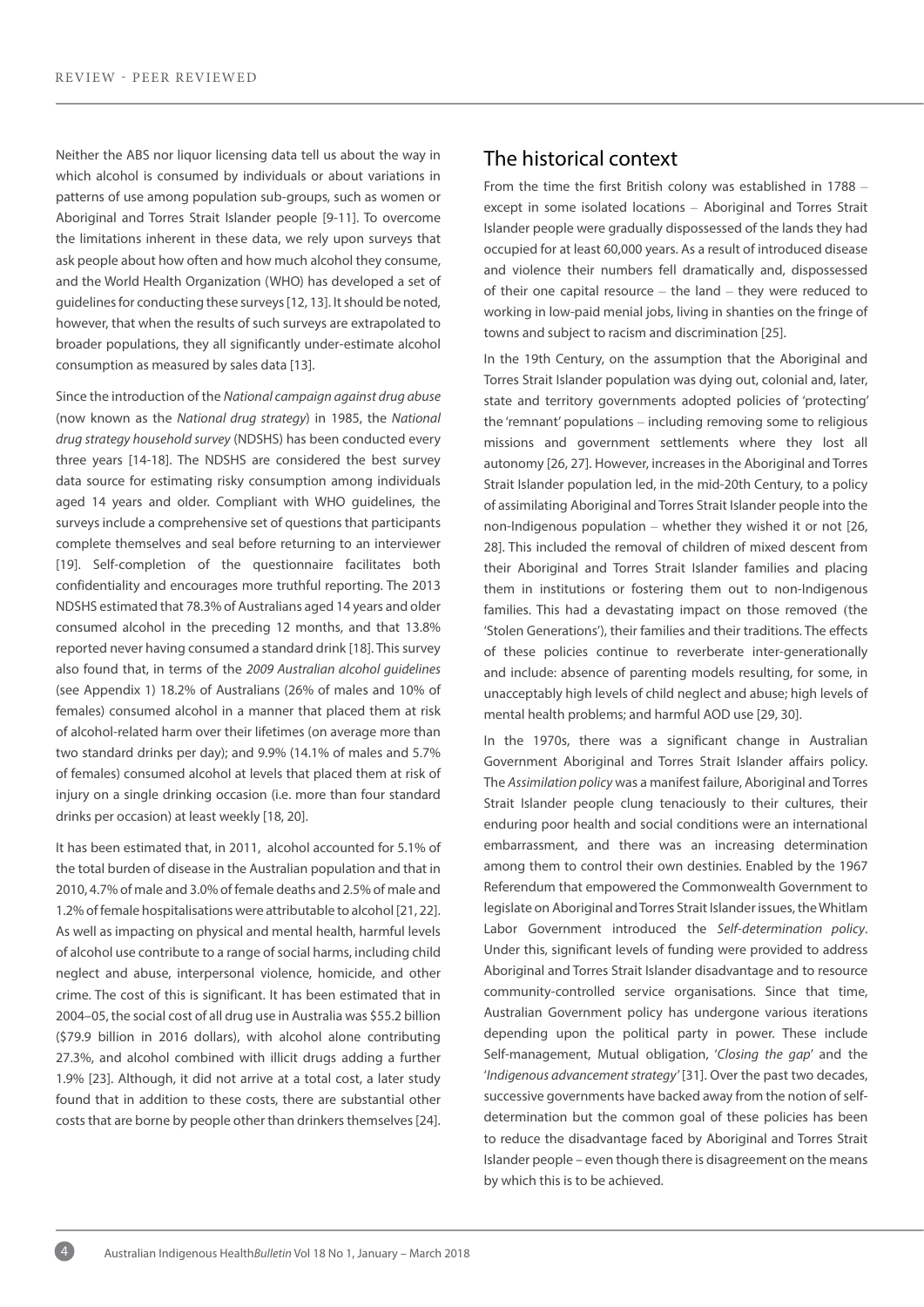These various government policies have had some gradual positive impact. Among other outcomes, there have been significant reductions in infant mortality, improvements in housing and education levels, and increases in workforce participation. Nevertheless, as successive reports of the Steering Committee for the Review of Government Service Provision (SCRGSP) demonstrate, the gap between the living standards of Aboriginal and Torres Strait Islander and non-Indigenous people remains significant and Aboriginal and Torres Strait Islander disadvantage remains entrenched [32, 33]. As the prominent Wiradjuri journalist and author Stan Grant has said, this legacy is not something Aboriginal and Torres Strait Islander people can simply 'just get over' [34].

Alcohol is intertwined with the history of Aboriginal and Torres Strait Islander and non-Indigenous relations. Alcohol quickly became a cornerstone of early colonial life [35]. It was used by some colonists as a means of exchange with Aboriginal and Torres Strait Islander people for sex or labour [36], and many Aboriginal and Torres Strait Islanders increasingly began to use alcohol as a means of escape, as a solace and as one of the few forms of enjoyment available to them – with devastating consequences [5, 37-39].

To reduce the effects of heavy Aboriginal and Torres Strait Islander consumption and to protect non-Indigenous people from the threat perceived to arise from it, from 1838 to 1929 laws prohibiting the sale of alcohol to, or purchase of alcohol by, Aboriginal and Torres Strait Islander people were introduced in all jurisdictions [37]. These prohibitions carried over into the 'assimilation' era, with exemptions being granted to those who were able to demonstrate that they were sufficiently assimilated into the wider society – often at the expense of denying their Aboriginal and Torres Strait Islander identities and social relationships [40]. These restrictions were of limited effectiveness in circumventing Aboriginal and Torres Strait Islander access to or desire for alcohol, and some non-Indigenous people profited by illegally selling alcohol to them [39, 41, 42].

The effects of prohibition on Aboriginal and Torres Strait Islander people were harsh. As a population, they were under strict surveillance and excluded from social spaces such as hotels, which were important centres of social activity; and the fear of being caught with alcohol resulted in riskier drinking patterns such as consumption of high alcohol content beverages quickly and excessively (a pattern of consumption that some see as shaping current drinking patterns) [39]. Given the culturally and raciallybased nature of the restrictions, alcohol predictably became a civil rights issue; with the laws being seen by Aboriginal and Torres Strait Islander people to embody inequity, discrimination and exclusion [40, 41].

As part of the agenda to assimilate Aboriginal and Torres Strait Islander people, in the 1960s the various state and territory prohibitions were progressively repealed [43]. Unsurprisingly, however, given the social conditions in which they lived, the repeal of prohibitions led to a significant increase in harmful levels of consumption [44, 45]. Since the late 1970s, various inquiries have highlighted the link between Aboriginal and Torres Strait Islander social disadvantage, poor health and high levels of alcohol use as a legacy of past policies [46-49]. While colonialism and dispossession are not the cause of all harmful alcohol use among Aboriginal and Torres Strait Islander people, observed drinking patterns are a response both to this history and the current social conditions that have arisen from it, as they are among Indigenous peoples elsewhere [37, 50].

## Alcohol and alcohol use disorders

Alcohol is a psychoactive substance – a drug. Alcoholic beverages are produced by processes including brewing, fermentation and distillation to make beers, wines and spirits. The percentage of alcohol in a beverage determines its potency. Alcohol is a toxin – a poison – and, despite any pleasurable effects, to become intoxicated is to be poisoned. The effects of alcohol are dependent upon the amount consumed, both on single occasions and over time. Mild intoxication can be pleasurable, disinhibiting effects may facilitate social interaction and it is clearly valued among a large percentage of the Australian population. Increasing levels of consumption lead to psychomotor impairment with the potential for accidents and injury, and tissue and organ damage, as well as harms to others. Furthermore, alcohol consumed by women during pregnancy can cross the placenta and lead to a range of harmful effects to the fetus.

Several instruments are available to screen for problematic alcohol use. The most commonly used is the ten question Alcohol Use Disorders Identification Test (AUDIT) [51] and its shortened, three question version AUDIT-C [52]. These and a single question version, AUDIT-3, have been used in Aboriginal and Torres Strait Islander primary health care settings and have been found to be effective [53, 54]. Use of both AUDIT and AUDIT-C are recommended in the *Alcohol treatment guidelines for Indigenous Australians* [55] as is the *Indigenous risk impact screen* (IRIS) [56]. The latter is an Aboriginal and Torres Strait Islander-specific instrument that also screens for associated mental health risks [55]. It is important to note that these instruments are not diagnostic tools, rather they identify risky patterns of alcohol consumption that warrant further followup, investigation and perhaps treatment.

While terms such as 'alcoholism' and 'addiction' are in common use, more precise definitions are used to diagnose alcohol-related conditions in clinical settings.

5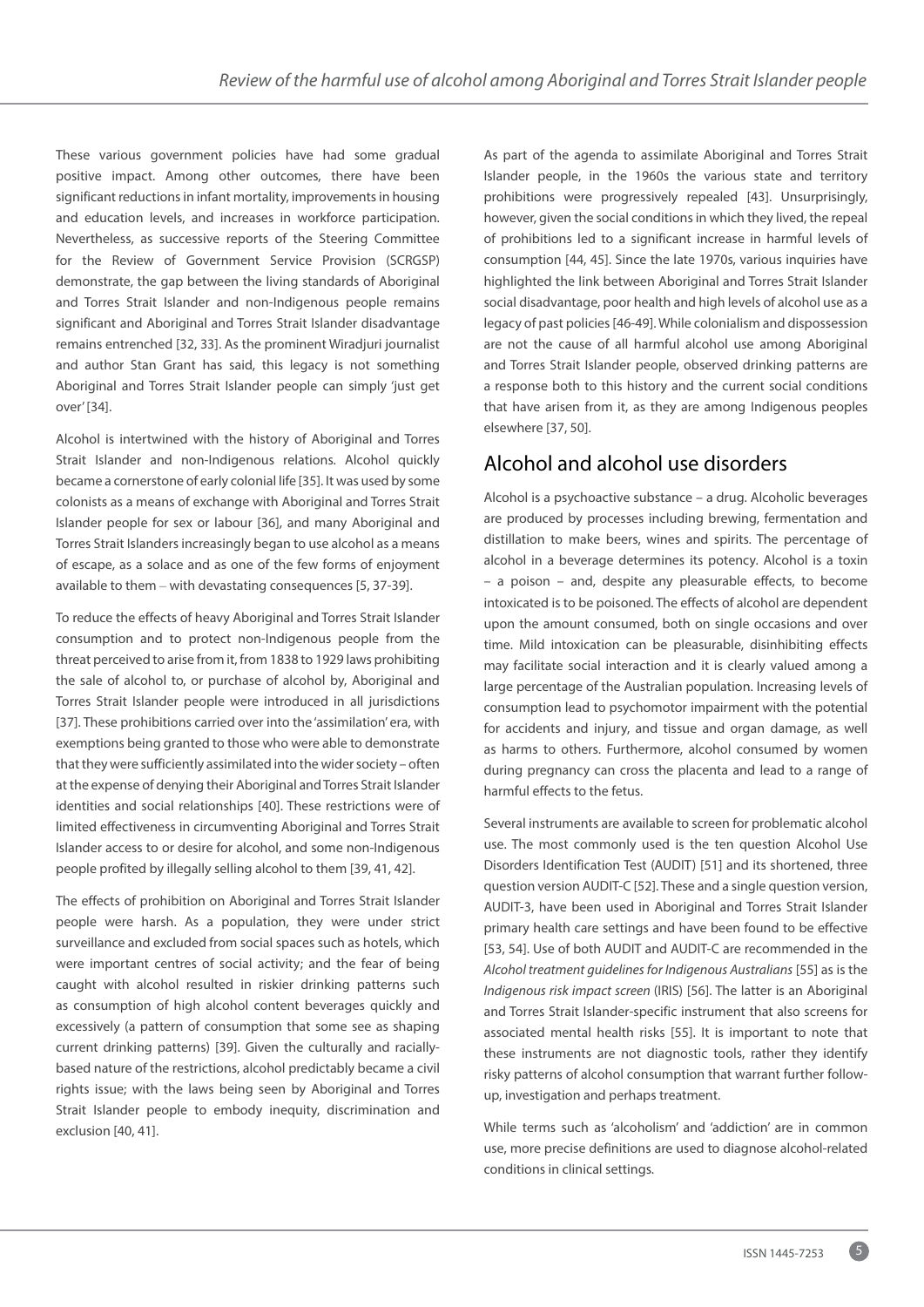The most widely used are those from the World Health Organization's (WHO) *International classification of diseases* (ICD-10). Under the broad category, 'Mental and behavioural disorders due to alcohol, ICD-10 identifies a range of clinical conditions related to alcohol use along with associated diagnostic criteria. These conditions include: acute intoxication, harmful use, dependence syndrome, withdrawal state, withdrawal state with delirium, psychotic disorder, amnesic syndrome, other unspecified mental and behavioural disorders [57]. ICD-10 is used to record hospital admissions and deaths attributable to alcohol in statistical and epidemiological data collections such as those used in following sections of this review.

Another commonly used classification is the *Diagnostic and statistical manual of mental disorders* (DSM–5) [58]. DSM–5 identifies a single 'alcohol use disorder' (combining 'alcohol abuse' and 'alcohol dependence' separately classified in the older DSM-IV) characterised by three states, 'mild', 'moderate', or 'severe' that are based on the presence of 2 to 3, 4 to 5, or 6 or more of 11 criteria.

#### *Table 1. List of abbreviations*

| <b>AATSIHS</b>  | Australian Aboriginal Torres Strait Islander Health Survey   |
|-----------------|--------------------------------------------------------------|
| <b>ABS</b>      | <b>Australian Bureau of Statistics</b>                       |
| <b>AIHW</b>     | Australian Institute of Health and Welfare                   |
| <b>AOD</b>      | Alcohol and other drugs                                      |
| <b>AUDIT</b>    | <b>Alcohol Use Disorders Identification Test</b>             |
| CAP             | National Drug Strategy Aboriginal and Torres Strait Islander |
|                 | Peoples Complementary Action Plan                            |
| <b>DALY</b>     | Disability adjusted life years                               |
| <b>FASD</b>     | Fetal alcohol spectrum disorder                              |
| $ICD-10$        | International Classification of Diseases 10                  |
| <b>IRIS</b>     | Indigenous Risk Impact Screen                                |
| <b>KRA</b>      | Key result area                                              |
| <b>NATSIHS</b>  | National Aboriginal and Torres Strait Islander Health Survey |
| <b>NATSIPDS</b> | National Aboriginal and Torres Strait Islander Peoples Drug  |
|                 | Strategy                                                     |
| NATSISS         | National Aboriginal and Torres Strait Islander Social Survey |
| <b>NDS</b>      | <b>National Drug Strategy</b>                                |
| <b>NDSHS</b>    | National Drug Strategy Household Survey                      |
| <b>NHMRC</b>    | National Health and Medical Research Council                 |
| <b>NIDAC</b>    | National Indigenous Drug and Alcohol Committee               |
| <b>PAP</b>      | Population attributable fraction                             |
| PAAP            | Population attributable aetiologic fraction                  |
| <b>RCIADC</b>   | Royal Commission into Aboriginal Deaths in Custody           |
| <b>RR</b>       | Rate ratio – the rate in one population group divided by     |
|                 | that in another                                              |
| <b>SCRGSP</b>   | Steering Committee for the Review of Government Services     |
|                 | Provision                                                    |
| <b>YLD</b>      | Years lived with disability                                  |
| YLL             | <b>Years of life lost</b>                                    |

The DSM-5 classification recognises that an alcohol use disorder covers a range of problems and is not simply a dichotomous state as implied by the term 'alcoholism' (i.e. a person is either an 'alcoholic' or is not). Classificatory differences between DSM–5 and ICD-10 are discussed by Hoffman and Kopak [59].

# Extent of alcohol use among Aboriginal and Torres Strait Islander people

# Alcohol use among Aboriginal and Torres Strait Islander people

Aboriginal and Torres Strait Islander people constitute 3.0% of Australia's population [60]. However, they experience health and social problems resulting from alcohol use at rates significantly greater than non-Indigenous people. In 2011, alcohol accounted for an estimated 8.3% of the overall burden of disease among Aboriginal and Torres Strait Islanders; a rate 2.3 times that among non-Indigenous people [61].

As indicated above, to obtain information on levels or patterns of alcohol use, we rely upon surveys that ask respondents about frequency and amounts of consumption. The validity and reliability of such surveys are dependent upon sampling methods, the extent to which linguistic and cultural understandings are shared between interviewers and participants, the questions asked, literacy levels and the way in which the results are interpreted [11, 62]. All of these factors need to be considered when conducting and assessing the results of alcohol use surveys among Aboriginal and Torres Strait Islanders.

Three national surveys provide information on alcohol use by Aboriginal and Torres Strait Islander people: the NDSHS discussed above, the *National Aboriginal and Torres Strait Islander social survey* (NATSISS), and the *Australian Aboriginal and Torres Strait Islander health survey* (AATSIHS) (previously the *National Aboriginal and Torres Strait Islander health survey* (NATSIHS)). Of these surveys, the most methodologically sound is the NDSHS. One limitation of the NDSHS, however is that the number of Aboriginal and Torres Strait Islander people included in the samples (about 450) is too small to provide reliable information on regional and local level variation in consumption. Another limitation is that they exclude (as do the NATSISS and AATSIHS/NATSIHS) homeless and itinerant people and those who are in institutions such as hospitals, prisons or police lock-ups at the time the surveys are conducted. Such people are likely to include some of the heaviest drinkers and this contributes to under-estimates of consumption levels. Despite these limitations, the NDSHS results are closest to actual consumption and comparisons can be made between them and consumption patterns among non-Indigenous people.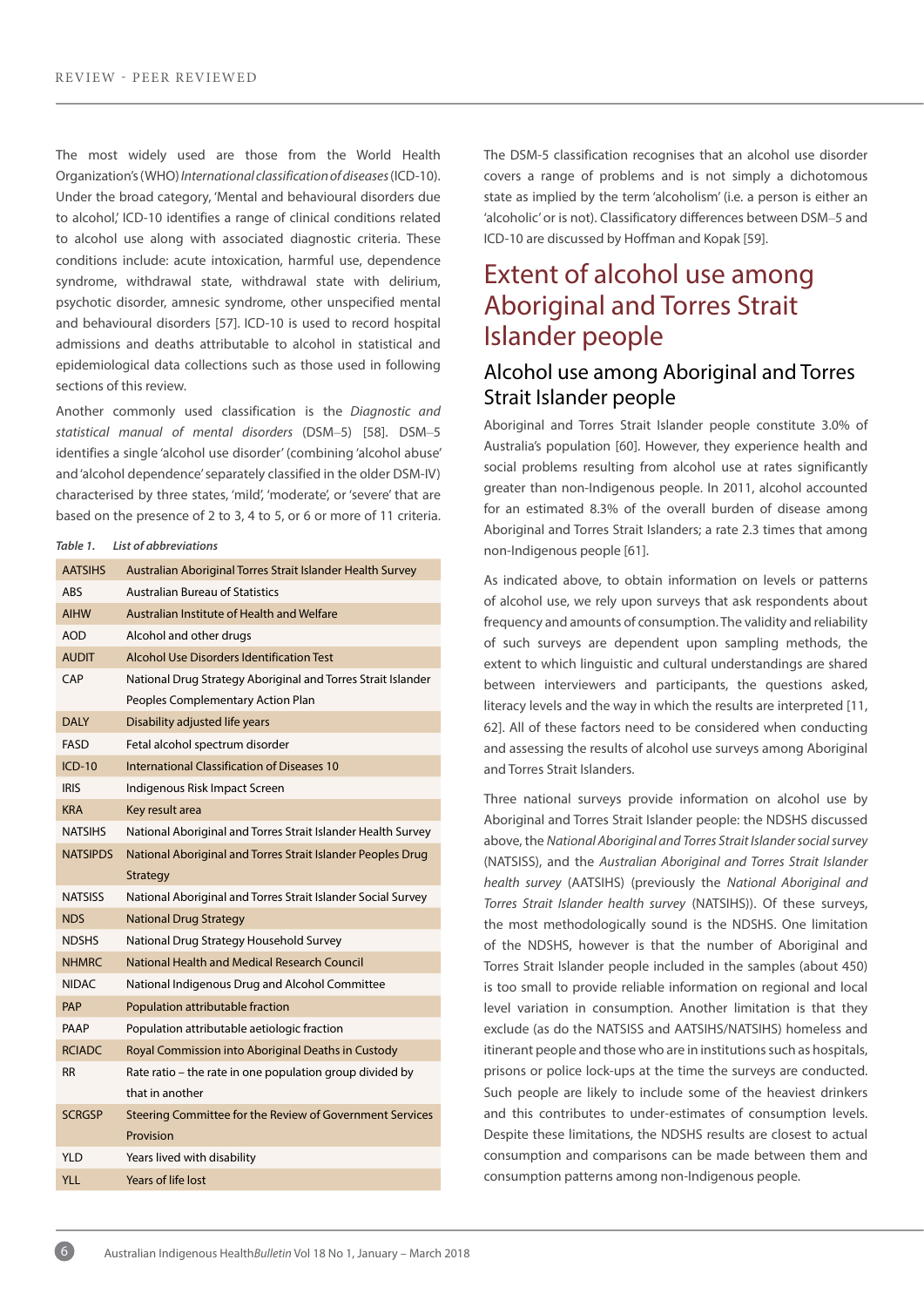The NATSISS [63-65], and the AATSIHS [66, 67] collect detailed survey information on the socio-economic and health circumstances of Aboriginal and Torres Strait Islander people and although they report on alcohol consumption, they were not designed specifically for this purpose and are not compliant with WHO guidelines. They ask participants to recall consumption over different time periods and obtain data from different age groups (15 years and older for the NATSISS and AATSIHS, 18 years and older for the NATSIHS, and 14 years and older for the NDSHS). While they have the advantage of much larger sample sizes, the methods for collecting data on alcohol consumption are less rigorous than those used for the NDSHS and their results are not comparable to the NDSHS results for either Aboriginal and Torres Strait Islander or non-Indigenous people.

# Risky alcohol consumption

As indicated in our Introduction, this review is concerned about levels of alcohol consumption that pose 'risk' to people's health – that is, the probability of a person developing an adverse health outcome in a specified time period. This has long been of concern and, in 1987, the National Health and Medical Research Council (NHMRC) developed a set of guidelines setting out the health risks associated with alcohol consumption [68]. The guidelines were based on a rigorous review of the national and international evidence on the relationship between different levels of consumption and a range of health problems. In light of new evidence, the guidelines have since been revised twice and simplified [20, 69]. The most recent guidelines distinguish between risk of harm 'over a lifetime' and 'risk of injury on a single drinking occasion of drinking'. For healthy men and women aged 18 years and older, they state:

- drinking no more than four standard drinks on a single occasion reduces the risk of alcohol-related injury arising from that occasion
- drinking no more than two standard drinks on any day reduces the lifetime risk of harm from alcohol-related disease or injury [20].

It is important to note that none of the three national surveys report on amounts of alcohol consumed. Rather they report on the frequency of consumption that poses risks to health as defined by the NHMRC guidelines. However, the guidelines define risks so broadly that they group together people who may be consuming in a harmful manner but who are doing so at widely varying levels. Due to changes in the NHMRC guidelines [20] used to categorise research results, it is not possible to compare survey results from earlier time periods with more recent surveys using the 2009 guidelines (except in the case of the 2002 NATSISS which the ABS has re-analysed using the 2009 guidelines). The national results of the 2010 and 2013 NDSHS, the 2012–13 AATSIHS, and the 2002, 2008 and 2014–15 NATSISS are presented in Table 2. The NDSHS results include comparison of Aboriginal and Torres Strait Islander and non-Indigenous findings. Such comparison is not available for the AATSIHS and NATSISS, but, unlike the NDSHS, results of these two surveys are broken down by gender.

The 2010 and 2013 NDSHS results suggest that the number of Aboriginal and Torres Strait Islander participants who reported being abstinent (not having consumed alcohol in the previous 12 months) increased from 25.4% in 2010 to 27.9% in 2013. Among non-Indigenous participants there was also a small increase in this group (which includes those who had never been drinkers and those who had previously been drinkers but who had given up), however Aboriginal and Torres Strait Islander people were about 1.3 times more likely to be abstainers than non-Indigenous people. The percentage of Aboriginal and Torres Strait Islander people reporting being abstinent in the NDSHS surveys was broadly consistent with the results of the 2012–13 AATSIHS but substantially lower than the levels reported in the three NATSISS surveys – 38.0%, 35.1% and 38.4%.

As well as suggesting an increase in the percentage of Aboriginal and Torres Strait Islander people reporting they were abstinent, conversely, the NDSHS data suggest that there were declines in the percentages of those reporting both lifetime and single occasion risky drinking. At the same time, there were self-reported declines in both types of risky drinking among non-Indigenous participants. Nevertheless, Aboriginal and Torres Strait Islander people were 1.6 times and 1.2 times more likely to report lifetime risky consumption in 2010 and 2013 and 1.3 times more likely to report single occasion risky consumption in both years.

7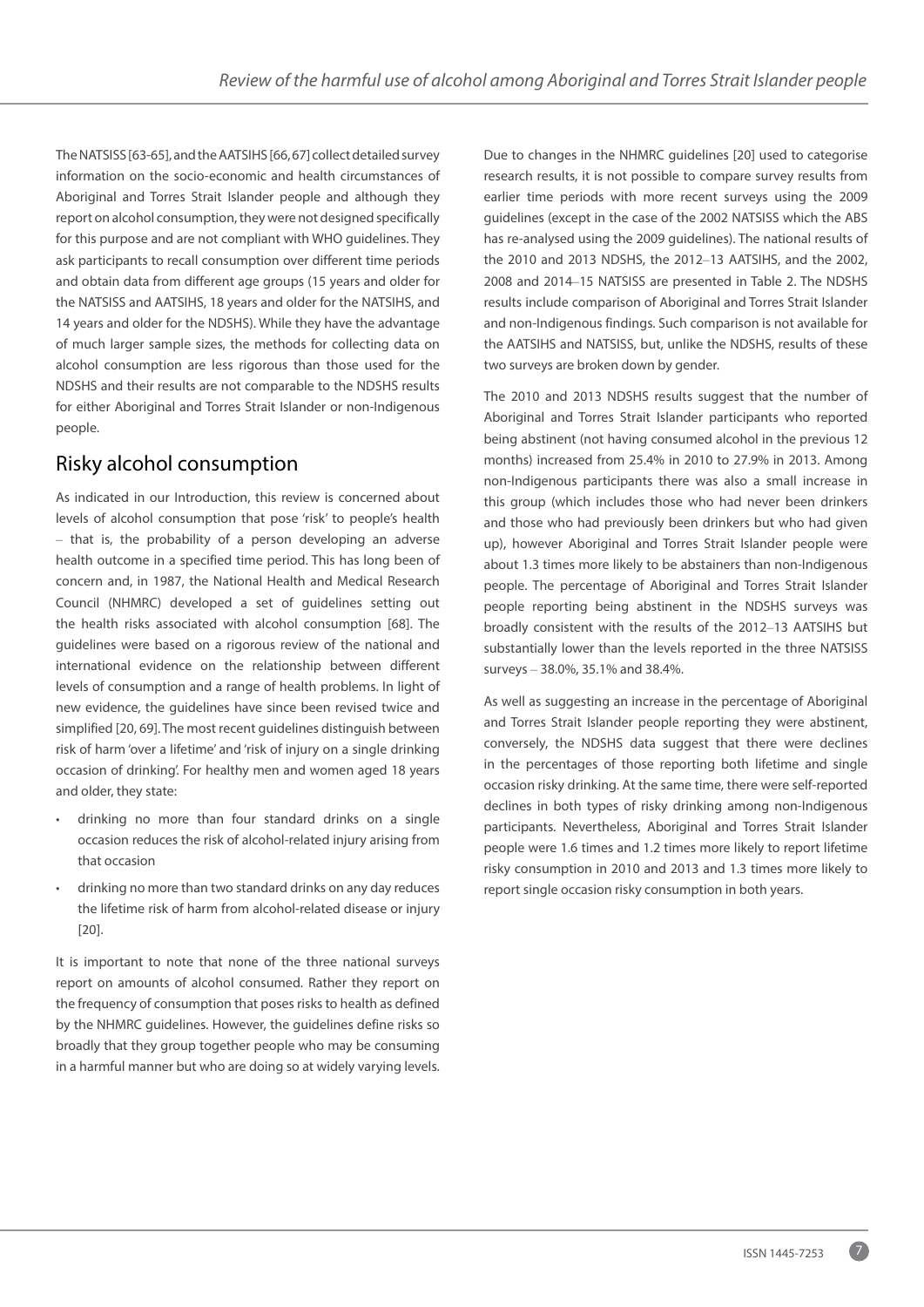|                                        | 2010 NDSHS <sup>a</sup>                                          |                    | 2013 NDSHSb                                                      |                    | $2012 - 13$<br><b>AATSIHS</b> |                | 2002<br><b>NATSISSd*</b> |      |      | 2008<br><b>NATSISS<sup>e</sup></b> |                               |             | 2014-15<br><b>NATSISS<sup>f</sup></b> |                |              |      |
|----------------------------------------|------------------------------------------------------------------|--------------------|------------------------------------------------------------------|--------------------|-------------------------------|----------------|--------------------------|------|------|------------------------------------|-------------------------------|-------------|---------------------------------------|----------------|--------------|------|
| Level of risk                          | <b>Aboriginal and</b><br><b>Torres Strait</b><br><b>Islander</b> | Non-<br>Indigenous | <b>Aboriginal and</b><br><b>Torres Strait</b><br><b>Islander</b> | Non-<br>Indigenous | M <sup>1</sup>                | F <sup>2</sup> | $T^3$                    | M    | F.   | <b>AP</b>                          | <b>M</b>                      | F.          | $\blacksquare$                        | M              | F.           |      |
| Not consumed in the<br>last 12 months  | 25.4                                                             | 19.3               | 27.9                                                             | 21.7               | 23.0                          | 32.0           | 28.0 29.5                |      | 45.9 |                                    | 38.0 26.5                     | $43.0$ 35.1 |                                       | 29.2           | 47.0 38.4    |      |
| Lifetime risk                          |                                                                  |                    |                                                                  |                    |                               |                |                          |      |      |                                    |                               |             |                                       |                |              |      |
| Low risk<br>(consumed $\leq$ 2 day)    | 42.6                                                             | 60.4               | 49.4                                                             | 60.2               | 51.0                          |                | 58.0 54.0 44.3           |      | 43.9 | 44.1                               | 42.4                          | 46.1        |                                       | 44.3 43.9 42.5 |              | 43.2 |
| Risky<br>(consumed >2day)              | 32.1                                                             | 20.3               | 22.7                                                             | 18.2               | 26.0                          | 10.0           | 18.0                     | 25.5 |      | 9.5 17.2 29.1                      |                               | 10.1        | 19.2                                  | 22.0           | 7.9          | 14.7 |
| <b>Single occasion risk</b>            |                                                                  |                    |                                                                  |                    |                               |                |                          |      |      |                                    |                               |             |                                       |                |              |      |
| Low risk<br>(consumed $\leq$ 4 drinks) | 20.9                                                             | 40.2               | 22.4                                                             | 40.6               |                               |                |                          | 9.3  |      | $13.1$ 11.3                        | $11.1$ 12.4 11.8              |             |                                       |                | Not reported |      |
| <b>Risky</b><br>(consumed >4 drinks)   | 53.7                                                             | 40.5               | 49.6                                                             | 37.7               |                               |                |                          |      |      |                                    | 47.2 23.8 35.0 50.0 26.9 37.9 |             |                                       |                | Not reported |      |

#### *Table 2. Self-reported alcohol consumption by risk level (percentage), national survey results, Australia*

1. Males

2. Females

3. Total population

\* The ABS re-analysed the 2002 data using the 2009 Alcohol guidelines and used those guidelines in analysis of the 2008 data.

Sources: a. AIHW, 2011 [17]; b. AIHW, 2014 [18]; c. ABS, 2013 [67]; d. ABS, 2013 [65]; e. ABS, 2013 [65]; f. ABS, 2016 [70]

While the NATSISS data showed no change in the percentage of people reporting being abstinent, they do show what is reported to be a statistically significant decline in the percentage reporting lifetime risky consumption, from 17.2% in 2002 to 14.7% in 2014–15. This probably reflects a real decline because there were reported declines in all states and territories over that period. However, the magnitude of the decline is open to question because in Vic and SA the proportions of people reporting decreased risky lifetime consumption fell by an improbable 41% and 56% respectively [70]. For risky single occasion consumption, the 2002 and 2008 NATSISS surveys report similar percentages (35.0% and 37.9% respectively). The 2014–15 NATSISS did not report on risky single occasion consumption.

The results of the 2002, 2008 and 2014–15 NATSISS show that Aboriginal and Torres Strait Islander males were at least 2.8 times more likely than females to consume alcohol at levels that posed lifetime risk to their health. The 2002 and 2008 NATSISS also show that at the time of interview, males were about twice as likely as females to consume on occasions that posed risk of injury. These results are consistent with data reported by the 2012–13 AATSIHS when comparing patterns of consumption between males and females.

Together, the three NATSISS surveys show that most Aboriginal and Torres Strait Islander people either did not consume alcohol or did not consume it at a level that posed risks to their health over their lifetimes. This was also true of women on single drinking occasions, but men were slightly more likely than women not to consume alcohol at risky levels on such occasions. All three surveys indicated

that Aboriginal and Torres Strait Islanders were 1.3 times more likely to be abstainers than non-Indigenous people. They were also at least 1.2 and 1.3 times more likely to consume alcohol at levels that pose risks to their health over their lifetimes and on single drinking occasions, than non-Indigenous Australians. The surveys also indicate that Aboriginal and Torres Strait Islander men were more than twice as likely as Aboriginal and Torres Strait Islander women to consume alcohol at risky levels. Importantly the surveys show that there was a decline in risky drinking among Aboriginal and Torres Strait Islander people. However, given the inherent limitation of these surveys, the reported levels of consumption should be regarded as under-estimates. In addition, given the uncertainty of the estimates of risky consumption, we cannot be certain of the magnitude of the reported decline. That these are under-estimates is indicated by the significantly higher levels of alcohol-related deaths and hospitalisations among Aboriginal and Torres Strait Islander people than among non-Indigenous people, as discussed in the following sections of this review [11, 71].

The ability of policy makers, practitioners and the broader public to respond appropriately in reducing the harms caused by alcohol depends in large part on our understanding of the extent of the problem. As indicated above, limitations of existing surveys make such an understanding difficult to achieve and we need to subject those surveys to high levels of scrutiny. These limitations have long been pointed out and we urgently need to develop better and more culturally sensitive methods of better ascertaining data on Aboriginal and Torres Strait Islander patterns of alcohol consumption [62, 72].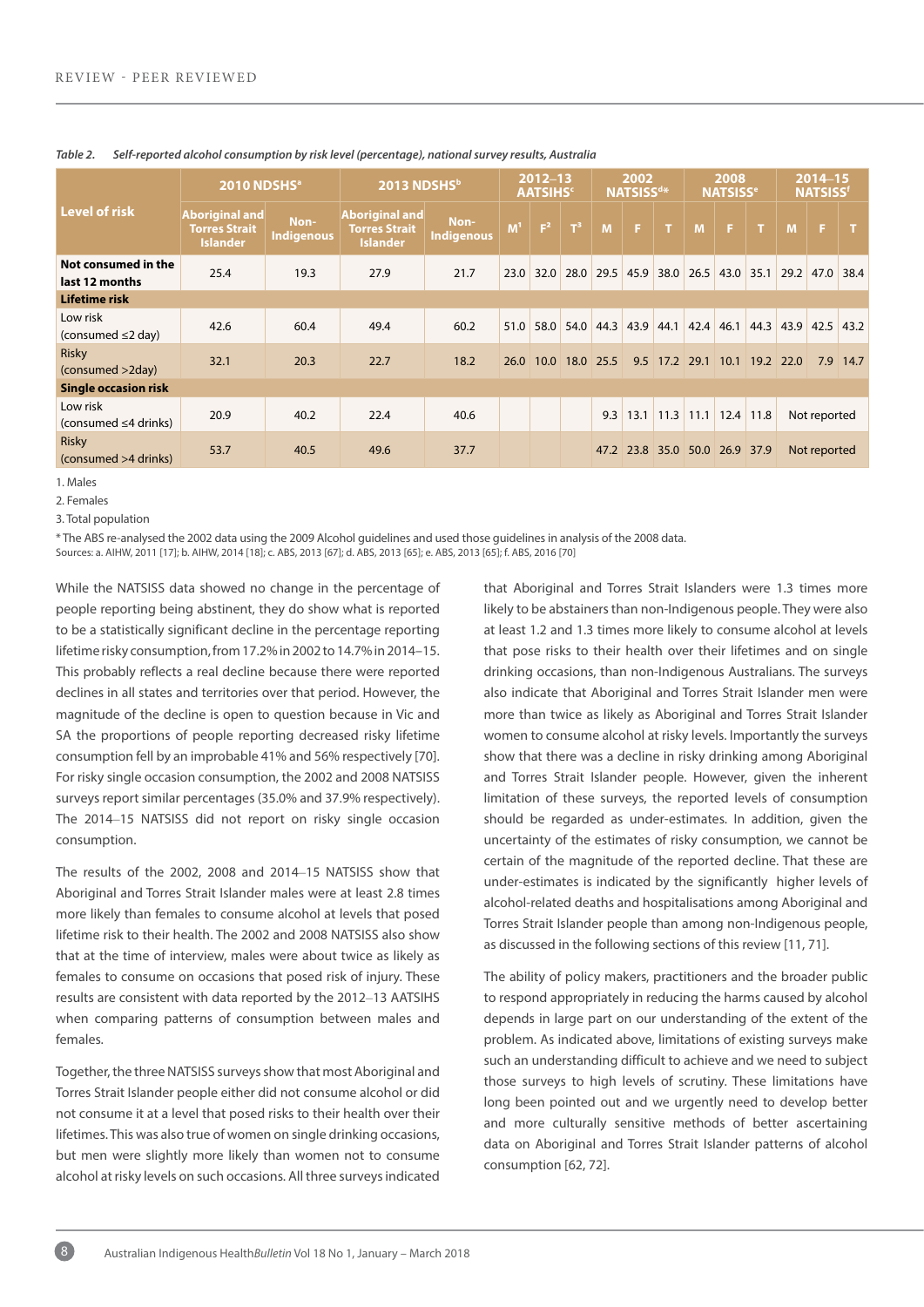# Health impacts of alcohol use among Aboriginal and Torres Strait Islander people

## Alcohol-related harms to health

In addition to the ICD-10 'Mental and behavioural disorders due to alcohol' discussed in the Introduction, excessive alcohol consumption poses a range of other health risks – both on single drinking occasions and over a person's lifetime. The most comprehensive sources of information on these risks come from two main sources: the National Causes of Death Database and the National Hospital Morbidity Database, both of which are collated from state and territory data and maintained by the ABS and the Australian Institute of Health and Welfare (AIHW). These data are commonly referred to as mortality (death) data and morbidity data (technically called 'hospital separations' as the records are prepared when patients are discharged or transferred). Information contained in these records represents 'the tip of the iceberg'. While there is some data on those whose problems are managed by specialist treatment services, there is no comprehensive source of data on the much larger number of people treated for alcoholrelated problems in primary health care settings, nor for those whose problems are untreated.

In the mortality and morbidity data, the alcohol-related conditions that can most easily be identified are the eleven IDC-10 diagnostic categories that are wholly caused by alcohol. Such conditions are said to have a population attributable fraction (PAF) or a population attributable aetiologic (etiologic) fraction (PAAF) of 1.0. Apart from these, however, alcohol is known to contribute to a range of other conditions. Identification of these latter cases directly from death or hospital records requires that the primary diagnosis (e.g. accidental drowning or haemorrhagic stroke) is supplemented by an additional code indicating whether or not alcohol was a causal factor. Unfortunately, such information is not always recorded, hence the frequency of such cases is significantly underestimated. To overcome this limitation, an indirect method, the PAAF, was developed to estimate the contribution of alcohol to these other conditions. Based on comprehensive studies of the contribution of different levels of alcohol consumption to specific conditions among males and females in different age groups, a population measure of the proportion of cases attributable to alcohol can be calculated. This proportion is the partial PAAF. For example, as 12.5% of cases of liver cancer among Australian males aged 60–64 who consume alcohol in a hazardous manner are attributable to alcohol, the PAAF is 0.125. There are 29 such conditions with PAAFs ranging from 0.02 for psoriasis to 0.82 for chronic pancreatitis in the general Australian population [73]. Reflecting higher levels

of alcohol consumption among them, PAAFs have also been developed specifically for the Aboriginal and Torres Strait Islander population [74].

## **Mortality**

The most comprehensive time series of Australian mortality data is published in annual reports prepared by the ABS. These include tables on Aboriginal and Torres Strait Islander deaths for NSW, Qld, SA and WA – the jurisdictions for which the data are most reliable. The underlying causes of death are categorised by ICD-10 summary groupings of particular conditions (i.e. particular diseases or injuries). Among these are several categories that include conditions to which alcohol makes a significant contribution: intentional self-harm (suicide); land transport accidents; cirrhosis and other diseases of the liver; and assault (homicide) (Table 3). With the exception of intentional self-harm, however, from these data it is not possible to single out particular conditions within these categories and the role of alcohol in these deaths. Nevertheless, Table 3 puts these deaths in context.

The biennial reports of the SCRGSP provide information on deaths from conditions that are attributable solely to alcohol (i.e. those with a PAAF of 1.0). Data for NSW, Qld, WA, SA and the NT for the years 2010–2014 are summarised in Table 4. Overall, these conditions occurred 4.7 times more frequently among Aboriginal and Torres Strait Islander males than among non-Indigenous males and 6.1 times more frequently among Aboriginal and Torres Strait Islander females than among non-Indigenous females. The most common of these conditions – alcoholic liver disease (alcoholic cirrhosis of the liver) and mental and behavioural disorders due to alcohol use – are chronic conditions resulting from long periods of heavy alcohol consumption. The former accounted for 61% of the 286 male deaths and 78% of the 139 female deaths and the latter for 20% of male and 12% of female deaths in these four categories.

Several of the categories of disease and injury in Table 3, group together conditions that are either wholly or partially attributable to alcohol use (and for which PAAFs are available) with those that are not; and from the published data it is not possible to disaggregate them. This is true for land transport accidents, cerebrovascular diseases, cirrhosis and other diseases of the liver and accidental poisoning. For example, the category cirrhosis and other diseases of the liver includes eight conditions only one of which, alcoholic liver disease (alcoholic liver cirrhosis), is attributable to alcohol use. It is, however, possible to apply PAAFs to two of the categories; intentional self-harm (suicide) and assault (homicide).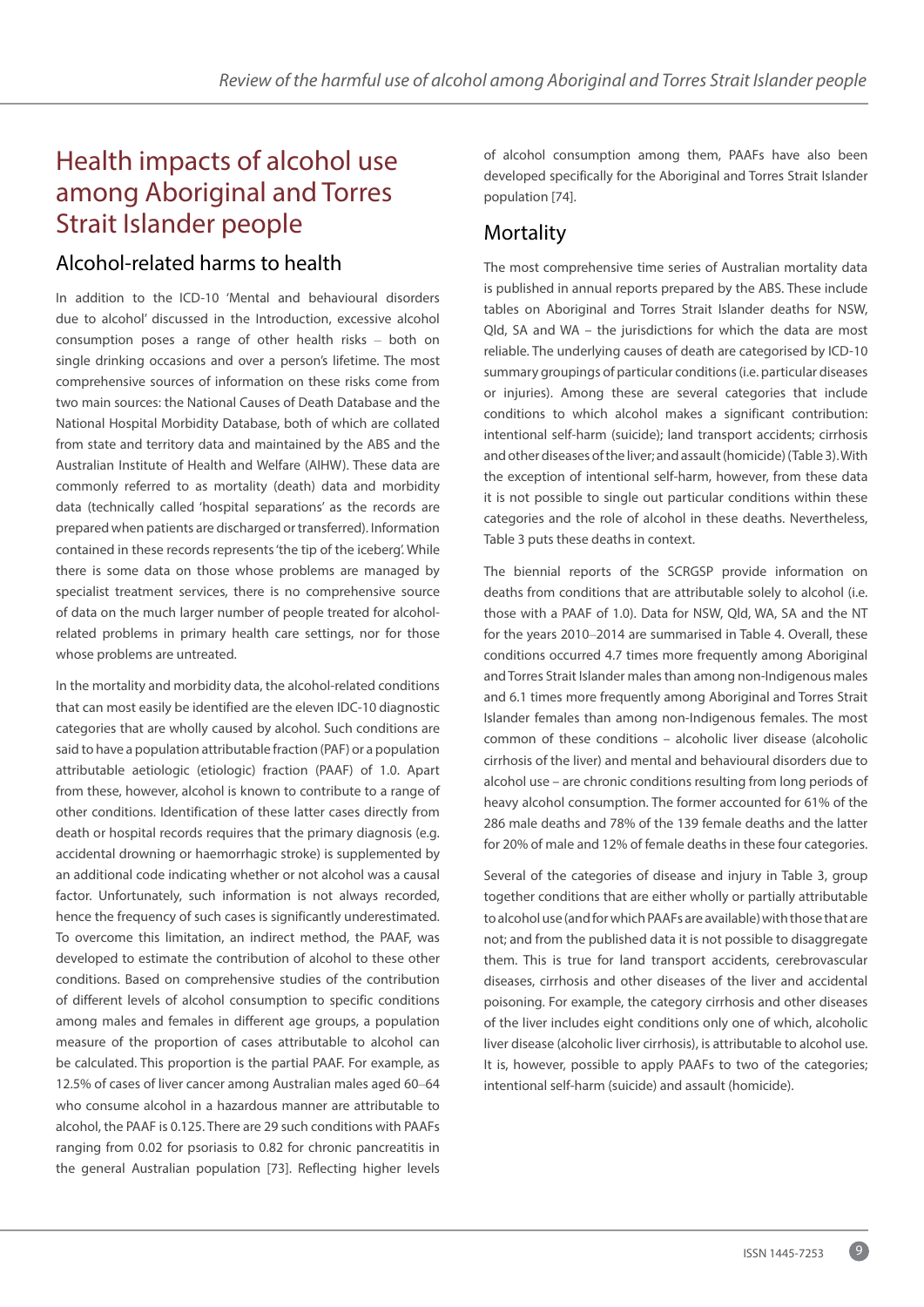| Cause of death                         |       | 2011        |           |             | 2012        |           |       | 2013        |           | 2014  |             | 2015      |             |             | Total     |             |               |
|----------------------------------------|-------|-------------|-----------|-------------|-------------|-----------|-------|-------------|-----------|-------|-------------|-----------|-------------|-------------|-----------|-------------|---------------|
| and ICD-10 code                        | No.   | <b>Rate</b> | <b>RR</b> | No.         | <b>Rate</b> | <b>RR</b> | No.   | <b>Rate</b> | <b>RR</b> | No.   | <b>Rate</b> | <b>RR</b> | No.         | <b>Rate</b> | <b>RR</b> | No.         | $\frac{9}{6}$ |
| <b>Males</b>                           |       |             |           |             |             |           |       |             |           |       |             |           |             |             |           |             |               |
| All causes                             | 1,312 | 1,340.2     |           | $2.0$ 1,351 | 1,308.5     | 2.0       | 1,433 | 1,095.6     | 1.7       | 1,473 | 1,062.7     |           | $1.7$ 1,591 | 1,114.7     |           | $1.7$ 7,160 | 100           |
| Intentional self-harm                  | 92    | 36.6        | 2.5       | 81          | 32.4        | 1.9       | 99    | 35.2        | 2.1       | 102   | 34.1        | 1.9       | 110         | 39.2        | 2.1       | 484         | 6.8           |
| Land transport<br>accidents            | 63    | 25.2        | 3.0       | 51          | 24.6        | 2.8       | 39    | 13.1        | 1.5       | 69    | 26.9        | 3.7       | 54          | 21.0        | 2.7       | 276         | 3.9           |
| Cerebrovascular<br>diseases            | 46    | 81.7        | 1.9       | 43          | 64.0        | 1.6       | 52    | 61.8        | 1.6       | 43    | 45.3        | 1.2       | 41          | 41.4        | 1.1       | 225         | 3.1           |
| Cirrhosis & other<br>diseases of liver | 45    | 31.0        | 3.4       | 39          | 27.3        | 3.5       |       |             |           | 62    | 32.7        | 3.7       | 58          | 32.0        | 3.5       | 204         | 2.8           |
| Accidental poisoning                   | 23    | 10.3        | 1.7       | 31          | 15.3        | 5.5       | 35    | 15.8        | 2.6       | 36    | 14.8        | 2.2       | 38          | 14.8        | 2.2       | 163         | 2.3           |
| Assault (X85-Y09)                      | 18    | n.p.        | n.p.      | 26          | 11.4        | 7.6       | 20    | 7.0         | 6.1       | 18    | n.p.        | n.p.      | 27          | 8.1         | 6.4       | 109         | 1.5           |
| # of deaths in above<br>categories     | 287   |             |           | 271         |             |           | 245   |             |           | 330   |             |           | 328         |             |           | 1,461       |               |
| Percentage of male<br>deaths           | 21.9  |             |           | 20.1        |             |           | 17.1  |             |           | 22.4  |             |           | 20.6        |             |           |             | 20.4          |
| <b>Females</b>                         |       |             |           |             |             |           |       |             |           |       |             |           |             |             |           |             |               |
| All causes                             | 1,075 | 954.6       |           | $1.9$ 1.118 | 982.5       | 1.9       | 1,208 | 904.1       | 1.8       | 1,257 | 905.7       |           | $1.8$ 1,591 | 1,114.7     |           | 1.76.249    | 100           |
| Intentional self-harm                  | 36    | 15.1        | 3.4       | 36          | 12.8        | 2.3       | 39    | 12.9        | 2.4       | 41    | 12.1        | 2.1       | 110         | 39.2        | 2.1       | 262         | 3.7           |
| Land transport<br>accidents            | 21    | 7.6         | 2.4       | 37          | 16.1        | 5.6       | 33    | 13.4        | 4.8       | 18    | n.p.        | n.p.      | 54          | 21.0        | 2.7       | 163         | 2.3           |
| Cerebrovascular<br>diseases            | 51    | 64.9        | 1.3       | 65          | 69.4        | 1.5       | 70    | 70.6        | 1.6       | 66    | 62.2        | 1.4       | 41          | 41.4        | 1.1       | 293         | 4.1           |
| Cirrhosis & other<br>diseases of liver | 46    | 27.7        | 8.3       | 33          | 20.0        | 5.6       | 46    | 21.8        | 5.1       | 32    | 14.0        | 4.1       | 58          | 32.0        | 3.5       | 215         | 3.0           |
| Accidental poisoning                   |       |             |           | 15          | n.p.        | n.p.      | 24    | 11.0        | 4.1       | 26    | 11.2        | 3.6       | 38          | 14.8        | 2.2       | 103         | 1.4           |
| Assault (X85-Y09)                      |       |             |           | 17          | n.p.        | n.p.      |       |             |           |       |             |           | 27          | 8.1         | 1.3       | 44          | 0.6           |
| # of deaths in above<br>categories     | 154   |             |           | 203         |             |           | 212   |             |           | 183   |             |           | 328         |             |           | 1,080       |               |
| Percentage of female<br>deaths         | 14.3  |             |           | 18.2        |             |           | 17.5  |             |           | 14.6  |             |           | 20.6        |             |           |             | 17.3          |

*Table 3. Selected causes of death (age-standardised rate per 100,000 persons) by Aboriginal and Torres Strait Islander status and sex, NSW, Qld, SA, WA and NT, 2011–2015*

n.p. = not publishable because of small numbers, confidentiality or other concerns about the quality of the data.

RR = Rate Ratio – in this case the rate among Aboriginal and Torres Strait Islander Australians divided by the non-Indigenous rate.

Sources: ABS, 2013 [75]; ABS, 2014 [76]; ABS, 2015 [77]; ABS, 2016 [78-79]

In 2015, in NSW, Qld, SA, WA and NT, suicide was the second most frequent cause of death among Aboriginal and Torres Strait Islander males and the eighth most common cause of death among Aboriginal and Torres Strait Islander females. The overall rate of suicide among Aboriginal and Torres Strait Islander people was 2.1 times that among non-Indigenous people [79]. As Table 5 shows, in those jurisdictions, for the period 2011–2015, it is estimated that 196 (40%) of the 484 male suicides and 79 (30%) of the 262 female suicides were attributable to alcohol use – a finding discussed in more detail for the NT by Kuipers and colleagues[80]. Similarly, in the same period, it is estimated that 50 (46%) of the 109 homicides among males and 20 (46%) of the 44 female homicides were attributable to alcohol use.

It is clear from these data that, given the role of alcohol, there is considerable room to reduce the toll that suicide and homicide, and any secondary impacts, have on the Aboriginal and Torres Strait Islander population. It is worth noting here that if the non-Indigenous PAAFs are applied to Aboriginal and Torres Strait Islander deaths as has been done in some studies [81], the contribution of alcohol is significantly under-estimated [82] – by 17% in relation to Aboriginal and Torres Strait Islander suicides (Table 5).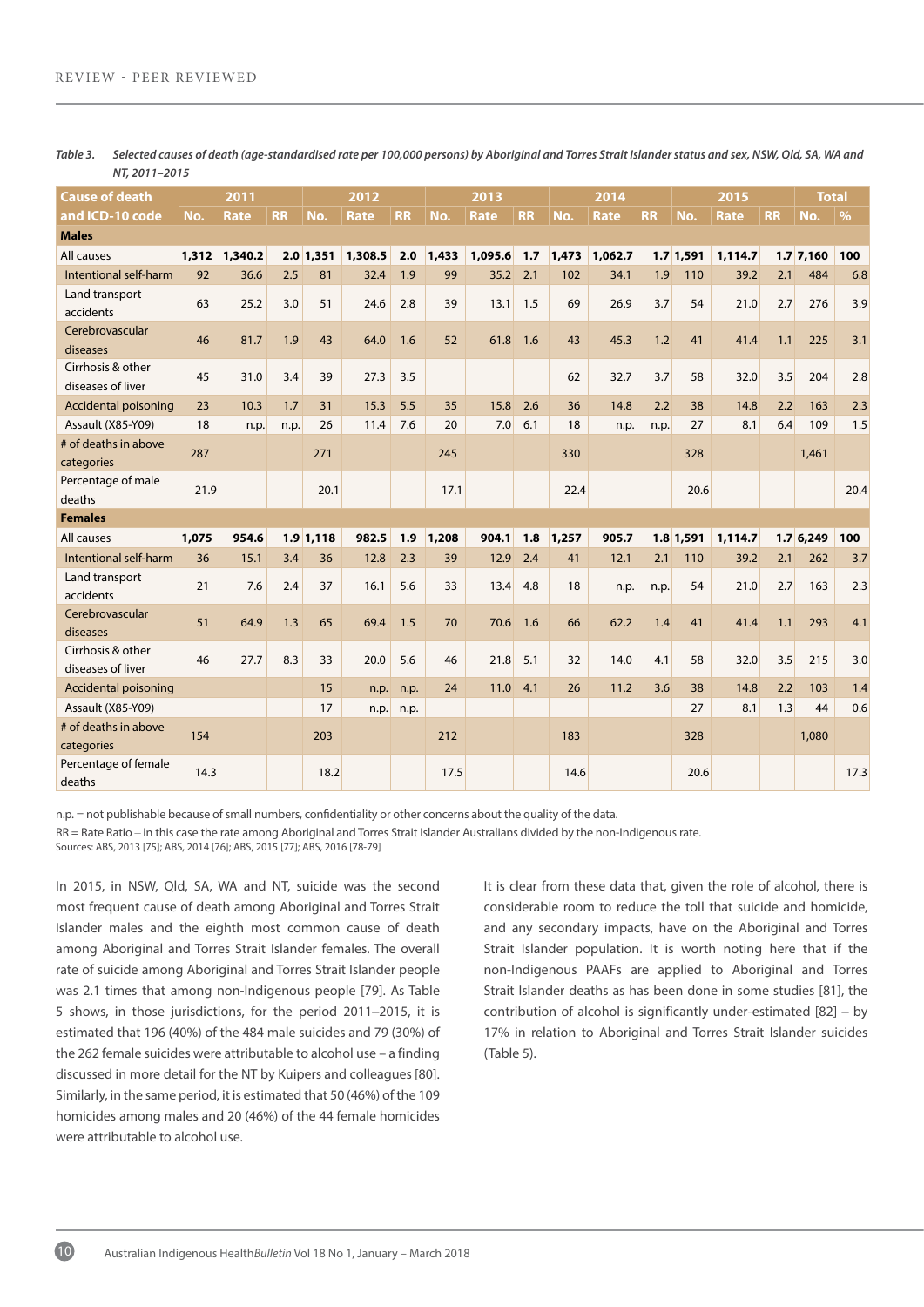*Table 4. Wholly alcohol attributable deaths (age-standardised rate per 100,000) by Aboriginal and Torres Strait Islander status and sex NSW, Qld, WA, SA & NT, 2010***–***2014*

|                                                         |               | <b>Aboriginal and Torres Strait Islander</b> | <b>Non-Indigenous</b> |      |                   |
|---------------------------------------------------------|---------------|----------------------------------------------|-----------------------|------|-------------------|
|                                                         | <b>Number</b> | Rate *                                       | <b>Number</b>         | Rate | <b>Rate Ratio</b> |
| <b>Males</b>                                            |               |                                              |                       |      |                   |
| Alcoholic liver disease (K70)                           | 175           | 18.9                                         | 1,988                 | 4.7  | 4.1               |
| Mental & behavioural disorders due to alcohol use (F10) | 58            | 8.2                                          | 622                   | 1.5  | 5.5               |
| Poisoning by alcohol (X45, X65, Y15)                    | 24            | 2.3                                          | 170                   | 0.4  | 5.3               |
| Other (E24.4, G31.2, G62.1, G72.1)                      | 29            | 3.6                                          | 190                   | 0.4  | 8.2               |
| Total deaths related to alcohol use                     | 286           | 33.0                                         | 2,970                 | 7.0  | 4.7               |
| <b>Females</b>                                          |               |                                              |                       |      |                   |
| Alcoholic liver disease (K70)                           | 108           | 9.9                                          | 614                   | 1.4  | 7.0               |
| Mental & behavioural disorders due to alcohol use (F10) | 17            | n.p.                                         | 190                   | 0.4  | n.p.              |
| Poisoning by alcohol (X45, X65, Y15)                    | 9             | n.p.                                         | 70                    | 0.2  | n.p.              |
| Other (E24.4, G31.2, G62.1, G72.1)                      | 5             | n.p.                                         | 31                    | 0.1  | n.p.              |
| Total deaths related to alcohol use                     | 139           | 12.7                                         | 905                   | 2.1  | 6.1               |
| <b>Persons</b>                                          |               |                                              |                       |      |                   |
| Alcoholic liver disease (K70)                           | 283           | 14.2                                         | 2,602                 | 3.0  | 4.7               |
| Mental & behavioural disorders due to alcohol use (F10) | 75            | 4.5                                          | 812                   | 0.9  | 4.9               |
| Poisoning by alcohol (X45, X65, Y15)                    | 33            | 1.5                                          | 240                   | 0.3  | 4.9               |
| Other (E24.4, G31.2, G62.1, G72.1)                      | 34            | 1.9                                          | 221                   | 0.2  | 7.7               |
| Total deaths related to alcohol use                     | 425           | 22.1                                         | 3,875                 | 4.5  | 4.9               |

\* Confidence intervals for rates are included in the source document.

n.p. = not publishable because of small numbers, confidentiality or other concerns about the quality of the data.

Rate Ratio - is the rate among Aboriginal and Torres Strait Islander people divided by the non-Indigenous rate.

Source: Based on SCRGSP, 2016 [33]

|  | Table 5. Estimated contribution of alcohol to Aboriginal and Torres Strait Islander suicides and homicides by sex, NSW, Qld, SA, WA and NT, 2011-2015 |  |
|--|-------------------------------------------------------------------------------------------------------------------------------------------------------|--|
|--|-------------------------------------------------------------------------------------------------------------------------------------------------------|--|

|                       |               | <b>Aboriginal and Torres Strait Islander</b> |             | <b>Non-Indigenous</b> |             |             |  |  |
|-----------------------|---------------|----------------------------------------------|-------------|-----------------------|-------------|-------------|--|--|
|                       | <b>Number</b> | <b>PAAF</b>                                  | Alc attrib. | <b>Number</b>         | <b>PAAF</b> | Alc attrib. |  |  |
| <b>Males</b>          |               |                                              |             |                       |             |             |  |  |
| All causes            | 7160          |                                              |             | 267,162               |             |             |  |  |
| Intentional self-harm | 484           | 0.4041                                       | 196         | 6,812                 | 0.3102      | 2,113       |  |  |
| Assault (X85-Y09)     | 109           | 0.4609                                       | 50          | 467                   | 0.4409      | 206         |  |  |
| <b>Females</b>        |               |                                              |             |                       |             |             |  |  |
| All causes            | 6249          |                                              |             | 252,682               |             |             |  |  |
| Intentional self-harm | 262           | 0.3008                                       | 79          | 2,226                 | 0.2903      | 646         |  |  |
| Assault (X85-Y09)     | 44            | 0.4609                                       | 20          | $\ast$                |             |             |  |  |
| <b>Persons</b>        |               |                                              |             |                       |             |             |  |  |
| All causes            | 13,409        |                                              |             | 519,844               |             |             |  |  |
| Intentional self-harm | 746           | 0.3678                                       | 274         | 9,038                 | 0.3053      | 2,759       |  |  |
| Assault (X85-Y09)     | 153           | 0.4609                                       | 71          |                       |             |             |  |  |

**\*** Not reported

Sources: ABS, 2013 [75]; ABS, 2014 [76]; ABS, 2015 [77]; ABS, 2016 [78-79]; Aboriginal and Torres Strait Islander PAAFs based on Pascal et. al., 2009 [82]; Non-Indigenous PAAFs based on Ridolfo and Stevenson, 2001 [73]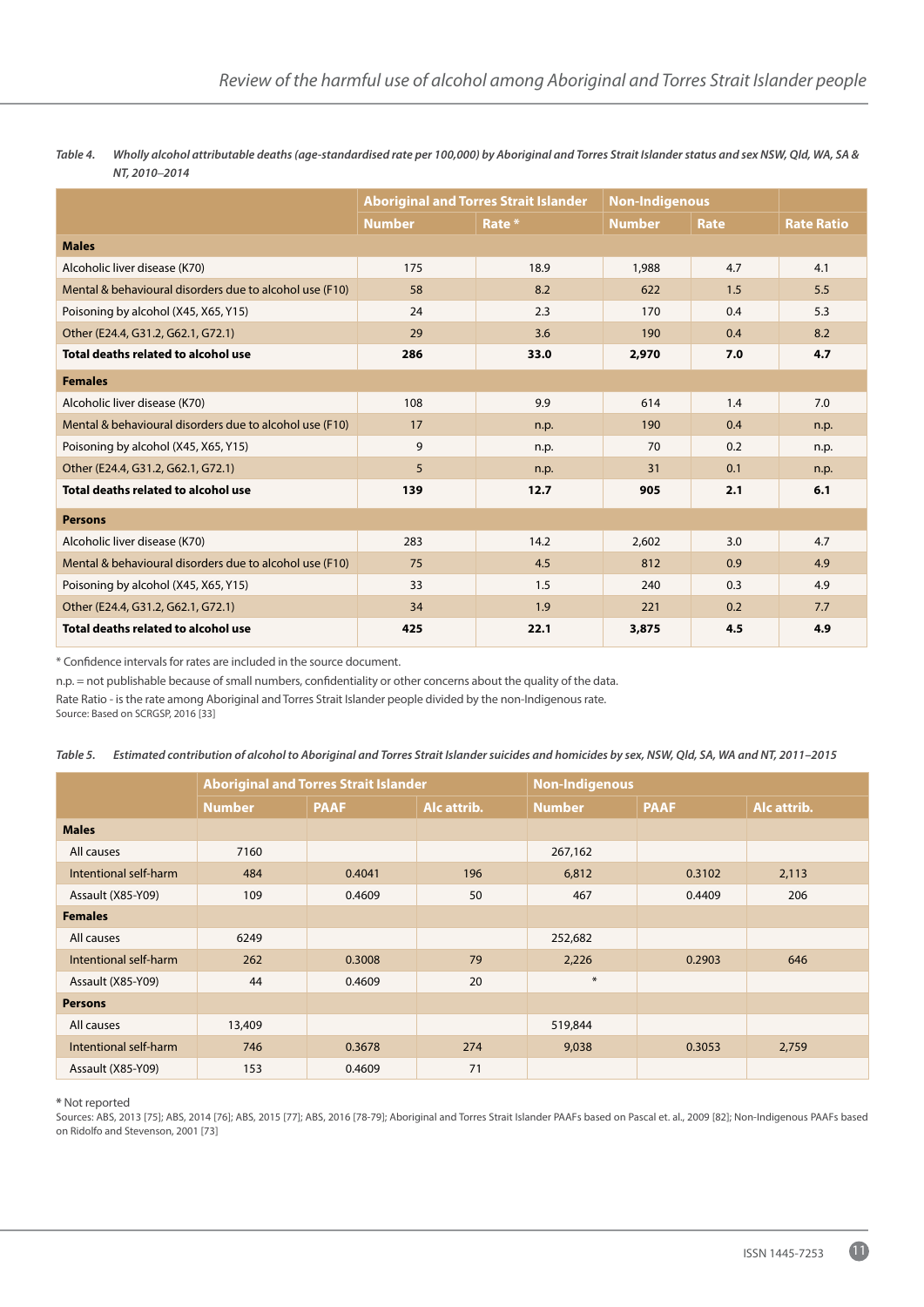In NSW, Qld, WA, SA and the NT, deaths of Aboriginal and Torres Strait Islander people from all causes declined from 1,149.8 per 100,000 persons in 2000 to 982 per 100,000 in 2014. It is not possible to separate alcohol-caused deaths within the published data for this period, however in these same jurisdictions and over the same time period rates of death from external causes remained at similar levels – 84.8 per 100,000 in 2000 and 84.8 in 2014. There were also significant variations in the rates of death per 100,000 persons from external causes by jurisdiction in the period 2010– 2014; being highest in the NT (119.7), followed by WA (114.6) and SA (83.1), and lowest in NSW (60.2) and Qld (64.6). This variability by state partly reflects the findings of an earlier study that found considerable variation in crude rates of alcohol-related deaths in the former Aboriginal and Torres Strait Islander Commission (ATSIC) zones for the period 2000–2004 [81].

### Hospitalisation

12

The National Hospital Morbidity Database includes comprehensive data on hospitalisations (separations) of the Australian population in both public and private hospitals, including the hospitalisation of Aboriginal and Torres Strait Islander people. Annual reports on these, including Aboriginal and Torres Strait Islander data are published by the AIHW [83-85]. These data provide a broad overview of hospitalisation but more detailed data are reported by the SCRGSP [33].

These data are important, but their limitations need to be recognised. First, unlike the mortality records, the morbidity records are not records of individuals but records of cases of hospitalisation. Thus, for example, one person with a serious chronic disease and having multiple admissions will have multiple records of hospitalisation. Second, the AIHW acknowledges that Aboriginal and Torres Strait Islander people may be under-identified in the data by a factor of 1.09 and therefore the overall Aboriginal and Torres Strait Islander to non-Indigenous separation rate ratio for 2014–15 may have been 2.6, rather than the 2.4 reported for that period [85]. As with the mortality data, there are further issues for those seeking to identify the contribution of alcohol to hospitalisations. While information on hospitalisation for conditions with a PAAF of 1.0 are reported separately, most conditions with a partial PAAF are grouped together with conditions that are not alcohol-related, making it difficult to better estimate the contribution of alcohol.

Age-standardised hospitalisation rates among Aboriginal and Torres Strait Islander people were more than two times those among non-Indigenous people in 2012–13 (2.7 or 384,638 occasions), 2013–14 (2.3 or 408,165 occasions) and 2014–15 (2.4 or 443,097 occasions). The reasons for these hospitalisations are listed in Table 6. The most frequent of these diagnostic categories was 'Factors influencing health status and contact with health services'. This includes multiple hospitalisations of individuals for cancer treatment, rehabilitation and palliative care but the most common service was kidney dialysis. In each of the three years this constituted just under 50% of hospitalisations for Aboriginal and Torres Strait Islander people who, in 2014–15, were hospitalised for this reason at a rate 5.1 times that of non-Indigenous people. The diagnostic categories to which alcohol makes a significant contribution are injury and poisoning and other external causes and mental and behavioural disorders, which were ranked second and seventh in order of frequency.

For conditions wholly related to alcohol use (those with a PAAF of 1.0), hospitalisations for Aboriginal and Torres Strait Islander people were 5,579 (or 1.5%) in 2012–13, 5,240 (or 1.3%) in 2013–14 and 5,250 (or 1.2%) in 2014–15. Table 7 summarises the agestandardised hospitalisation rates per 100,000 people for those conditions for both Aboriginal and Torres Strait Islander and non-Indigenous people as well as the rate ratios. Whereas the rate ratios for all hospitalisations were 2.7, 2.3 and 2.4, the rate ratios for all conditions related to alcohol use were considerably higher – 4.2, 3.8 and 3.7.

| Table 6. | Hospitalisations of Aboriginal and Torres Strait Islander people by principal diagnosis, number and percentage, Australia, 2012–13, 2013–14, |
|----------|----------------------------------------------------------------------------------------------------------------------------------------------|
|          | $2014 - 15$                                                                                                                                  |

| <b>Principal diagnosis</b>                                           | $2012 - 13$ |               | $2013 - 14$   |                          | $2014 - 15$   |               |       |           |  |
|----------------------------------------------------------------------|-------------|---------------|---------------|--------------------------|---------------|---------------|-------|-----------|--|
|                                                                      | No.         | $\frac{0}{0}$ | No.           | $\overline{\mathcal{A}}$ | No.           | $\frac{0}{0}$ | Rate  | <b>RR</b> |  |
| Factors influencing health status and contact with health services   | 185,289     |               | 48.2 201,177  |                          | 49.3 223,264  | 49.8          | 552.1 | 5.1       |  |
| Injury, poisoning, and certain other consequences of external causes | 27,653      | 7.2           | 28,402        | 7.0                      | 29,237        | 6.5           | 47.0  | 1.8       |  |
| Pregnancy, childbirth and the puerperium                             | 22,342      | 5.8           | 23,368        | 5.7                      | 28,831        | 6.4           | 29.7  | 1.4       |  |
| Diseases of the respiratory system                                   | 20,944      | 5.4           | 20,702        | 5.1                      | 22,960        | 5.1           | 41.1  | 2.3       |  |
| Symptoms, signs and abnormal clinical and laboratory findings,       | 18,616      | 4.8           | 19,502        | 4.8                      | 21,644        | 4.8           | 42.4  | 1.4       |  |
| not elsewhere classified                                             |             |               |               |                          |               |               |       |           |  |
| Diseases of the digestive system                                     | 19,315      | 5.0           | 20,020        | 4.9                      | 21,441        | 4.8           | 39.2  | 1.0       |  |
| Mental and behavioural disorders                                     | 16,393      | 4.3           | 16,070        | 3.9                      | 16,941        | 3.8           | 28.3  | 1.7       |  |
| Other                                                                | 74,086      | 19.3          | 78,924        | 19.3                     | 83,779        | 18.7          |       |           |  |
| <b>Total</b>                                                         | 384,638     |               | 100.0 408.165 |                          | 100.0 443,097 | 100.0         | 946.0 | 2.4       |  |

RR = Rate Ratio - the rate among Aboriginal and Torres Strait Islander people divided by the non-Indigenous rate. Source: AIHW, 2014 [83]; AIHW 2015 [84]; AIHW, 2016 [85]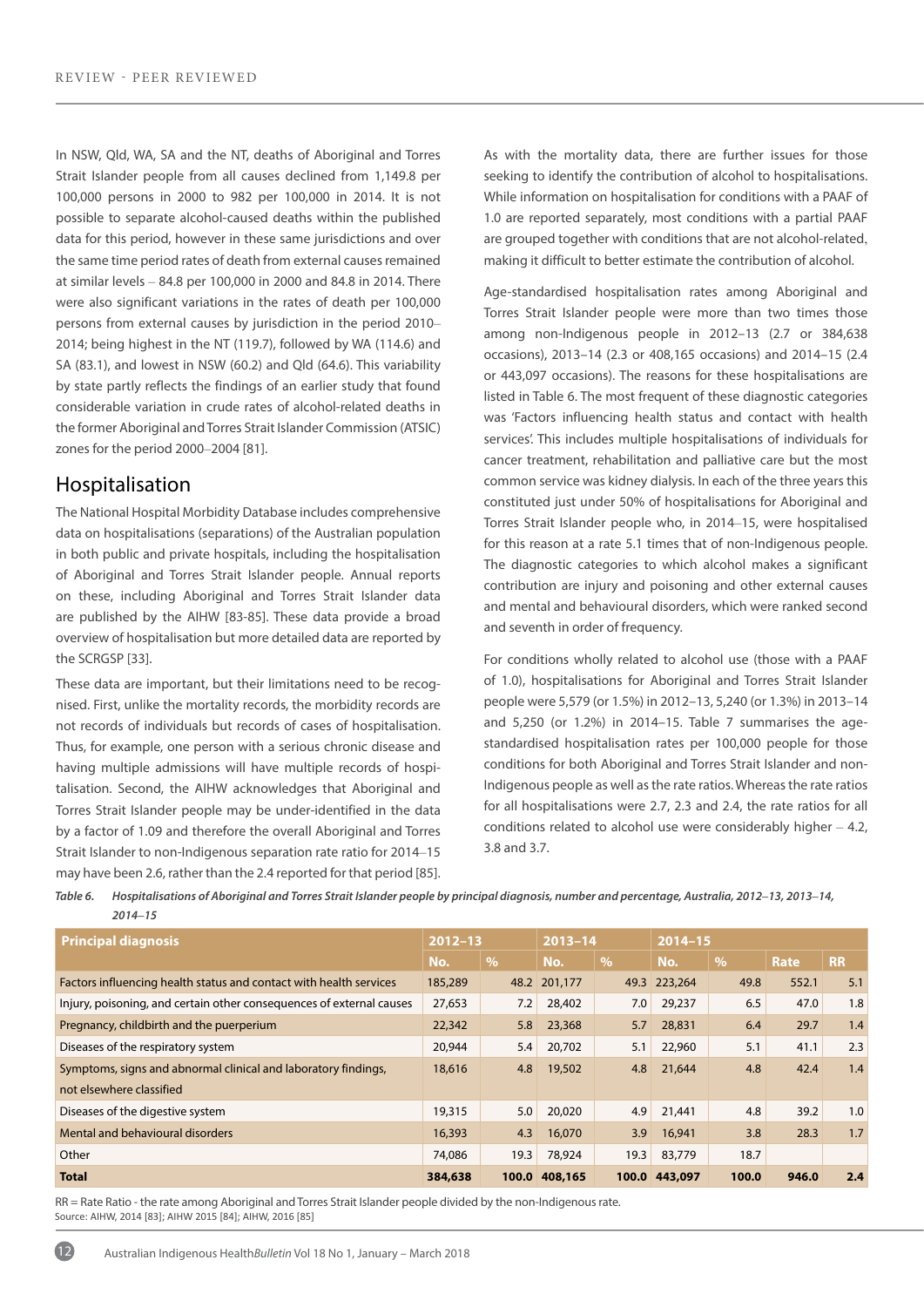Age-standardised rates of hospitalisation for these conditions among Aboriginal and Torres Strait Islander males were about 1.5 times greater than among females. Rates were also significantly higher among those residing in remote and very remote regions compared to those in major cities and inner and outer regional areas, and this is reflected in higher rates in WA, SA and the NT [33].

*Table 7. Hospitalisations of Aboriginal and Torres Strait Islander people related to alcohol use, number, age-standardised rates (per 100,000 persons) and rate ratios, Australia, 2012***–***13, 2013***–***14, 2014***–***15*

| <b>Principal diagnosis</b>                                      | No.   | <b>Rate</b> | <b>Rate Ratio</b> |
|-----------------------------------------------------------------|-------|-------------|-------------------|
| $2012 - 13$                                                     |       |             |                   |
| Mental/behavioural disorders (F10.0–F10.9)                      | 4,453 | 834.2       | 4.4               |
| Acute intoxication (F10.0)                                      | 2,967 | 574.2       | 12.2              |
| Harmful use (F10.1)                                             | 184   | 35.8        | 5.5               |
| Dependence syndrome (F10.2)                                     | 703   | 140.6       | 1.1               |
| Other (F10.3-F10.9)                                             | 689   | 142.5       | 6.3               |
| Alcoholic liver disease (K70)                                   | 609   | 126.4       | 5.7               |
| Other inflammatory liver disease (K75)                          | 39    | 8.7         | 1.4               |
| Toxic effect of alcohol (T51)                                   | 58    | 8.9         | 3.1               |
| Accidental poisoning by and exposure to alcohol (X45)           | 70    | 11.2        | 3.0               |
| Intentional self-poisoning by and exposure to alcohol (X65)     | 270   | 46.3        | 2.2               |
| Poisoning by and exposure to alcohol, undetermined intent (Y15) | 49    | 8.2         | 3.0               |
| Total of causes related to alcohol use                          | 5,579 | 1,034.5     | 4.2               |
| $2013 - 14$                                                     |       |             |                   |
| Mental/behavioural disorders (F10.0-F10.9)                      | 4,262 | 773.7       | 3.8               |
| Acute intoxication (F10.0)                                      | 2,804 | 498         | 11.0              |
| Harmful use (F10.1)                                             | 177   | 31.5        | 4.4               |
| Dependence syndrome (F10.2)                                     | 631   | 121.8       | 1.0               |
| Other (F10.3–F10.9)                                             | 650   | 121.8       | 5.0               |
| Alcoholic liver disease (K70)                                   | 515   | 106.0       | 5.8               |
| Other inflammatory liver disease (K75)                          | 63    | 12.7        | 1.9               |
| Toxic effect of alcohol (T51)                                   | 41    | 6.9         | 2.9               |
| Accidental poisoning by and exposure to alcohol (X45)           | 76    | 11.8        | 3.4               |
| Intentional self-poisoning by and exposure to alcohol (X65)     | 268   | 45.0        | 2.2               |
| Poisoning by and exposure to alcohol, undetermined intent (Y15) | 57    | 10.2        | 3.9               |
| Total of causes related to alcohol use                          | 5,240 | 959.2       | 3.8               |
| $2014 - 15$                                                     |       |             |                   |
| Mental/behavioural disorders (F10.0–F10.9)                      | 4,287 | 773.5       | 3.8               |
| Acute intoxication (F10.0)                                      | 2,966 | 565.7       | 11.3              |
| Harmful use (F10.1)                                             | 164   | 30.4        | 3.7               |
| Dependence syndrome (F10.2)                                     | 573   | 112.8       | 0.8               |
| Other (F10.3-F10.9)                                             | 584   | 119.3       | 5.1               |
| Alcoholic liver disease (K70)                                   | 512   | 99.9        | 5.6               |
| Other inflammatory liver disease (K75)                          | 70    | 14.9        | 2.2               |
| Toxic effect of alcohol (T51)                                   | 52    | 8.6         | 4.0               |
| Accidental poisoning by and exposure to alcohol (X45)           | 67    | 11.7        | 3.5               |
| Intentional self-poisoning by and exposure to alcohol (X65)     | 266   | 42.3        | 2.0               |
| Poisoning by and exposure to alcohol, undetermined intent (Y15) | 51    | 7.8         | 3.0               |
| Total of causes related to alcohol use                          | 5,250 | 949.4       | 3.7               |

RR = Rate Ratio - the rate among Aboriginal and Torres Strait Islander people divided by the non-Indigenous rate. Source: Based on SCRGSP, 2016, Tables11A.1.8 and 11A.1.9 [33]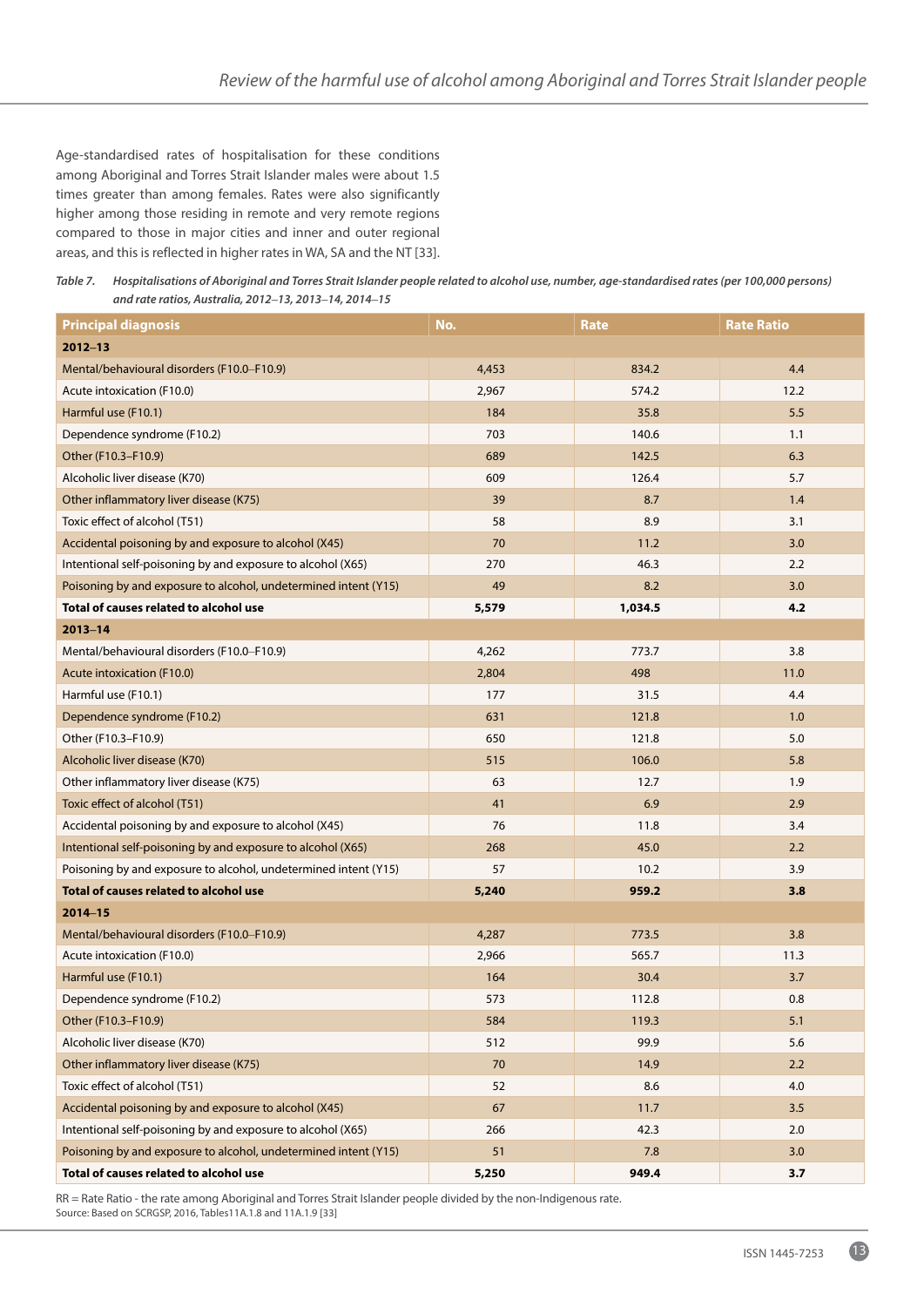Of those conditions with a PAAF of 1.0, acute intoxication was the most common for which Aboriginal and Torres Strait Islander Australians were hospitalised. This condition – which reflects higher levels of single occasion risky consumption among Aboriginal and Torres Strait Islander people – accounted for at least 53% of hospitalisations related to alcohol use nationally in each of the three years 2012–13, 2013–14 to 2014–15. The Aboriginal and Torres Strait Islander to non-Indigenous rate ratios were 12.2, 11.0 and 11.3 respectively. Furthermore, analyses of data between 2004–05 and 2014–15 show that the rate ratio of Aboriginal and Torres Strait Islander to non-Indigenous hospitalisations for acute intoxication increased from 5.7 to 11.4 for NSW, Vic, Qld, WA, SA and the NT combined. [33]. Two other conditions that made a large contribution to hospitalisations for Australia as a whole reflect high levels of risky lifetime consumption of alcohol. These were dependence syndrome and alcoholic liver disease. However, while rates of the former were similar to those among non-Indigenous Australians over the three years, those of the latter were significantly greater (rate ratios of 5.7, 5.8 and 5.6 respectively).

As indicated in Table 6, the second most frequent reason for hospitalisation among Aboriginal and Torres Strait Islander people is injury and poisoning and other external causes. Aboriginal and Torres Strait Islander people were hospitalised for these causes at rates per 100,000 persons of 4,700 in 2012–13, 4,695 in 2013–14 and 4,605 in 2014–15, rates 1.8 times those among non-Indigenous people [33]. Rates of hospitalisation for all external causes were twice as high among Aboriginal and Torres Strait Islander people residing in remote and very remote regions than among those residing in major cities [33].

Published reports do not provide estimates of the contribution of alcohol to hospitalisations from external causes however, in Table 8, we have calculated estimates for four categories of conditions for which we have partial PAAFs: transport accidents; falls; intentional self-harm; and assault. These estimates are based on numbers of hospitalisations, differences in male and female hospitalisation rates, the proportions of non-pedestrian and pedestrian accidents (in the case of transport accidents), and PAAFs for the Aboriginal and Torres Strait Islander and non-Indigenous populations [73, 82-86]. Table 8 includes the total number of hospitalisations for each category, the estimated number of hospitalisations that were caused by alcohol and the percentage that those categories contribute to the total number of hospitalisations due to external causes for the years 2012–13, 2013–14 and 2014–15.

*Table 8. Number of separations and estimations of alcohol caused separations, by external cause in ICD-10 (Australian Modification) groupings and Aboriginal and Torres Strait Islander status, all hospitals, Australia, 2012***–***13, 2013***–***14, 2014–15*

|                                      |        | <b>Aboriginal and Torres Strait Islander</b> |           | <b>Non-Indigenous</b> |                     |           |  |  |  |
|--------------------------------------|--------|----------------------------------------------|-----------|-----------------------|---------------------|-----------|--|--|--|
| <b>Principal diagnosis</b>           | No.    | <b>Est. alcohol</b>                          | % alcohol | No.                   | <b>Est. alcohol</b> | % alcohol |  |  |  |
|                                      |        | caused                                       | caused*   |                       | caused              | caused*   |  |  |  |
| $2012 - 13$                          |        |                                              |           |                       |                     |           |  |  |  |
| V00-V99 Transport accidents          | 2,811  | 480                                          | 1.2       | 69,151                | 17,026              | 1.6       |  |  |  |
| W00-W19 Falls                        | 7,028  | 1,190                                        | 2.9       | 291,681               | 47,258              | 4.4       |  |  |  |
| X60-X84 Intentional self-harm        | 2,547  | 879                                          | 2.1       | 31,918                | 14,018              | 1.3       |  |  |  |
| X85-Y09 Assault                      | 7,296  | 3,363                                        | 8.1       | 18,650                | 8,301               | 0.8       |  |  |  |
| Other external causes                | 24,725 |                                              |           | 733,387               |                     |           |  |  |  |
| Total separations by external causes | 41,596 |                                              |           | 1,075,636             |                     |           |  |  |  |
| $2013 - 14$                          |        |                                              |           |                       |                     |           |  |  |  |
| V00-V99 Transport accidents          | 2,970  | 508                                          | 1.2       | 71,388                | 17,577              | 1.6       |  |  |  |
| W00-W19 Falls                        | 7,519  | 1,267                                        | 2.9       | 305,630               | 49,518              | 4.4       |  |  |  |
| X60-X84 Intentional self-harm        | 2,619  | 901                                          | 2.1       | 31,192                | 13,700              | 1.2       |  |  |  |
| X85-Y09 Assault                      | 7,031  | 3,241                                        | 7.5       | 17,682                | 7,870               | 0.7       |  |  |  |
| Other external causes                | 26,100 |                                              |           | 773,616               |                     |           |  |  |  |
| Total separations by external causes | 43,269 |                                              |           | 1,128,120             |                     |           |  |  |  |
| $2014 - 15$                          |        |                                              |           |                       |                     |           |  |  |  |
| V00-V99 Transport accidents          | 2,604  | 445                                          | 1.1       | 61,234                | 15,077              | 1.4       |  |  |  |
| W00-W19 Falls                        | 5,735  | 966                                          | 3.3       | 211,606               | 34,284              | 5.5       |  |  |  |
| X60-X84 Intentional self-harm        | 2,215  | 756                                          | 2.6       | 27,380                | 12,025              | 1.9       |  |  |  |
| X85-Y09 Assault                      | 5,601  | 2,556                                        | 8.7       | 14,488                | 6,449               | 1.0       |  |  |  |
| Other external causes                | 15,686 |                                              |           | 367,919               |                     |           |  |  |  |
| Total separations by external causes | 29,237 |                                              |           | 621,393               |                     |           |  |  |  |

\* Percentage of total separations by external causes estimated to be caused by alcohol. Source: Based on AIHW, 2014 [83]; AIHW 2015 [84]; AIHW, 2016 [85]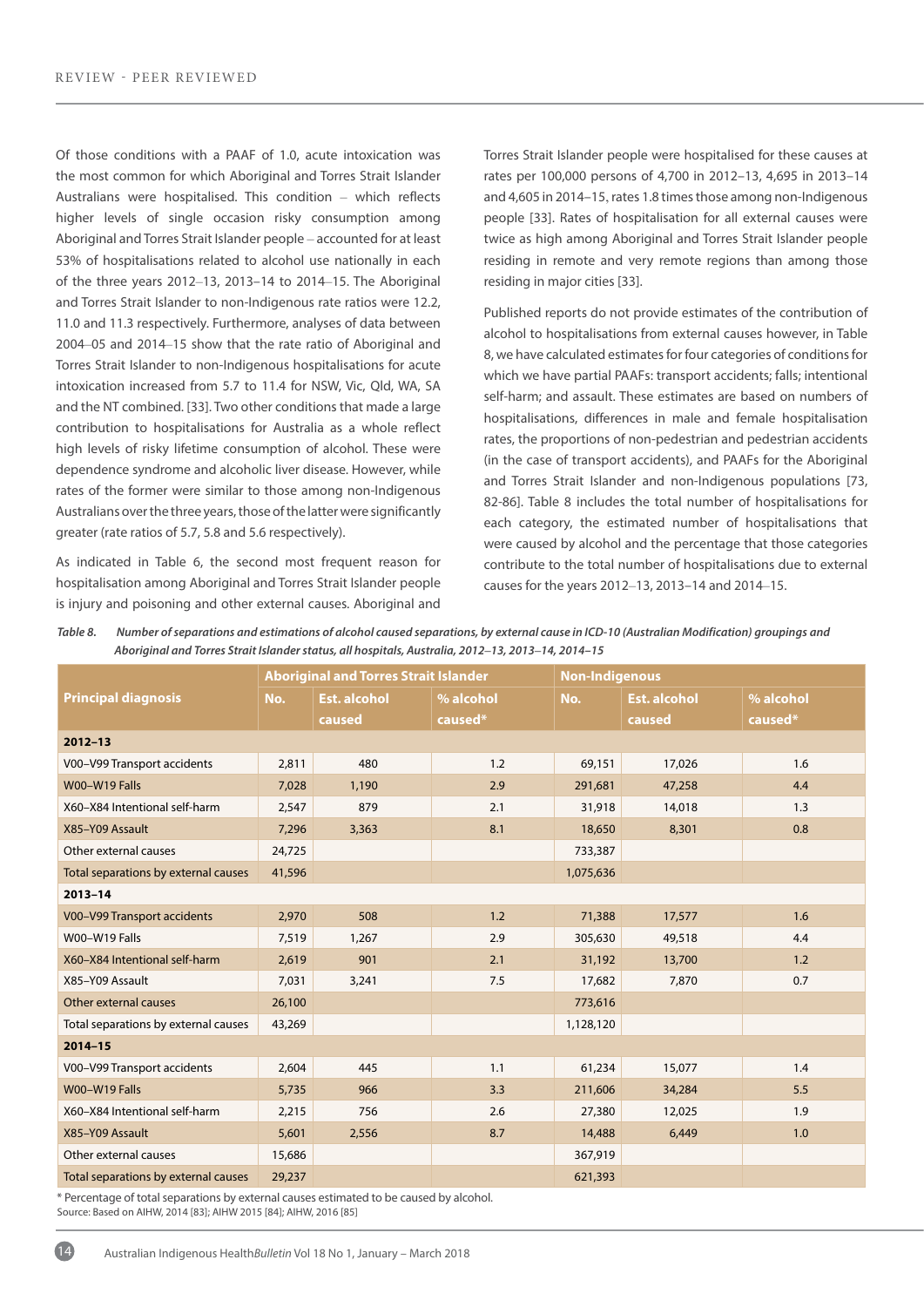Within the broad category of hospitalisations for external causes, those for assault made the largest contribution. The 5,601 hospitalisations of Aboriginal and Torres Strait Islander people for assault in 2014–15 (Table 8) represents a rate of 854 per 100,000 persons – a rate 13.5 times that among non-Indigenous people. In the years 2012–13, 2013–14 and 2014–15, 37.8%, 36.5% and 46.0% of hospitalisations for assault were related to family violence [33]. In this period, Aboriginal and Torres Strait Islander men were hospitalised 217 times per 100,000 persons for family violence related assaults, at a rate 29.2 times greater than non-Indigenous men. Aboriginal and Torres Strait Islander women were hospitalised 633 times per 100,000 persons at a rate 37.0 times than that among non-Indigenous women. Rates of hospitalisation from family violence in remote and very remote regions were twice those in major cities, and were highest in WA, SA and the NT. An estimated 45% of these hospitalisations were attributable to alcohol and these accounted for 8.1%, 7.5% and 8.7% of all hospitalisations for external causes in the years 2012–13, 2013–14 to 2014–15.

While the total numbers of hospitalisations for falls was similar to those for assault, the PAAFs for both non-pedestrian and pedestrian accidents and for men and women were lower and hence the estimated number of falls attributable to alcohol is also lower. While hospitalisation for falls accounted for about 17% of those for all external causes, those attributable to alcohol accounted for 2.9% in 2012–13 and 2013–4 and 3.3% in 2014–15.

Hospitalisations for transport accidents and intentional self-harm (as a proportion of all hospitalisations for external causes) were similar in each of the three years 2012–13, 2013–14 and 2014–15; 6.8%, 6.9% and 8.9% for transport accidents and 6.1%, 6.1% and 7.6% for intentional self-harm. However hospitalisations for intentional self-harm contributed twice as much (35%) to total hospitalisations for external causes as transport accidents (17%). As well as being more likely to be hospitalised for assault Aboriginal and Torres Strait Islander women were at least 1.5 times more likely to be hospitalised for intentional self-harm than were males [33]. In 2014–15, while there was little difference in hospitalisations for self-harm rates of hospitalisation for assaults, transport accidents and falls were about 4.8, 1.7 and 1.6 times higher in remote and very remote regions than in major cities and inner and outer regional areas [33].

The estimated numbers of hospitalisations in these four diagnostic categories attributable to alcohol in 2012–13 and 2013–14 (5,912 and 5,917 respectively) were greater than for conditions wholly related to alcohol use. In 2014–15 the number of hospitalisations (4,723) was equal to 90% of hospitalisations for conditions wholly related to alcohol use (Table 7).

Of the four diagnostic categories, assaults estimated to be attributable to alcohol made the greatest contribution to hospitalisations for all external causes in each of the three years (8.1%, 7.5% and 8.7% respectively); a category estimated to have contributed 1% or less than 1% to non-Indigenous hospitalisations.

# Fetal alcohol spectrum disorder (FASD)

Fetal alcohol spectrum disorder (FASD) among Indigenous peoples has long been a concern in North America and has become increasingly so in Australia. FASD is a diagnostic term used to describe the permanent, severe, neurodevelopmental impairments that may occur from the effects of maternal alcohol consumption on unborn children [87]. This spectrum of conditions encompasses fetal alcohol syndrome (FAS) at the most severe end, through partial FAS (pFAS), alcohol-related neurodevelopmental disorder (ARND) and alcohol-related birth defects (ARBD) [88]. FASD contributes to multiple harms throughout the life span. It is responsible for impaired cognitive functioning in babies, children and adults. Children with FASD often present with delayed learning and motor skills that affect their ability to process information, especially abstract concepts and higher-ordered cognitions, and their capacity to self-regulate emotions and behaviours [88, 89]. Such learning deficits can have lasting effects on children into the teenage years and adulthood and lead to school disruptions, unemployment, substance misuse and engagement with the criminal justice system [90].

Establishing FASD prevalence in Australia for the total population and for population subgroups remains a challenge. Reasons for this include: lack of clinical recognition of the full spectrum of fetal alcohol disorders; variations in diagnostic criteria employed by medical personnel; and voluntary reporting. In recent years, however, progress has been made to obtain expert consensus on FASD diagnostic criteria, with the recent publication of the *Australian guide to the diagnosis of FASD* [87]. However, as there is still no national data collection on FASD, most of our knowledge of FASD is based on reports of the prevalence of FAS. The only published national report on FAS is from a prospective study based on Australian Paediatric Surveillance Unit data. The study identified 92 cases of which 65% were Aboriginal and Torres Strait Islander, and reported an incidence rate for the population as a whole of 0.06 cases per 1000 live births for the period 2001–2004 (see Table 9) [91, 92].

With few exceptions, published FAS prevalence estimates come from state birth defect registries and are based on passive surveillance. These registries relied on voluntary reporting until 2011 at which time notifications became statutory across the states.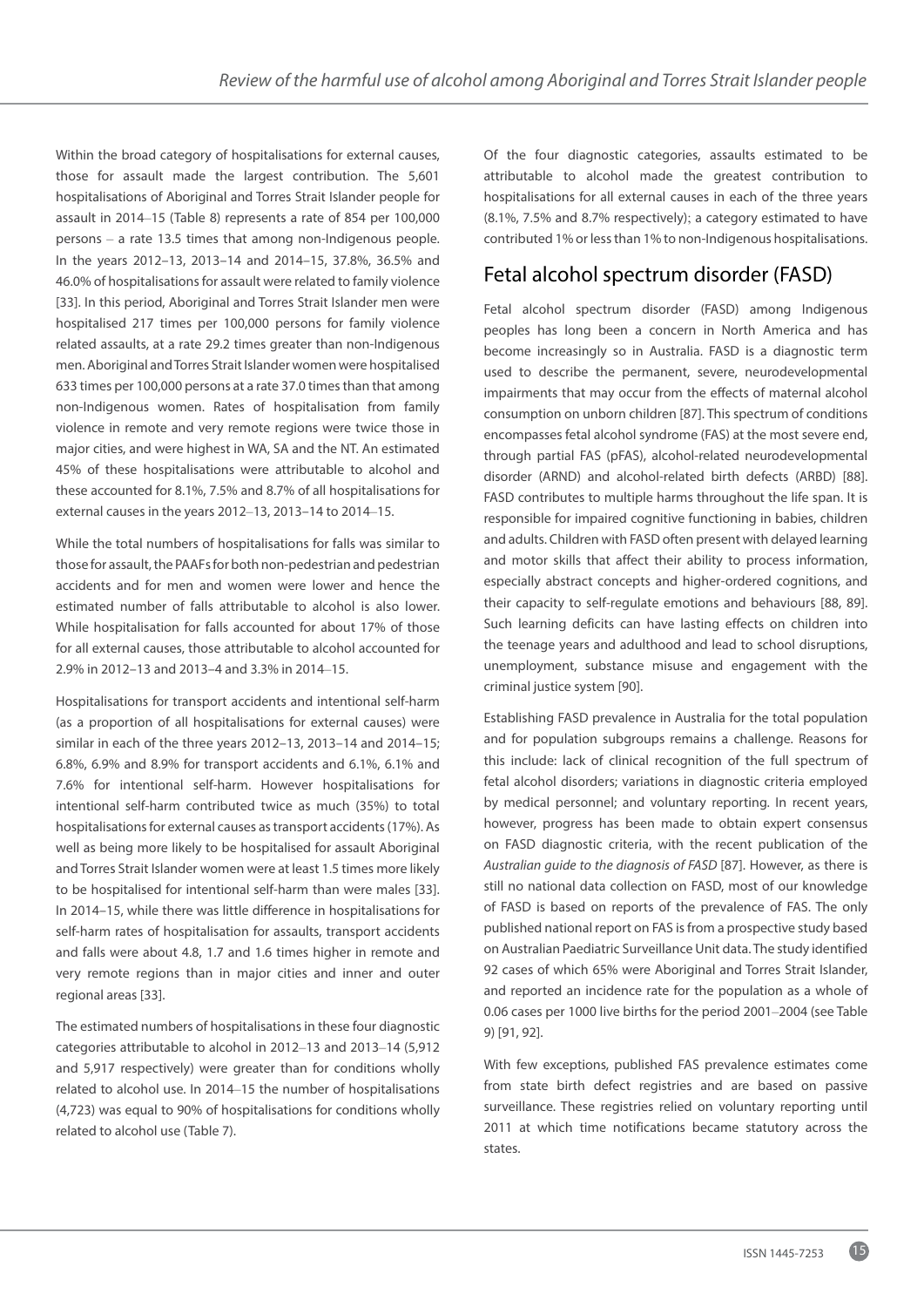This means that prior to 2011, estimates derived from registry data are thought to underestimate actual population prevalence levels [93]. Comparisons of prevalence levels between Australia and other countries suggest that prevalence estimates for the non-Indigenous Australian population are unrealistically low [94]. In contrast, prevalence estimates for the Aboriginal and Torres Strait Islander population under voluntary reporting may be erroneously high due to the relatively large number of notifications reported in Aboriginal and Torres Strait Islander communities with particularly high rates of alcohol consumption [95].

Most of our knowledge about FASD prevalence among Aboriginal and Torres Strait Islander people is confined to notifications made in Western Australia, and on the basis of just two studies based on data from the Western Australia Birth Defects Registry and the Rural Paediatric Service [96], and from the Western Australia Registrar for Developmental Anomalies (or WARDA, formerly the WA Births Defects Registry) [95]. The former study reports estimates of FAS prevalence, whereas the latter study reports pooled estimates on FAS and FASD prevalence. Since only a minority of cases in the pooled estimates refer to FASD (16 of the 990 cases), it is possible to compare the estimates with the FAS estimates based on the WA Birth Defects Registry and Rural Paediatric Service (Table 9). The extent to which the estimates reflect true prevalence levels in the Aboriginal and Torres Strait Islander and non-Indigenous communities is not known.

The WA registry data suggest that FAS prevalence in the non-Indigenous population is low and stable with a relatively slight increase in levels from 1980 to 2010 (0.02 to 0.04 per 1000 live births). Prevalence rates for the Aboriginal and Torres Strait Islander population are markedly higher than for the non-Indigenous population (by at least 100-fold), and

appear to rise from 1980 to 2010, with a higher rate of increase from 2000 onwards (a rise that might be partly attributable to increased reporting).

Two additional studies report prevalence estimates by Aboriginal and Torres Strait Islander status that are based on data other than registry notifications. The first study reported FAS prevalence estimates for the Top End of the NT based on a review of medical records and outpatient letters from the Royal Darwin Hospital for the period 1990 to 2000. These estimates suggest higher FAS prevalence in the Top End than in Australia as a whole (0.68 compared to 0.06) and in the total Aboriginal and Torres Strait Islander population (1.87 compared to 0.146) [93]. The higher prevalence rate in the Top End than for the country as a whole is partly due to the higher rate of alcohol consumption in the NT.

The second study, The Lililwan Project, reported pooled estimates for pFAS and FAS per 1,000 children (as opposed to live births) in Fitzroy Crossing in WA based on interviews with mothers about their alcohol consumption during pregnancy. This approach broke from standard passive surveillance methods used in the past. The results suggest extremely high FAS and pFAS prevalence among children aged 7 to 9 years old (120 per 1000 children) with rates 20 times higher than shown from the 2010 WA registry data [97, 98]. While differences in data collection may account for some of the disparity in prevalence levels among Aboriginal and Torres Strait Islander people reported using WARDA notification data, two of the project investigators (Bower and Elliott) contributed substantively to the earlier studies on FAS prevalence in both the Aboriginal and Torres Strait Islander and non-Indigenous populations. This, and the fact that the study was initiated by the Fitzroy Aboriginal and Torres Strait Islander Elders lends high credibility to the Lililwan Project findings.

| <b>Jurisdiction</b>                  | <b>Source</b>                                                        | <b>Reference</b><br>period | <b>Total</b><br>population | <b>Aboriginal and Torres</b><br><b>Strait Islander population</b> | <b>Non-Indigenous</b><br>population |
|--------------------------------------|----------------------------------------------------------------------|----------------------------|----------------------------|-------------------------------------------------------------------|-------------------------------------|
| Australia                            | Australia Paediatric Survival Unit                                   | 2001-2004                  | 0.06                       | 0.146                                                             | 0.004                               |
|                                      | WA Birth Defects Registry and the<br><b>Rural Paediatric Service</b> | 1980-1997                  | 0.18                       | 2.76                                                              | 0.02                                |
| Western Australia                    | WA Registrar for Developmental<br>Anomalies*                         | 1980-2010                  | 0.26                       | 4.08                                                              | 0.03                                |
|                                      |                                                                      | 2000-2010                  | 0.41                       | 6.12                                                              | 0.04                                |
| Fitzroy Crossing, WA                 | Lililwan Project**                                                   | Apr 2010-Nov<br>2011       | n.p.                       | 120.0                                                             | n.p.                                |
| Northern Territory<br><b>Top End</b> | Paediatric Dept., Royal Darwin<br>Hospital                           | Jul. 1990-Jul. 2000        | 0.68                       | 1.87                                                              | $\mathbf 0$                         |

Reported cases of FAS (n=194) and FASD (n=16).

\*\* Reported cases of FAS or pFAS (n=13).

16

n.p. Not publishable because of small numbers, confidentiality or other concerns about the quality of data.

Sources: Elliot et al., 2008 [92], Bower et al., 2007 [99], Mutch et al., 2015 [95], Fitzpatrick et al., 2015 [97], Harris and Bucens, 2001 [93]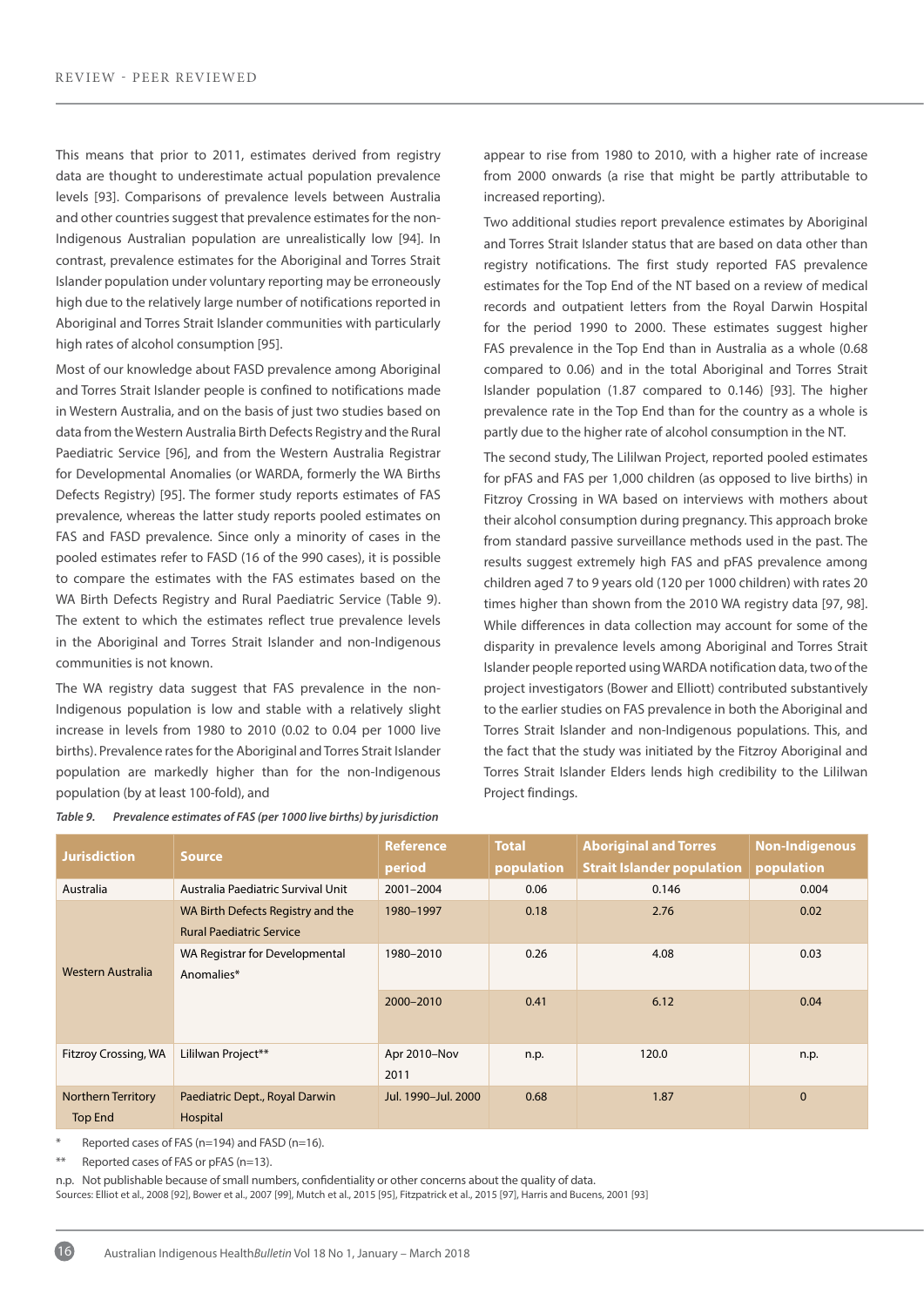## Mental health and social and emotional wellbeing

Comorbidity between substance use and mental health disorders is common in the general population. Data from the 2007 *National survey of mental health and wellbeing* indicate that 17.6% of persons with an affective disorder (e.g. schizophrenia, mood disorder, personality disorder) and 11.9% of persons with an anxiety disorder (e.g. stress-related disorders, neurosis) also have a substance use disorder (comprising 6.2% and 14.4% of the total population respectively) [100]. There are no comparable data for Aboriginal and Torres Strait Islander people. Nevertheless, there is strong qualitative evidence linking substance use and poor mental health among Aboriginal and Torres Strait Islanders and it is likely that a significant proportion of Aboriginal and Torres Strait Islander people who are diagnosed with an anxiety or affective disorder also meet the ICD-10 criteria for a substance use disorder.

The few published statistics on the impact of alcohol use on the mental health of Aboriginal and Torres Strait Islander people suggest improvements between 2012–13 and 2014–15 especially among males (see Table 7). Data from this period indicate that age-standardised rates for alcohol-related mental and behavioural disorders [ICD-10 category F10] declined 7.8% from 834 to 773 per 100,000 among Aboriginal and Torres Strait Islander people and increased by 6.7% from 190 to 203 per 100,000 among non-Indigenous Australians [33]. This led to a drop in the rate ratio from 4.4 to 3.8. Although the age-standardised hospitalisation rates for mental disorders due to alcohol among Aboriginal and Torres Strait Islander women are approximately two-thirds lower than among Aboriginal and Torres Strait Islander men, most of the decline occurred within the male population.

Mental and behavioural disorders due to psychoactive substance use, including alcohol, represents just under one-half of mental health related hospitalisations among Aboriginal and Torres Strait Islander men (43.4%) and just under one-third among Aboriginal and Torres Strait Islander women (Table 10). It is notable that for the periods for which data are available, 2005–06, 2008–10, and 2011–13, for Aboriginal and Torres Strait Islander men, the Aboriginal and Torres Strait Islander to non-Indigenous rate ratio fell from 4.5 to 4.0, but increased slightly for Aboriginal and Torres Strait Islander women from 3.3 to 3.5. Aboriginal and Torres Strait Islander men had higher rates of hospitalisation for alcohol-related mental illness and schizophrenia than Aboriginal and Torres Strait Islander women, whereas Aboriginal and Torres Strait Islander women were hospitalised at a higher rate than Aboriginal and Torres Strait Islander men for mood disorders and neurosis [101, 102].

In recent years Aboriginal and Torres Strait Islander researchers have sought to clarify what social and emotional wellbeing (SEWB) means for Aboriginal and Torres Strait Islander people using their own concepts and definitions. Conventional biomedical concepts of SEWB focus on the state of a person's mental health as measured by an ICD-10 diagnosis of an affective, substance abuse or anxiety disorder. To Aboriginal and Torres Strait Islander people, mental health is just one dimension of social and emotional well-being (albeit an important one). In the Aboriginal and Torres Strait Islander context, SEWB encompasses the total environment affecting life quality, including the quality and strength of social relationships, connections to land, family, community, ancestry and spirituality [104, 105]. Both the NATSISS and the AATSIHS include self-reported data on aspects of individual SEWB.

|                                                                  | <b>Males</b><br><b>Females</b> |               |      |           |        |               |      |           |
|------------------------------------------------------------------|--------------------------------|---------------|------|-----------|--------|---------------|------|-----------|
| <b>Principal diagnosis</b>                                       | No.                            | $\frac{9}{6}$ | Rate | <b>RR</b> | No.    | $\frac{9}{6}$ | Rate | <b>RR</b> |
| Mental & behavioural disorders due to psychoactive substance use | 7,538                          | 43.4          | 13.2 | 3.7       | 5,366  | 32.2          | 8.7  | 3.5       |
| $(F10-F19)$                                                      |                                |               |      |           |        |               |      |           |
| Schizophrenia, schizotypal & delusional disorders (F20-F29)      | 4,374                          | 25.2          | 7.0  | 3.0       | 2,989  | 17.9          | 4.9  | 2.9       |
| Mood disorders (F30-F39)                                         | 1,764                          | 10.1          | 3.1  | 0.9       | 3,135  | 18.8          | 5.7  | 0.8       |
| Neurotic, stress-related disorders (F40-F49)                     | 2,078                          | 12.0          | 3.4  | 1.4       | 2,925  | 17.5          | 4.5  | 1.3       |
| Disorders of adult personality and behaviour (F60-F69)           | 347                            | 2.0           | 0.5  | 2.2       | 800    | 4.8           | 1.1  | 1.2       |
| Behavioural and emotional disorders (F90-F98)                    | 424                            | 2.4           | 0.4  | 2.3       | 164    | 1.0           | 0.2  | 1.9       |
| Organic, including symptomatic, mental disorders (F00-F09)       | 284                            | 1.6           | 1.1  | 2.2       | 297    | 1.8           | 1.1  | 1.6       |
| Other                                                            | 579                            | 3.4           | n.p. | n.p.      | 994    | 5.9           | n.p. | n.p.      |
| <b>Total</b>                                                     | 17,388                         | 100.0         | 29.5 | 2.1       | 16,670 | 100.0         | 27.6 | 1.5       |

*Table 10. Hospitalisations of Aboriginal and Torres Strait Islander people for mental health related conditions, number and age-standardised rate per 100,000 and Aboriginal and Torres Strait Islander to non-Indigenous rate ratios, 2013***–***2015*

RR = Rate Ratio - is the rate among Aboriginal and Torres Strait Islander people divided by the non-Indigenous rate. Source: AIHW, 2017 [103]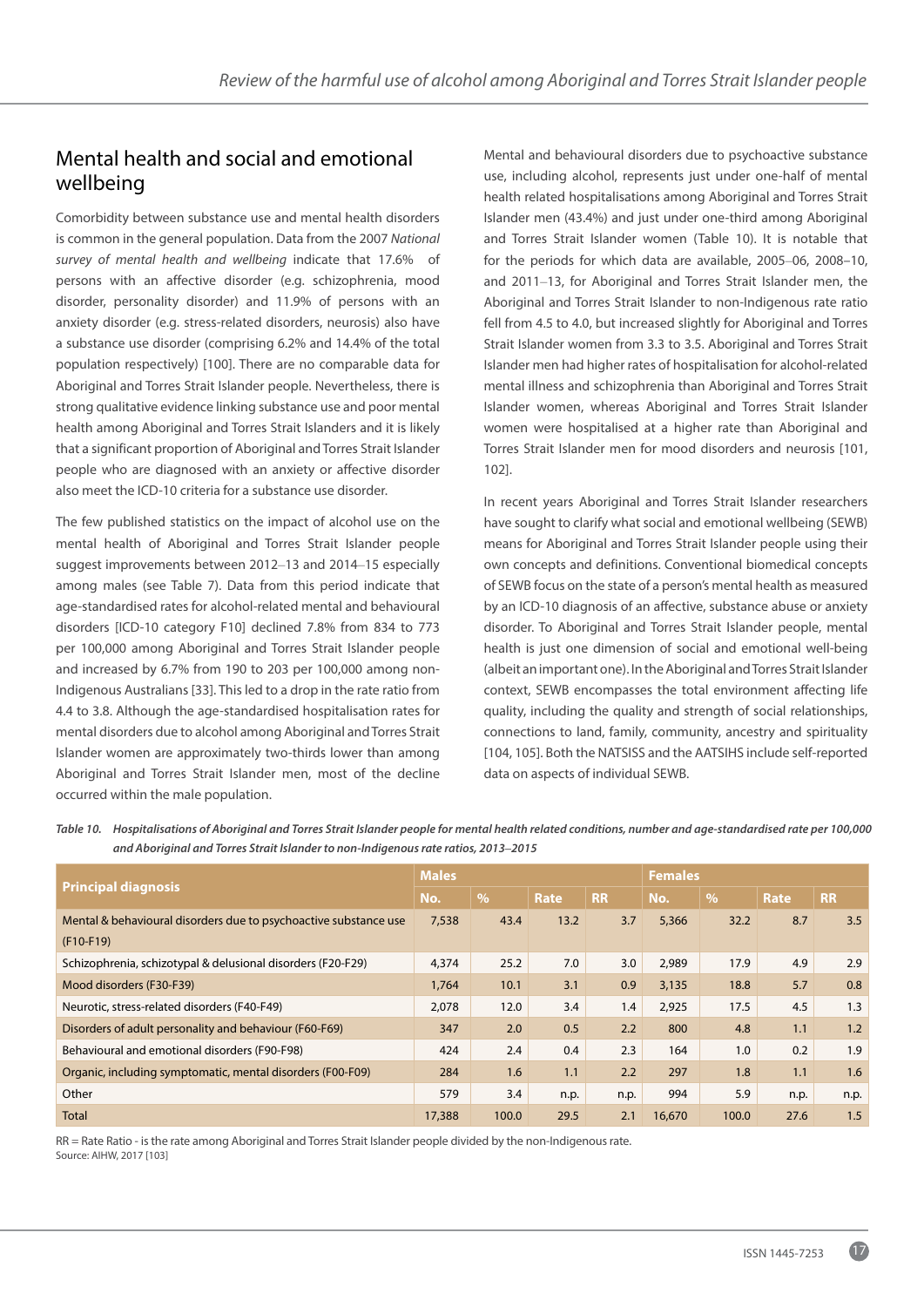One measure of SEWB is the level of psychological distress experienced by individuals. In 2014–15, the majority of Aboriginal and Torres Strait Islander people aged 18 years and over selfreported low to moderate distress levels in the previous 12 months. However, 32.5% reported experiencing high to very high distress levels, 2.6 times greater than in the non-Indigenous population [103]. Similarly, a recent study using data from the *Longitudinal study of Aboriginal and Torres Strait Islander children* found that, while the majority of children reported positive relationships across multiple dimensions associated with favourable mental health, 23% were at high risk of emotional and behavioural difficulties [106].

The relationships between alcohol and mental health and SEWB are complex and difficult. On the one hand harmful levels of alcohol use can cause mental health and SEWB problems and on the other hand problems of mental health and social and emotional wellbeing can result in harmful levels of AOD use. They can also interact to mutually exacerbate each other. There are little data on these interactions among Aboriginal and Torres Strait Islander people. However, the Australian Health Ministers' Advisory Council reported that 9% of Aboriginal and Torres Strait Islander people aged ≥18 years identified alcohol problems as a source of stress [107].

## The burden of disease and injury

Mortality data report the number of deaths due to, and morbidity data report the number of hospitalisations for, particular conditions. An alternative approach seeks to measure the *impact* of such deaths and hospitalisations – the burden of disease [22].

*attributable to alcohol use, Aboriginal and Torres Strait Islander people, 2011*

|                                     | <b>Disability adjusted life years</b> |                |  |  |
|-------------------------------------|---------------------------------------|----------------|--|--|
| <b>Linked disease</b>               | <b>Number</b>                         | <b>Percent</b> |  |  |
| Alcohol use disorders               | 8,037                                 | 100.0          |  |  |
| Suicide and self-inflicted injuries | 1,701                                 | 20.0           |  |  |
| Road traffic injuries–motor vehicle | 1,119                                 | 23.6           |  |  |
| occupants                           |                                       |                |  |  |
| Chronic liver disease               | 1,001                                 | 24.0           |  |  |
| Coronary heart disease              | 634                                   | 4.6            |  |  |
| Homicide and violence               | 626                                   | 18.5           |  |  |
| Poisoning                           | 541                                   | 17.4           |  |  |
| Other road traffic injuries         | 327                                   | 24.0           |  |  |
| Liver cancer                        | 289                                   | 23.2           |  |  |
| Falls                               | 264                                   | 11.2           |  |  |
| All other diseases and injuries     | 1,311                                 |                |  |  |
| Total                               | 15,850                                | 8.3            |  |  |

Source: AIHW, 2016 [61]

The burden of disease approach uses the concept of disability adjusted life years or DALYs. A DALY is a measure of a year of life lost due to disability and consists of two components; the fatal burden of a condition (years of life lost or YLL) and the non-fatal burden (years lived with disability or YLD). This approach has been taken by the AIHW in a study of the impact of disease and injury among Aboriginal and Torres Strait Islander people. The study included estimates of the contribution of alcohol and 19 other risk factors to the burden of disease. Data on the prevalence of disease and injury were derived from the National Mortality Database. Data on the non-fatal burden were derived from administrative data sources (e.g. disease registers, hospitalisations), surveys and epidemiological studies. Estimates of population distribution of exposure to risk factors such as alcohol were primarily derived from the 2012–13 AATSIHS [61].

As with ABS reports of the causes of death, the burden of disease study reports on broad categories of conditions rather than on specific conditions. Furthermore, as the estimates of exposure to alcohol are based on the AATSIHS (which, as discussed previously, are likely to be underestimates), the estimates of the contribution of alcohol to these conditions are likely to be underestimates. Nevertheless, the findings of the report provide a broad picture of the disproportionate contribution of alcohol to Aboriginal and Torres Strait Islander ill-health. Overall, it was estimated that 8.3% of the total burden of disease was attributable to alcohol (Table 11). This represents a DALY age-standardised rate of 29.1 per 1000 persons compared to a rate of 9.4 among non-Indigenous people – a rate 3.1 times greater. The only alcohol-specific condition reported on was alcohol use disorders and, as shown in Table 12, there was a decline of 7.3% in the age-standardised DALY rate from 14.6 to 13.5 per 1000 persons. This decline from 2003 to 2011 likely Table 11. Burden of disease (number and percentage of linked disease)<br>
reflects the decline in risky drinking observed in the NDSHS.

*Table 12. Alcohol use disorders age-standardised YLD, YLL and DALY rates (per 1,000 people) among Aboriginal and Torres Strait Islander people, 2003 and 2011*

| <b>Burden of disease</b> | 2003 | 2011' | Rate   | Rate<br>difference difference % |
|--------------------------|------|-------|--------|---------------------------------|
| Non-fatal burden (YLD)   | 11.7 | 11.4  | $-0.3$ | $-2.9$                          |
| Fatal burden (YLL)       | 2.9  | 2.2   | $-0.7$ | n.p.                            |
| Total burden (DALY)      | 14.6 | 13.5  | $-1.1$ | $-7.3$                          |

YLD - Year lived with disability

YLL - Years of life lost

DALY - Disability adjusted life year

n.p. = not publishable because of small numbers, confidentiality or other concerns about the quality of the data.

Source: AIHW, 2016 [61]

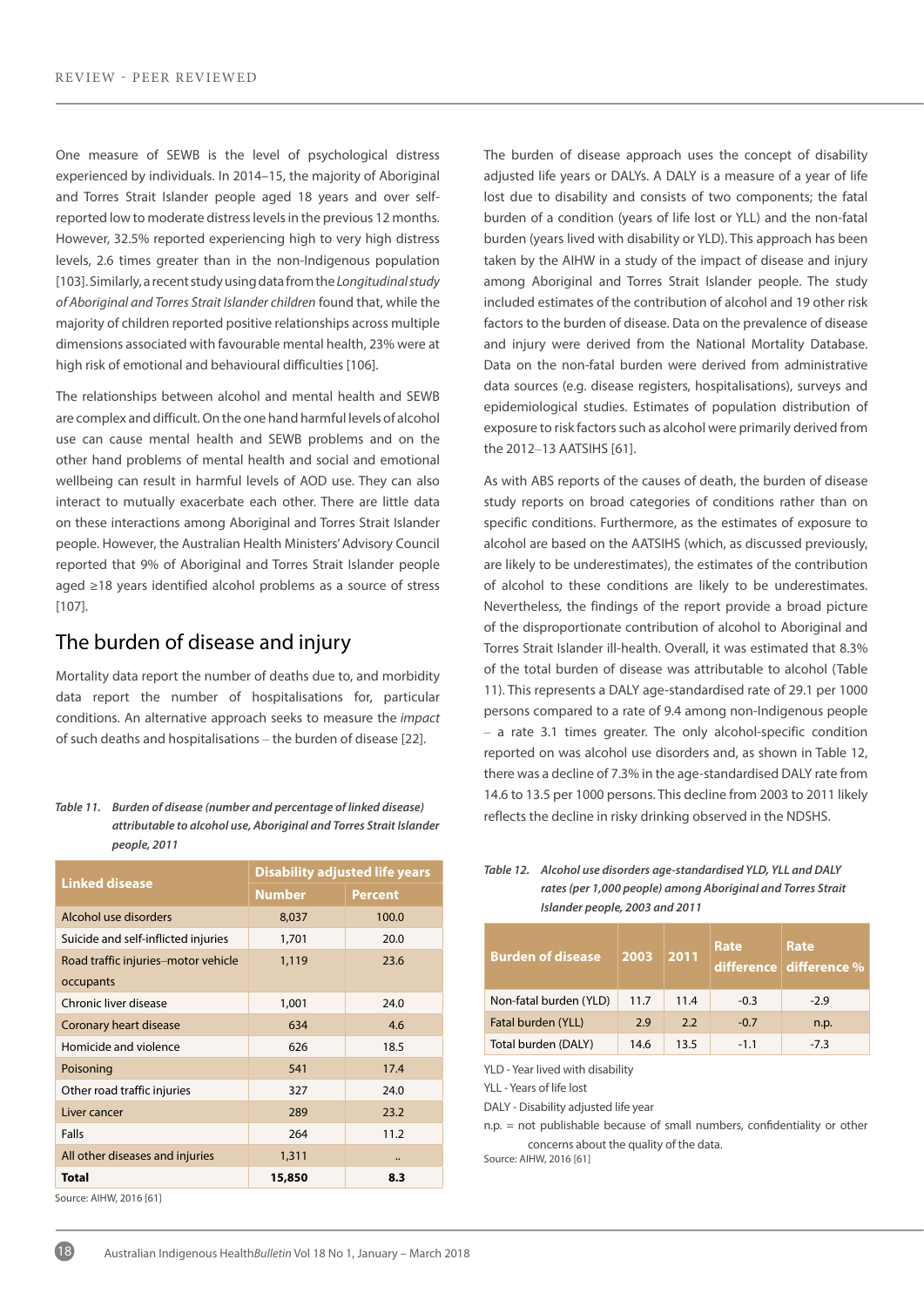The impact of alcohol does not equally affect all Aboriginal and Torres Strait Islander people. As shown in Table 13, the impact is significantly less among Aboriginal and Torres Strait Islander females, and older age groups (for both males and females it is greatest in the 15–24 and 25–34 year age groups and declines with age). A key factor in this is the contribution of alcohol to higher rates of self-harm and road traffic accidents among younger people, especially males. The study also reported significant regional variation in the burden of disease. Overall, age-standardised DALY rates were lowest in major cities (379 per 1000 persons) and highest in remote (524 per 1000 persons) and very remote (440 per 1000 persons) regions. However, YLD were highest in major cities and lowest in very remote regions (160 per 1000 persons), while YLL were lowest in major cities and highest in remote and very remote regions (327 per 1000 persons and 280 per 1000 persons respectively). While the impact of alcohol was not reported, the higher rates of YLL in remote and very remote regions are likely to reflect the higher frequency of alcohol-related suicide, assaults and road traffic injuries.

# Factors contributing to alcohol use among Aboriginal and Torres Strait Islander people

It is important to recognise that the effects of alcohol on individuals are not simply a product of the substance itself. The amounts of alcohol consumed, the way in which it is consumed and the ways in which people behave under its influence are conditioned by: the characteristics of alcoholic beverages themselves and their availability; individual characteristics of drinkers and their life experiences and SEWB; and wider sociocultural settings, including what are known as the social determinants of health [108-110].

#### *Table 13. Contribution of alcohol to the total burden of disease (DALYs) among Aboriginal and Torres Strait Islander people by age and sex, 2011*

| Age group     | Male % | <b>Female %</b> |
|---------------|--------|-----------------|
| $15-24$ years | 20.9   | 9.3             |
| $25-34$ years | 21.2   | 7.1             |
| 35-44 years   | 17.6   | 5.6             |
| 45-54 years   | 10.7   | 5.5             |
| 55-64 years   | 5.3    | 3.2             |
| $65 + years$  | 3.3    | n.a.            |

Source: AIHW, 2016 [61]

## Alcohol and availability

In previous sections, we have identified some of the harms that risky levels of alcohol consumption have caused to the health of a substantial proportion of the Aboriginal and Torres Strait Islander population. The harms caused by alcohol to individuals and communities are proportional to the amount consumed – as consumption at the population level goes up or down so do indicators of health-related harm. However, while risky levels of consumption are partly a function of demand they are also a function of the supply, the availability, price and marketing, of alcohol [108].

A wide variety of groups has been established to meet the demand for and supply of alcoholic beverages. Collectively referred to as the 'alcohol industry', these groups include beverage producers, wholesalers, retailers, related industries such as tourism, and their various industry representative bodies and lobby groups [111-113]. The industry generates employment, taxation revenue, and substantial profits. It is politically powerful and influential and strongly resists efforts to control sales. Both nationally and internationally, the alcohol industry has been criticised for maximising its profits by 'externalising' the costs associated with alcohol-related harm by transferring them to governments, communities and individuals.

Risky alcohol consumption among some sections of the Aboriginal and Torres Strait Islander population does not take place in isolation. It occurs in the wider Australian context in which supply of alcohol contributes to that harm and for most Aboriginal and Torres Strait Islander people availability, price and industry strategies to promote consumption are determined in the wider political and economic arena. Nevertheless, state and territory liquor licensing laws do provide some avenues for Aboriginal and Torres Strait Islander people to take action to reduce harm.

## Individual characteristics

Alcohol is a psychoactive drug and when it is consumed it interacts with neurotransmitters in the brain to produce feelings of pleasure. These feelings of pleasure can positively reinforce the desire to consume more, whether on a single drinking occasion or over time. Furthermore, alcohol consumption can be a negative reinforcer of behaviour. That is, it can interact with the nervous system in ways that enable the drinker to avoid or alleviate negative stimuli – including the symptoms of mental illness, threats to SEWB or stressors in the broader social environment [108, 114].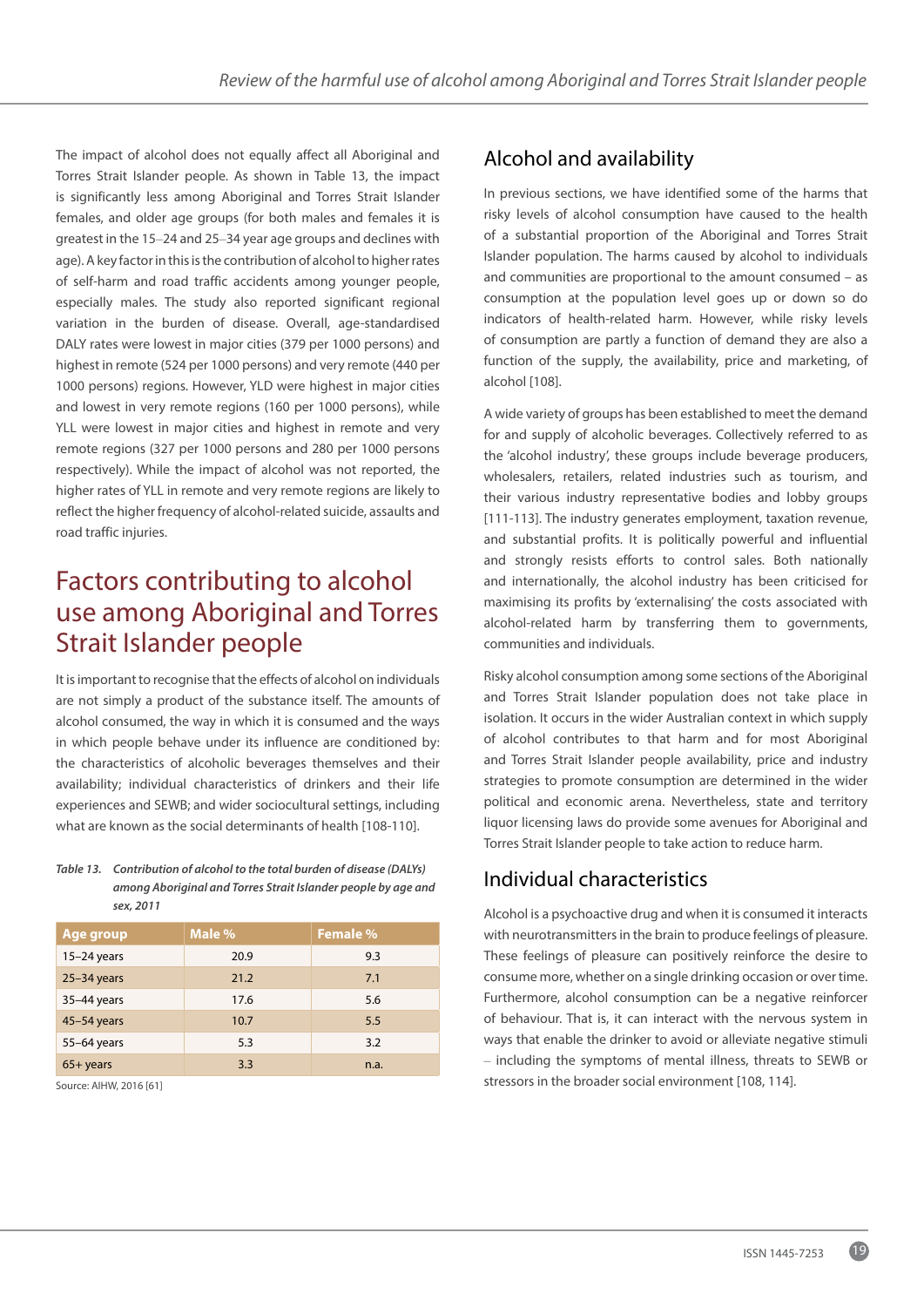Chronic consumption of alcohol leads to changes in neural pathways which can result in 'sensitisation' in which the desire for alcohol becomes a craving and to the development of tolerance in which increasing amounts of alcohol are needed to produce the desired pleasurable effects. In addition, those seeking to abstain may suffer negative withdrawal symptoms that can motivate them to resume consumption [108, 114]. Such chronic consumption results in the 'mental and behavioural disorders due to alcohol' or 'alcohol use disorder' summarised in a previous section of this review.

It is important to note that the response of individuals or groups to alcohol is not only a function of the neurobiological processes described above. There are also genetic differences between individuals that increase their risk of dependent use. While there is considerable variability in how such differences are expressed [115], there is no evidence from Australia or elsewhere that population level genetic differences between Aboriginal and Torres Strait Islander and other indigenous peoples on the one hand and non-Indigenous people on the other account for differences in patterns of risky alcohol use or dependence [37]. More important than, and over-riding, genetic differences is the fact that people's consumption patterns and behaviour in response to alcohol consumption are learned and conditioned by their expectation of the effect that alcohol will have upon them as well as cultural differences in expectations of such behaviour [116].

Individual life-style choices are sometimes invoked to explain differences in the prevalence of health risk factors, such as alcohol consumption, in the Aboriginal and Torres Strait Islander and non-Indigenous populations. While these may play some role they are not sufficient to explain the broad observed differences either within or between Aboriginal and Torres Strait Islander and non-Indigenous populations. Rather, the evidence clearly demonstrates that both health status in general and AOD use in particular are the result of the different levels of SEWB among individuals and the differential distribution of a range of social factors – largely beyond the control of individuals – which can protect against or cause illhealth and which exert their influence at all stages of the lifecycle from birth to death [110, 117-119].

## Social determinants of harmful alcohol use

Individuals do not live in a social vacuum. To a large degree, the personal characteristics that either protect or dispose individuals towards harmful alcohol consumption are shaped by factors in people's social environments – they are socially determined [120, 121]. Much of the evidence for the impact of these factors on alcohol use and health more broadly comes from international studies but before going on to discuss them, it is important to recognise that people's social environments are not simply a given or a natural state of affairs. They are historically determined and cannot be fully understood apart from the historical context from which they have emerged.

### The social gradient

The now famous Whitehall Study, which investigated the health of British male civil servants, showed a direct relationship between seniority and health; men at the bottom of the bureaucratic ladder suffered mortality rates four times higher than those at the top [122]. The higher a person's social position, the better health they experienced, meaning that it was not simply poverty but relative inequality that was contributing to differential health outcomes. Material and psychosocial factors are implicated at each stage of the life cycle, from poverty and emotional neglect in childhood, to poor housing, unemployment and stressful racial intolerance in adulthood. This social gradient in health has been confirmed across the world, including in Australia [120, 123, 124]. Some would claim that universal access to social security payments means that Aboriginal and Torres Strait Islander people are not living in poverty, in the same way as those in the developing world. And it is true that stark indices like infant mortality which reflect absolute poverty, are much worse in countries like Sierra Leone (117 per 1,000 live births compared to 9.6 per 1,000 live births among Aboriginal and Torres Strait Islander people) [125]. However, the illnesses that contribute to the existing gap in life expectancy (10.6 years for males and 9.6 years for females) [126] are those demonstrating a clear social gradient – heart disease, diabetes, respiratory disease, cancer, accidents and violence.

Each of the factors implicated in this social gradient of health: stress, early life experiences, social exclusion, work, social support, food and transport, and addiction [110] disproportionately effects the daily lives of Aboriginal and Torres Strait Islander people. Importantly, each can be addressed by proven policy interventions [124].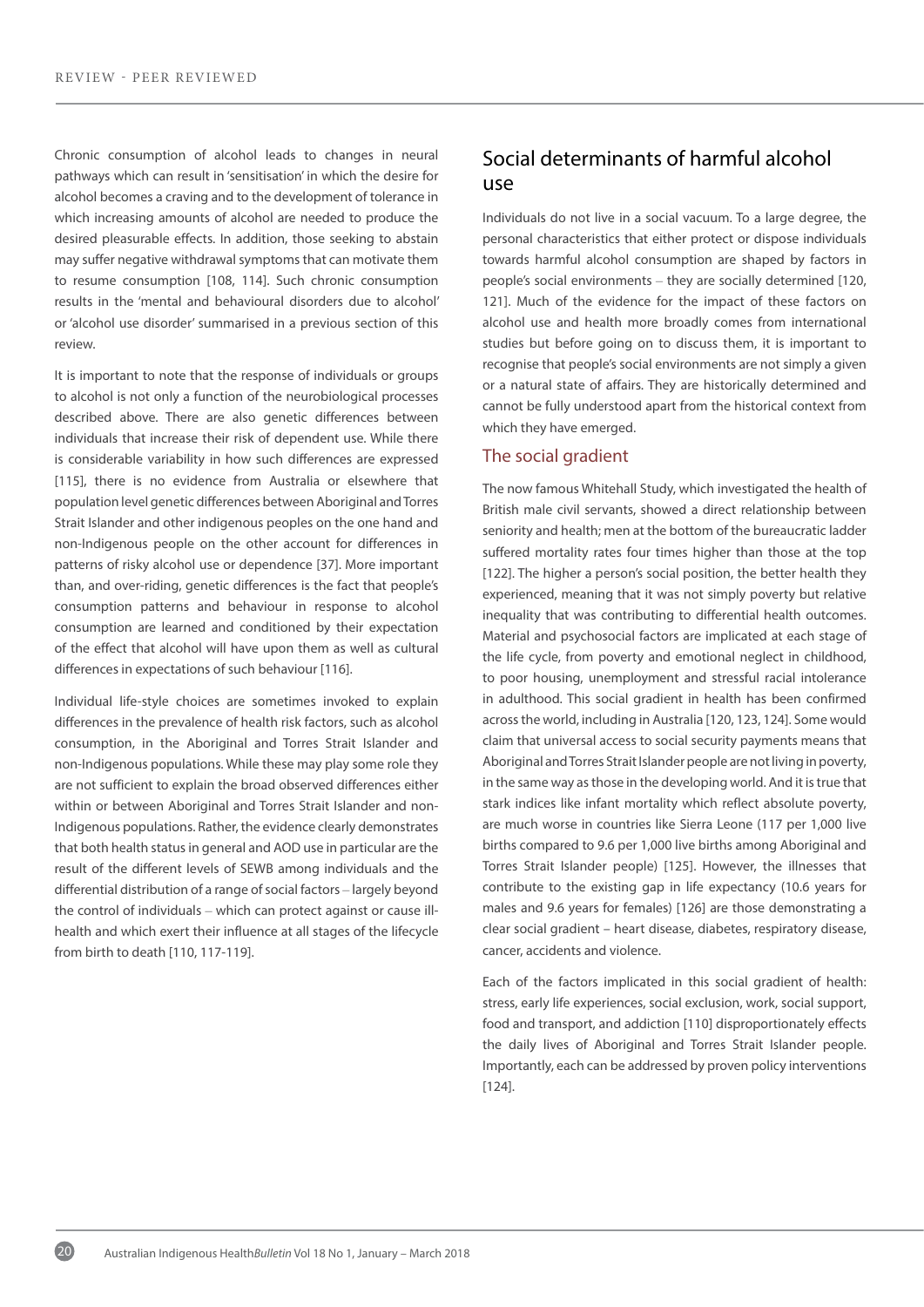#### Stress

People continually experiencing anxiety, insecurity and a lack of autonomy in their everyday lives are more likely to suffer poor health, including mental illness and premature death. These psychosocial factors influence physical health through the body's hormonal and nervous system's 'fight or flight' responses to immediate physical threats. Attending to these threats means those resources crucial for health maintenance are diverted, with resulting impacts on the cardiovascular and immune systems [110]. While these so-called stress-related illnesses are popularly associated with high-income, high-responsibility employment, research has clearly implicated low-income, and low-autonomy as contributing factors [120].

Many Aboriginal and Torres Strait Islander people have demonstrably stressful lives: grief about the loss of country, language and culture [127]; the bitter experiences of everyday life (such as encounters with police, casual racism, unemployment, overcrowded housing); and the impact of premature and unexpected deaths [128]. One observer in central Australia noted that almost a third of her time and that of her Warlpiri co-residents was spent in 'sorry', the cultural response to death [129]. Aboriginal and Torres Strait Islander people frequently lose close family members to premature and sometimes violent death, leading many to excessive alcohol use, which exacerbates their poor health and community wellbeing [130].

Aboriginal and Torres Strait Islander people are less likely than other Australians to feel in control of their lives [131]. Research among First Nation communities in Canada indicates that those with most control over their country, governance, social services and cultural facilities experience lower rates of suicide than other afflicted communities [132]. Policies aimed at reducing stress among Aboriginal and Torres Strait Islander people should support community activities that promote pride in country, language and community-controlled services, such as the Ranger Caring for Country programs recently threatened with de-funding [133].

### Early life experience

Disadvantage can begin even before an infant is born. Poor maternal nutrition and exposure to cigarette smoke and alcohol can have life-long impacts on a child, and Aboriginal and Torres Strait Islander women are more likely than other Australian women to be exposed to these risks [67, 110]. In Australia the impact of FASD is being belatedly acknowledged, many years after high prevalence of FASD was identified among Indigenous peoples elsewhere [134].

The malleability of infant biology means that early childhood experiences can have a profound impact on brain, emotional and social development [120]. A child with an insecure attachment to its mother, and subject to inconsistent parenting and poor nutrition, is likely to be less ready for school, with resulting life-long deficits in education and employment and high rates of harmful alcohol use. Importantly, policy interventions such as home visiting in pregnancy and early childhood care and education can be transformative for both women and their children [135].

In Australia there has been bipartisan recognition of the importance of the early years, with child mortality and early childhood education being key *Closing the gap* targets [126]. The target of halving the gap in mortality rates for Aboriginal and Torres Strait Islander children under five within a decade is on track, but as yet the target of access for 95% of all Aboriginal and Torres Strait Islander four-year-olds in remote communities to early childhood education has not been met. Despite this, there have been encouraging developments with increasing numbers of Aboriginal and Torres Strait Islander children receiving quality early care and education, and increased learning opportunities for mothers and other workers relating to the needs of developing children in their communities [136].

### Social exclusion and racism

Social exclusion due to poverty, discrimination and racism contributes to poor health and premature death [120]. While many studies have illustrated the material deprivations of Aboriginal and Torres Strait Islander people [137], it is only relatively recently that researchers have turned their attention to the impact of historical and contemporary racism on health and health behaviours, such as smoking and drinking [138, 139]. A systematic review of empirical studies on self-reported racism and health found a particularly strong association between the experience of racism and poor mental health, and a significant relationship between racism and poor health behaviours [139].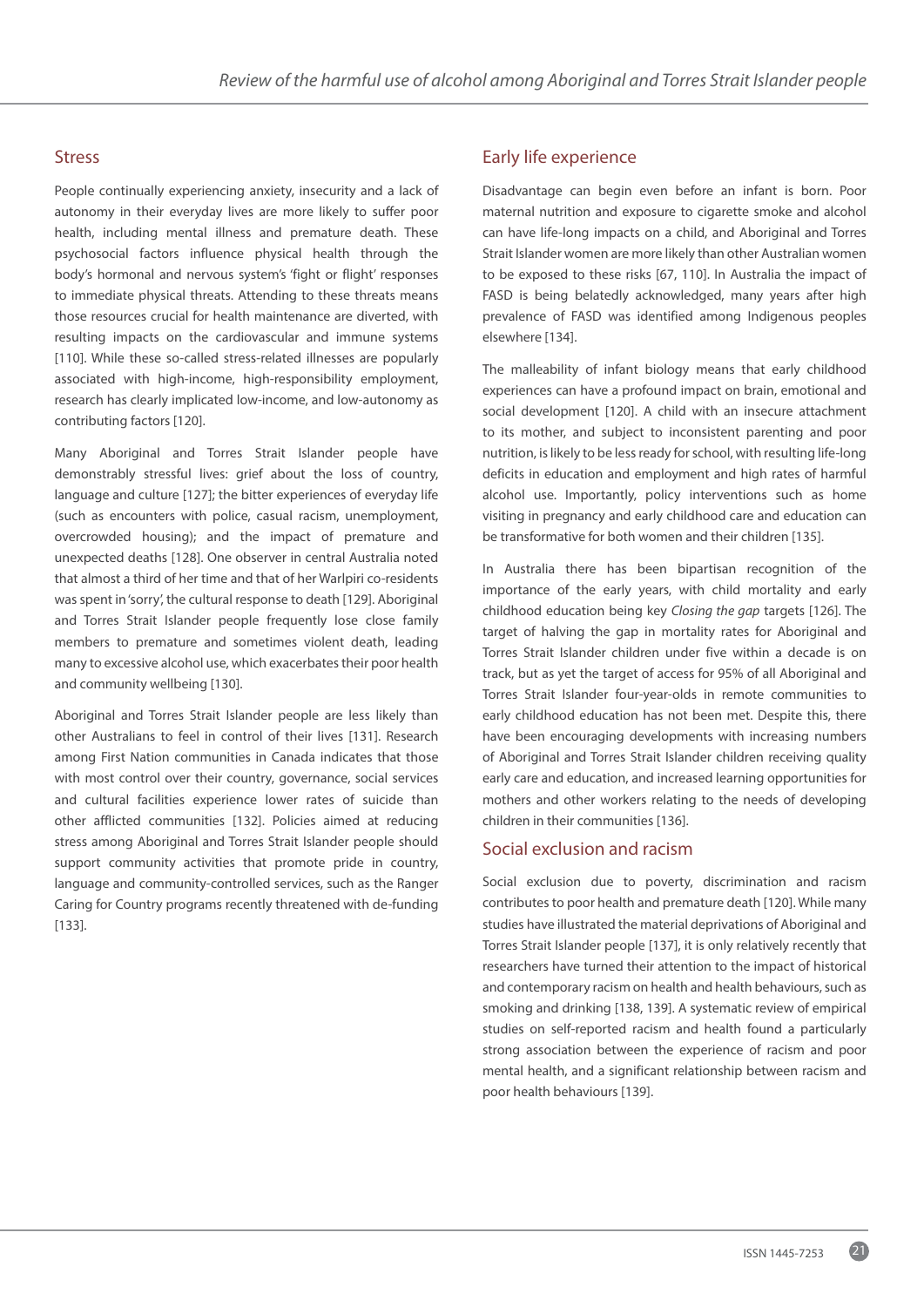The pathways through which these social factors impact on health are becoming better known. More Australians are now aware of the history of Aboriginal and Torres Strait Islander dispossession, and of the subsequent discriminatory legislation which regulated every aspect of Aboriginal and Torres Strait Islander life [140]. However, for many Aboriginal and Torres Strait Islander people, it is not just memories of past injustices that affect their health. When surveyed, 27% of Aboriginal and Torres Strait Islander people reported discrimination of some type over a twelve-month period, and institutional racism is experienced by many in housing, education, employment, health, and the justice system [139].

Policies that have attempted to counteract the impact of social exclusion include legislation such as the *Racial discrimination act 1975* (which makes it illegal to discriminate on the basis of race), and official apologies for past injustice, such as Prime Minister Rudd's 'Sorry' address to the Australian Parliament in 2008 [141]. The effects of such attempts to symbolically atone for the past are, however, contested. Currently public debate in Australia has been dominated by calls to amend the *Racial discrimination act*, in order to allow more 'robust' public speech, despite the damage this speech may do to vulnerable people [142].

#### **Work**

Meaningful, reliable work is a potent protector against poor health [110, 120]; unemployment is a significant health risk, particularly when widespread in an area [110]. A six-year study of health, alcohol and psychosocial factors in post-communist Eastern Europe, showed that men and women who were unemployed had more than double the risk of dying than those with jobs [120]. Contributing to this higher risk were increased rates of smoking and drinking among the unemployed, as well as poorer nutrition.

This international research has important implications for Aboriginal and Torres Strait Islander people among whom unemployment remains stubbornly high. Between 2008 and 2012–13 the percentage of non-Indigenous Australians in paid employment rose from 75% to 75.6%. In the same period, however, the proportion of employed Aboriginal and Torres Strait Islander people fell from 53.8% to 47.5% [126]. The *Closing the gap* target to halve the gap in employment between Aboriginal and Torres Strait Islander and non-Indigenous people by 2018 is currently reported as 'no progress' [143].

One significant contributor to poor employment prospects is relatively poor education. Despite some improvements, such as a narrowing gap in Year 12 or equivalent attainment, there have been no overall improvements in Aboriginal and Torres Strait Islander reading and numeracy since 2008 [126].

Policy interventions need to address the reasons for poor school attendance and achievement, as well as access to post-school training and meaningful employment [143].

#### Social support

Social support at an individual and community level, particularly at critical transitions of the life cycle, can contribute to better health and reduced substance misuse. Pregnancy, early childhood, the commencement of primary and secondary school, and entering post-school training and employment all represent critical opportunities for positive interventions [110, 120].

Government support to those in need can be conditional, such as cash for school attendance and health check-ups, or unconditional, such as the so-called cashless welfare that prohibits purchases of alcohol or gambling. The evidence is equivocal; a recent review of conditional and unconditional support schemes across the world showed more positive school enrolment when conditions were applied and monitored while another example showed no difference in the effects of conditional and unconditional schemes [120, 144]. Opinion is divided in the Aboriginal and Torres Strait Islander community about this issue, but all agree that with respect to both education and employment, it is not simply about forcing people to participate. The quality of education, training and employment offered needs to be addressed if children and adults are expected to attend [120, 143].

#### Food

Good health is dependent upon access to affordable, adequate food and exercise [110, 120]. Aboriginal and Torres Strait Islander people, particularly those in remote areas, are more likely to experience food insecurity than other Australians, partly due to poverty and lack of transport [145]. A cultural and historical legacy of mission feeding regimes, which have resulted in unhealthy food preferences, and declining levels of physical activity among many Aboriginal and Torres Strait Islander people, has resulted in predictable health consequences [125]. Policy interventions, such as community kitchens where good food is communally produced and cooked, alongside practical advice for maintaining an adequate diet in challenging circumstances, have shown promise [145].

#### Dependence

In this review, we have been concerned primarily with the health effects of harmful alcohol use. However harmful use of, and dependence on, alcohol, tobacco and/or other drugs, are closely associated with social and economic disadvantage more broadly [120]. In this regard, they are a double-edged sword. Harmful use and dependence are both a response to social disadvantage and associated stresses, and can lead to further disadvantage [110].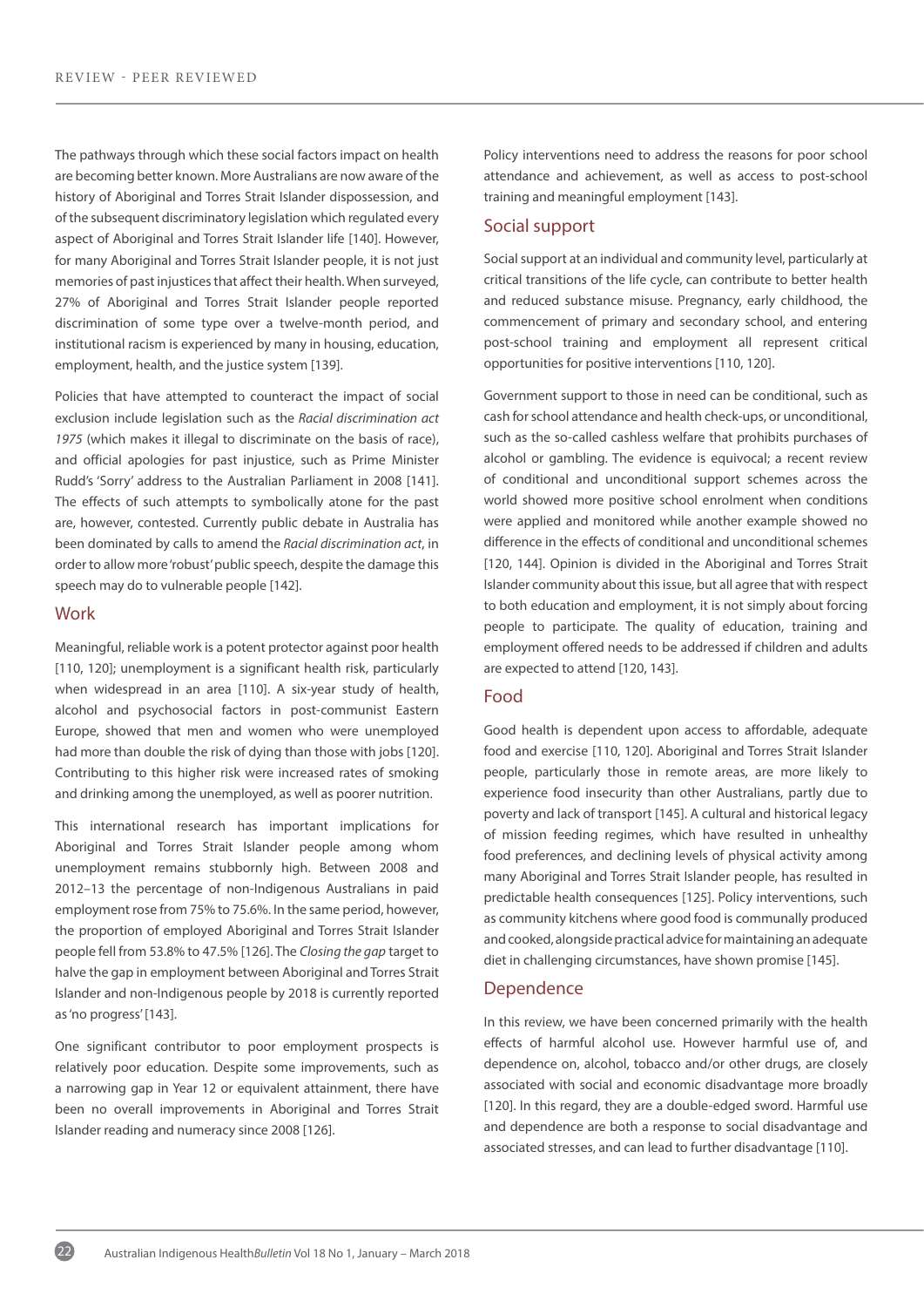# Policies and strategies

## What's being done?

Wilkes and Gray have written that [146], as harmful AOD use is a complex, multi-causal phenomenon, addressing it requires a comprehensive approach, including strategies to:

- address the underlying social determinants
- prevent or minimise the uptake of harmful use
- provide safe acute care for those who are intoxicated
- provide treatment for those who are dependent
- support those whose harmful AOD use has left them disabled or cognitively impaired
- support those whose lives are affected by others' harmful AOD use.

Below, we will discuss these strategies within the evidence-based demand, supply and harm reduction framework of the *National drug strategy* and the *National Aboriginal and Torres Strait Islander peoples' drug strategy*. Before doing so, however, we will situate them within government policy frameworks and discuss some issues that pertain to all strategies to reduce alcohol-related harm.

It is important to recognise that when concerns about harmful alcohol use among Aboriginal and Torres Strait Islander people gained increasing attention in the 1970s, the initial response was driven not by governments but by Aboriginal and Torres Strait Islander people themselves who recognised that non-Indigenous mainstream responses were largely culturally inappropriate and who established services such as Benelong's Haven in New South Wales [147]. Since that time Aboriginal and Torres Strait Islander community groups (often led by women) have spearheaded local action to limit the supply of alcohol and to minimise harm in their communities [1, 148]. Government responses have grown out of both the problem itself and the Aboriginal and Torres Strait Islander response to it. Nevertheless, the policies of governments (national, state and territory) play a major role in providing the context in which responses are framed, especially through their roles as providers of funding. With regard to the latter, while there have been real increases in government expenditure over recent years [33], this funding remains insufficient to meet the need for services and the gaps in service provision [1, 149].

The Government policy documents most directly relevant to the minimisation of alcohol-related harm among Aboriginal and Torres Strait Islander people are the *National drug strategy 2017–2026* (NDS), the *National drug strategy Aboriginal and Torres Strait Islander peoples' complementary action plan 2006–2009* (the CAP) and the *National Aboriginal and Torres Strait Islander peoples' drug strategy* 

*2014–2019* (NATSIPDS)[150, 151]. The NDS was developed by the former Intergovernmental Committee on Drugs (IGCD), made up of representatives of Australian and state and territory government departments of health and law enforcement, and was endorsed by the responsible government ministers. Since its inception in the mid-1980s there have been various revisions of the NDS. All, however, have been based on: the premise that harmful AOD use is primarily a health problem; the overarching strategy of minimising AOD-related harm; and the three subsidiary strategies of demand, supply and harm reduction. The NDS is not prescriptive but provides an agreed upon strategy which various governments and their agencies use to guide their own responses and priorities. The NDS also provides the framework for the allocation of funding for intervention services, whether those services are provided by governments themselves or non-government organisations [152].

The CAP was first introduced for the period 2003–2006 and subsequently, without amendment, was extended to cover the period 2006–2009. It was developed in recognition that within the NDS there was a need for specific strategies to address the higher prevalence of AOD use among Aboriginal and Torres Strait Islander people. Like the NDS, the CAP was not prescriptive but intended to guide the strategies of the Australian and state and territory governments. It was based on extensive consultation and included six key result areas (KRAs). In summary these were: enhanced capacity for Aboriginal and Torres Strait Islander people to address harmful AOD use; whole of government commitment to implement, evaluate and improve interventions; improved access to services; provision of a full range of services; workforce enhancement; and sustainable partnerships between Aboriginal and Torres Strait Islander communities and the government and non-government sectors [151]. A review of the CAP was undertaken in 2009 and found that: the KRAs were too broad; it lacked performance measures; monitoring of outcomes was poor; and that it had not been used to its full potential, largely because it was not tied to a funding pool. Nevertheless, it concluded that the CAP should continue [153].

A 2010 report on organisations conducting Aboriginal and Torres Strait Islander-specific AOD services also found that several of the key result areas of the CAP were not being adequately met [1]. These included a move away from a government commitment to funding community-controlled organisations, compromising the capacity of Aboriginal and Torres Strait Islander people to address alcohol use issues within their own communities. The report highlighted a paucity of services for particular at-risk groups such as women, young people, and those experiencing mental health issues. Access to organisations providing a comprehensive range of services from prevention through treatment to on-going care were limited. In addition, the capacity of Aboriginal and Torres Strait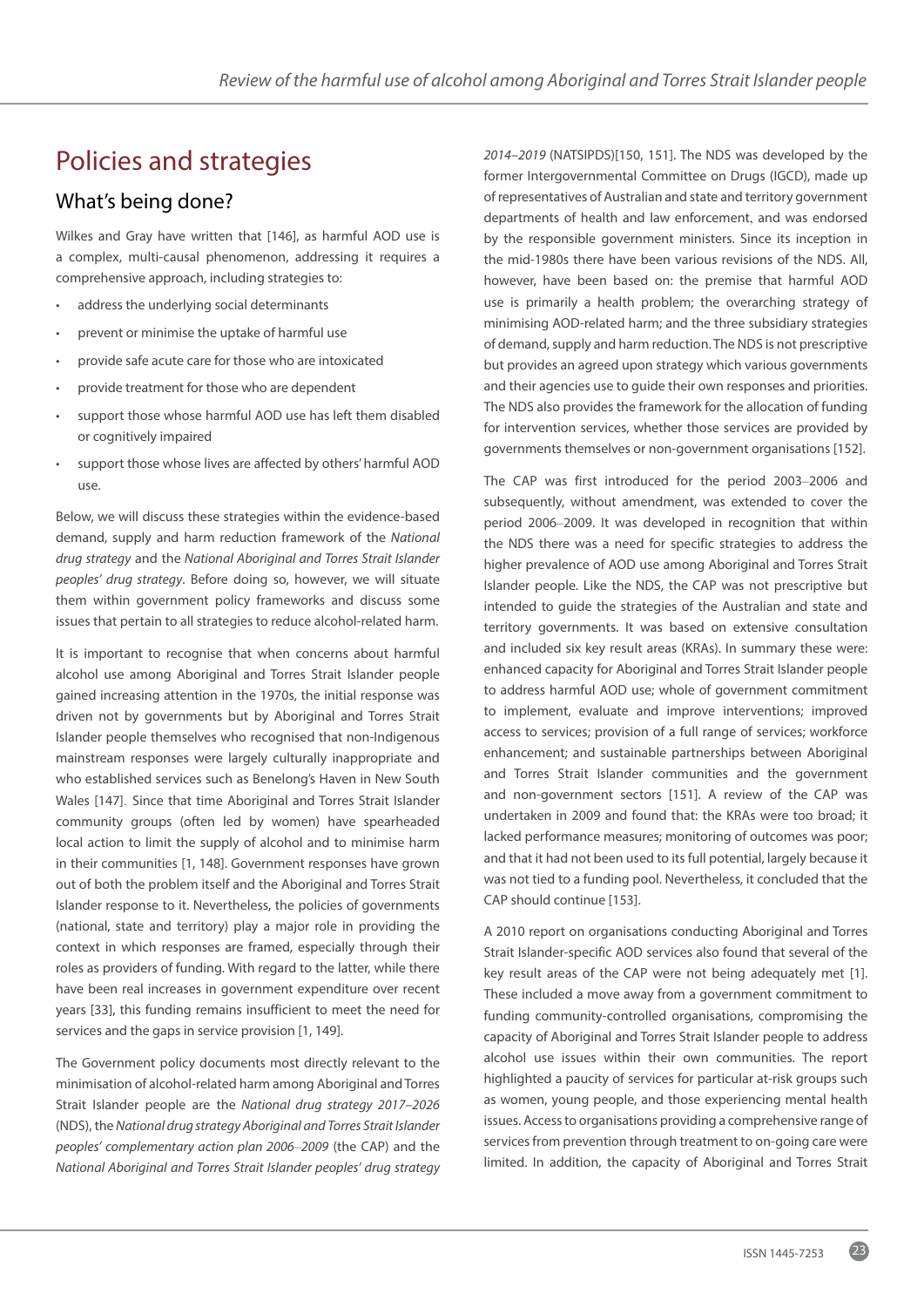Islander community-controlled organisations to deliver services was severely constrained by staff shortages, lack of trained and qualified staff and very limited access to workforce development programs.

Similarly, a review of the Aboriginal and Torres Strait Islander AOD treatment sector found that the CAP lacked a clearly articulated and agreed upon framework through which it was to be implemented and thus provided a poor basis for service planning, as reflected in the maldistribution of AOD intervention services [1, 149]. The review reported that many service providers regarded the CAP as aspirational and poorly translated into service planning and resource allocation, and identified several issues in this regard. Among them were: funding is not commensurate with need or not distributed in accordance with need; resource allocation is often historically rather than needs based; there is little understanding that local communities' needs can change, or that policy and community priorities can be different; and that some policy shifts ignore the evidence-base and best practice, resulting in unplanned service development and under-funding of the sector [149].

The CAP continued to guide Aboriginal and Torres Strait Islander AOD strategy until the belated release of the *National Aboriginal and Torres Strait Islander peoples' drug strategy 2014–19.* The goal of the NATSIPDS is:

'…to improve the health and wellbeing of Aboriginal and Torres Strait Islander people by preventing and reducing the harmful effects of alcohol and other drugs (AOD) on individuals, families, and their communities.' [154]

The NATSIPDS includes four principles in addition to those in the NDS. These are:

- 1. Aboriginal and Torres Strait Islander ownership of solutions
- 2. holistic approaches that are culturally safe, competent and respectful
- 3. whole-of-government effort and partnerships
- 4. resourcing on the basis of need (a principle included at the particular insistence of Aboriginal and Torres Strait Islander people).

Within this framework four priority areas were identified:

- 1. building the capacity of the AOD system
- 2. increased access to a full range of services
- 3. strengthening partnerships between Aboriginal and Torres Strait Islander, government and mainstream service providers
- 4. establishing systems to evaluate performance [154].

Like the CAP, no specific allocation of funds has yet been set aside for its implementation; rather, funding is to be provided through various Australian and state and territory programs. Reflecting Australian Government policy, the NATSIPDS emphasises the role of mainstream providers to a greater extent than did theCAP. At the time of writing, no evaluation of the progress on implementation of the NATSIPDS has been undertaken and it remains to be seen whether it will be more effective than its predecessor.

Between 2005 and 2014, Aboriginal and Torres Strait Islander people had a policy advisory role through the National Indigenous Drug and Alcohol Committee (NIDAC) – a sub-committee of the Australian National Council on Drugs (ANCD). NIDAC had some notable successes including pressing for the introduction of low aromatic fuel to combat petrol sniffing, input into various government enquiries, publication of policy and information papers, hosting of biennial Aboriginal and Torres Strait Islander AOD conferences, and input into development of the NATSIPDS*.* However, NIDAC was abolished when the ANCD was replaced by the Australian National Advisory Committee on Alcohol and Drugs (ANACAD), which includes only two Aboriginal and Torres Strait Islander members.

It is important to recognise that the NDS and the NATSIPDS do not provide the sole policy response to harmful alcohol use, either in Aboriginal and Torres Strait Islander or non-Indigenous contexts. Australian Government taxation policy and regulations influence the price of alcoholic beverages and their consumption [155]. The availability of alcoholic beverages is also affected by state and territory liquor licensing legislation and although this legislation includes harm minimisation objectives, to varying degrees, they are balanced against the interests of the liquor industry [156]. Furthermore, while the underlying premise of the NDS and the NATSIPDS is that harmful alcohol use is a health problem, laws and/or their application in some jurisdictions are applied with a focus on social order and punitively applied against Aboriginal and Torres Strait Islander people [157-159]. These issues are not new and Brady provides an historical overview of them [45]. It is also the case that other government policy priorities may be at odds with those of alcohol-specific policy. Thus, for example, AOD policy aimed at improved service provision may be undermined by government budgetary policy aimed at constraining or reducing expenditure.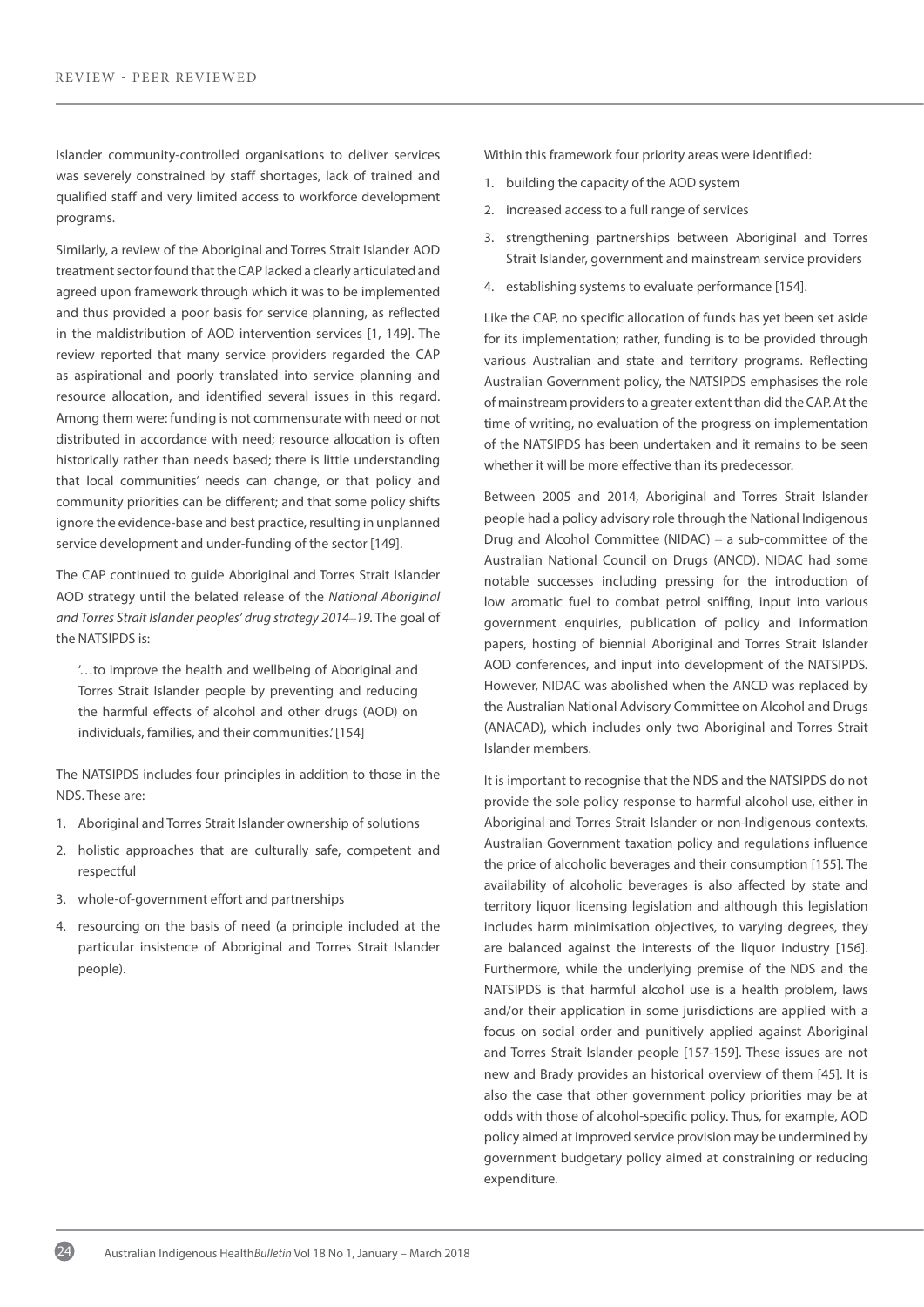# Community control

Just as important as AOD intervention services themselves are the ways in which those services are provided. AOD services provided by non-Indigenous (mainstream) government and non-government organisations are intended to be available to all Australians, including Aboriginal and Torres Strait Islander people. Some Aboriginal and Torres Strait Islanders prefer to use these services for reasons including convenience, the anonymity they provide, and because of the 'shame' factor associated with alcohol dependence in their own communities. Many Aboriginal and Torres Strait Islanders, however, regard mainstream services as inappropriate to their needs and racist, and express a preference for using Aboriginal and Torres Strait Islander community-controlled organisations where they are available [149, 160]. It was for these reasons among others that a wide range of Aboriginal and Torres Strait Islander community controlled organisations have emerged, including primary health care and AOD service providers, and why most AOD services for Aboriginal and Torres Strait Islander people are provided by Aboriginal and Torres Strait Islander community-controlled organisations. There is evidence that – provided with adequate resourcing – the culturally safe services provided by community-controlled organisations result in better outcomes [149, 161]. This is recognised in both the NATSIPDS and the *National Aboriginal and Torres Strait Islander health plan 2013–2023* [154, 162]. However, there is concern among some observers that the commitment to community control is being undermined by the increasing award of tenders to non-Indigenous non-government organisations to provide services to Aboriginal and Torres Strait Islander people [1, 149]. Aboriginal and Torres Strait Islander people should be key players in the design and implementation of interventions to address harmful alcohol use in their own communities, with capacity building within Aboriginal community-controlled organisations a central focus.

## Harm minimisation

## Demand reduction

Demand reduction is based on evidence demonstrating that the less alcohol consumed by individuals and populations the less physical and social harm will be experienced [108]. As stated in the NDS, demand reduction aims to: prevent uptake and delay onset of AOD use; reduce use of drugs in the community; support people to recover from dependence and reconnect with the community; and support efforts to promote social inclusion and resilient individuals, families and communities [163].

### **Addressing the social determinants**

To effectively reduce demand for alcohol and related harm, it is essential that interventions address the underlying social determinants of that demand. Without this, alcohol-specific interventions will be limited in their overall effectiveness. Aboriginal and Torres Strait Islander people have long been working to address the social and economic disadvantages they and their communities face and there is a wide range of Australian and state and territory government programs to support them in areas such as housing, education, employment and enterprise development. At the Australian Government level, many of these fall under the umbrella of the Department of the Prime Minister and Cabinet's *Indigenous advancement strategy* which has five broad program areas:

- 1. Jobs, Land and Economy
- 2. Children and Schooling
- 3. Safety and Wellbeing
- 4. Culture and Capability
- 5. Remote Australia Strategies [164].

It is beyond the scope of this paper to review these strategies but the SCRGSP [33], the Prime Minister [165], and the Close the Gap Campaign Steering Committee [166] each provide regular reports on progress in this area. Suffice it to say, however that social and economic disadvantage remain considerable.

#### **Alternatives to alcohol and other drug use**

One of the more common demand reduction interventions, generally targeted towards young people, is providing alternative activities to AOD use [1]. Alternative activities include sporting, recreational, employment, education retention, and culturally focused activities. They have the wider focus of strengthening well known protective factors, such as improving school engagement and retention, fostering positive family relationships, developing young people's self-esteem, wellbeing, self-worth and cultural connectedness [1, 167].

#### **Education and persuasion**

Education and health promotion interventions take many forms, including school-based AOD programs, and include health promotion programs that focus on raising awareness of safe consumption levels and alcohol-related harms, and provide support and advice for those attempting to reduce or abstain from use [3]. While widely popular (in part due to their relatively low cost), with the exception of some particular school-based programs [168], the evidence for the effectiveness of education and persuasion strategies remains equivocal among both non-Indigenous and Aboriginal and Torres Strait Islander populations [108, 169].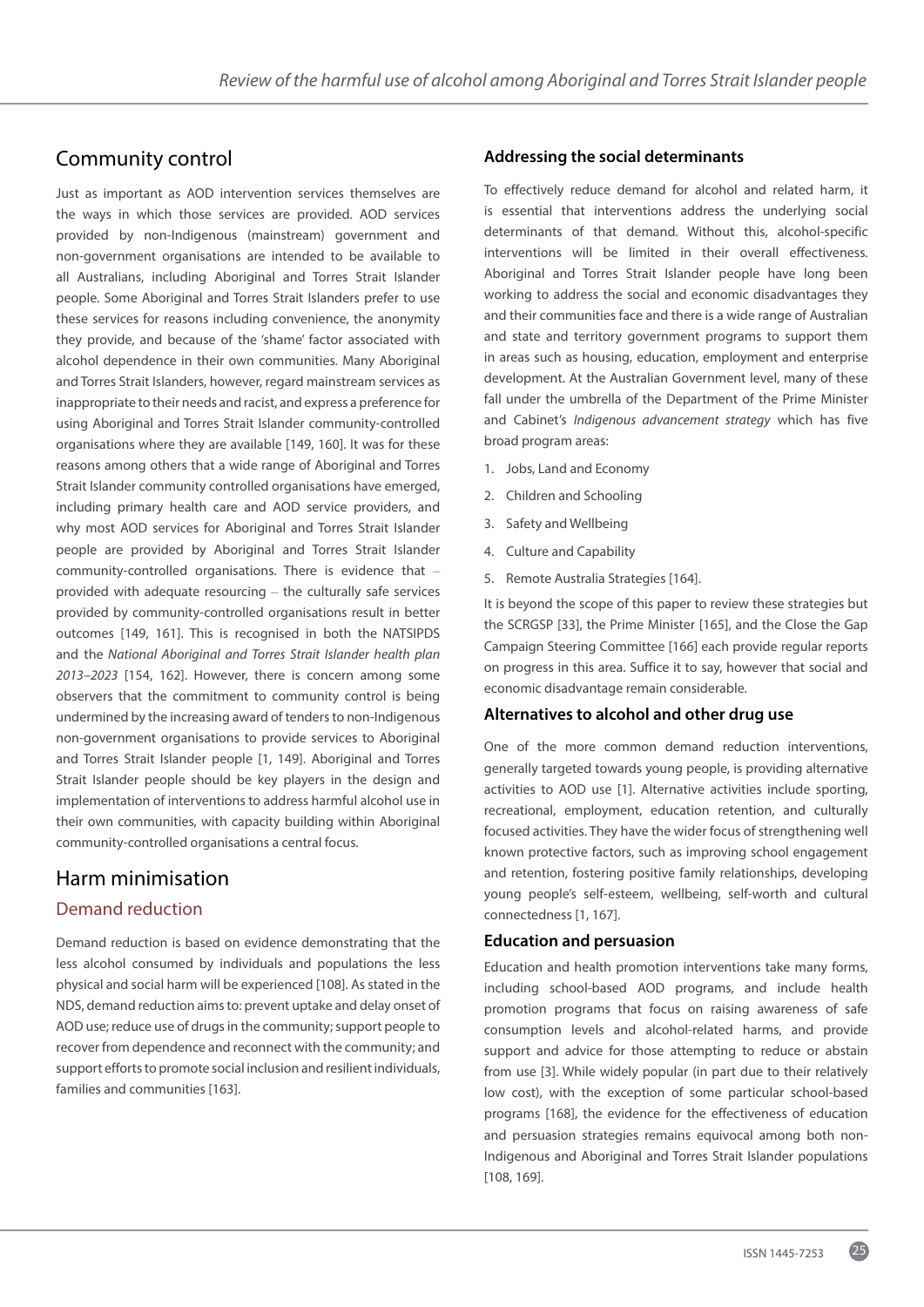What this suggests is, that while the information provided in such programs may be necessary for individuals and communities to act, it is not sufficient and that education and persuasion programs should be part of a wider suite of intervention strategies [3].

#### **Screening and brief interventions**

Screening for potentially harmful use of alcohol is part of the Aboriginal and Torres Strait Islander health check funded through Medicare to encourage early detection, diagnosis and intervention for common and treatable conditions in primary health care settings [170]. Generally, patients are screened using AUDIT-C or one of the other instruments described in an earlier section of this review. Depending upon their score on the assessment, patients may be referred or followed-up for treatment or offered a brief intervention consisting of advice on safe levels of drinking, information and education [55]. Among non-Indigenous populations, for those who are not alcohol dependent, brief interventions have been shown to be cost effective [171]. While some barriers to integration of brief interventions in Aboriginal and Torres Strait Islander primary health care settings have been identified [172, 173], if delivered in a culturally sensitive, respectful, and non-judgemental manner clinicians have found them to be effective [3, 171].

#### **Treatment**

Treatment aims to reduce the demand by individuals for alcohol and hence to minimise further harm. Treatment for alcohol dependence among the general population has a number of positive outcomes including reduced AOD use, improved physical and psychological health and reductions in criminal behaviour [169]. Furthermore, regardless of type, any exposure to treatment is associated with significant reductions in consumption and related harm [108]. A range of treatment options is available all of which are utilised by Aboriginal and Torres Strait Islander clients. The range of treatments includes: withdrawal management (detoxification); pharmacotherapies, including those to assist in withdrawal and alcohol aversion drugs; and psychosocial therapies, including cognitive behavioural therapy, motivational therapy and narrative therapy [55, 174, 175]. Importantly, given the high levels of social and emotional distress and comorbid mental health conditions that drive risky levels of consumption and dependence, it is important that these be addressed concurrently otherwise treatment is less than optimally effective and the risk of relapse remains high [149, 176].

Treatment is provided by a range of organisations including primary health care services and AOD specialist services, and in a range of settings including health care clinics, communities, residential services and in some cases hospitals [1].

In non-Indigenous settings, treatment provided in non-residential settings is as effective as that provided in residential settings [108, 171]. An exception to this, however, has been found where patients:

- are highly resistant to treatment
- have few financial resources
- come from environments that are not conducive to recovery
- have more serious, coexisting medical or psychiatric conditions [108].

Given the disadvantages they face, this finding is clearly applicable to Aboriginal and Torres Strait Islander people seeking treatment for a chronic relapsing condition. It is also clear that total abstinence following treatment is the exception rather than the rule [108, 177]. Thus, while abstinence might be a desirable goal for some, a more realistic expectation is that treatment will result in reduced consumption, longer periods between relapse, improved health and social engagement, and reduced harm.

A number of factors have been identified that enable or create barriers to access and provision of effective treatment for Aboriginal and Torres Strait Islander people. These include: inadequate resourcing; a lack of specialist services in some regions; and the hidden costs associated with entering treatment programs (especially for women) [149, 178]. Resourcing is a particularly acute issue. Previous research has shown that there has been a lack of funding for specialist Aboriginal and Torres Strait Islander services in some regions [1], and given the complexity of the problems they face it has been estimated that on average it costs between two and three times more to provide adequate levels of treatment to Aboriginal and Torres Strait Islander than to non-Indigenous clients [179].

The role of culture and cultural differences cannot be underestimated as a facilitator or barrier to effective treatment [178-181]. The way in which treatment services are delivered to non-Indigenous people cannot simply be applied to Aboriginal and Torres Strait Islander clients. Service providers need an understanding of the cultures and social circumstances of their clients and they and the organisations in which they operate must provide a culturally safe environment for Aboriginal and Torres Strait Islander people [182]. These conditions are most effectively met by Aboriginal and Torres Strait Islander community-controlled organisations and it was estimated in 2014 that the additional cost to mainstream organisations to meet those conditions was approximately \$60,500 per organisation per year [179].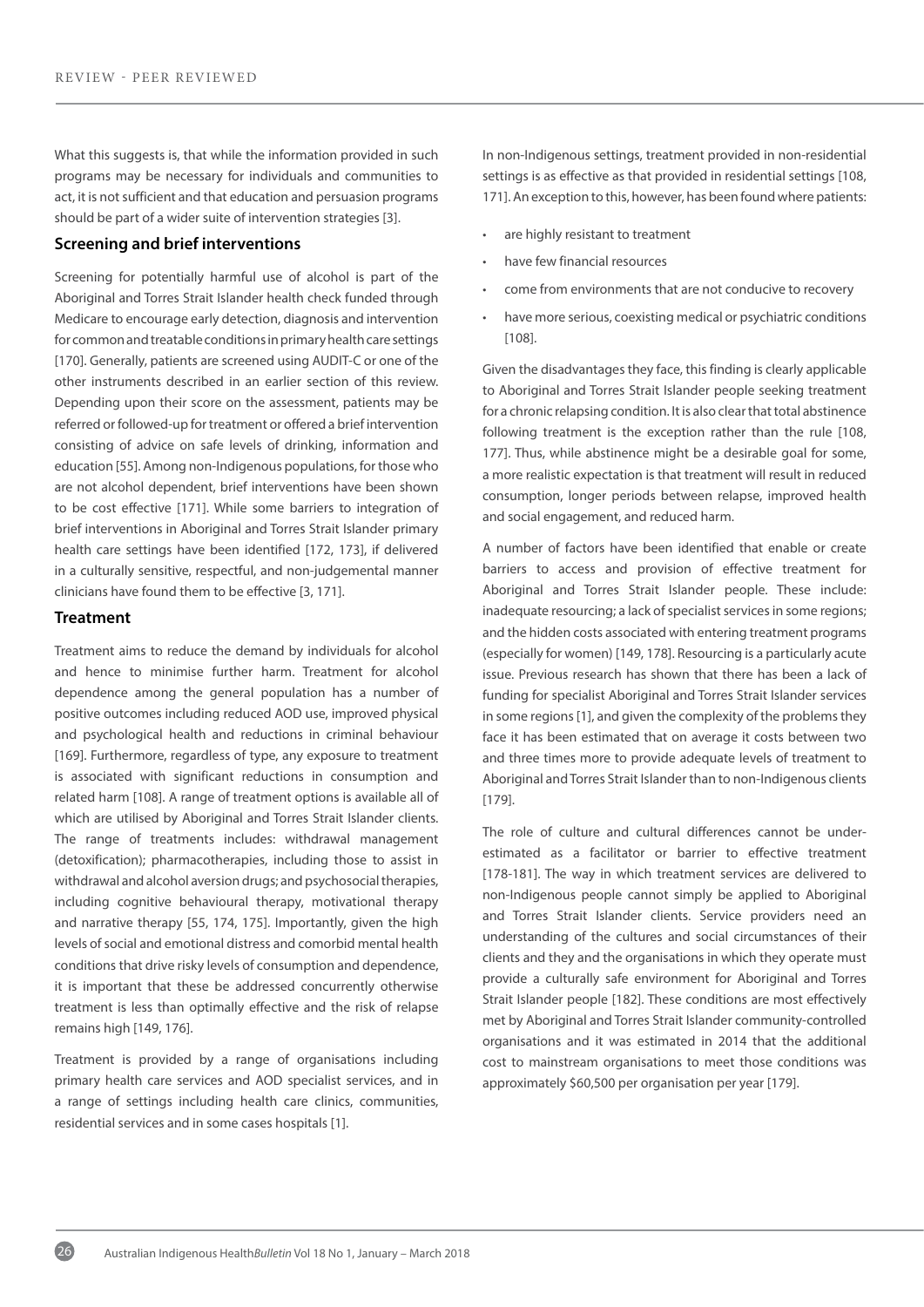### **On-going care**

As indicated above, alcohol dependence is a chronic relapsing condition and even with the most effective treatment the likelihood of relapse is high. For this reason, on-going care (aftercare, follow-up care) is essential to obtain the optimal benefits of treatment and the resources that are invested in it [146, 149, 183]. The need for such care varies but can be provided through individual counselling and support, support groups, transitional housing and employment support. An increased recognition of the need for such services has resulted in governments directing increased funding toward them.

### Supply reduction

The evidence shows that there is a clear link between overall levels of alcohol consumption, levels of risky consumption and levels of alcohol-related harm. The evidence also shows that the most effective means of reducing alcohol-related harm is to reduce alcohol consumption [108]. In theNDS, supply reduction for alcohol is targeted towards the regulation of legitimate supply [163], but the NATSIPDS explicitly states 'Supply reduction strategies aim to reduce the availability of alcohol … and control … (it's) use' [154]. While these statements are contradictory, the point is moot because governments have been reluctant to implement broad supply control measures – and in some jurisdictions there has been a relaxation of them. There are several reasons for this: alcohol is a legal substance; large numbers of the population enjoy access to it; and the alcohol industry is a significant component of the Australian economy and its constituent segments are able to exert considerable political power to ensure that their profitability is not curtailed. For these reasons, efforts to reduce the supply of alcohol have been largely implemented at the local level where they have been both (implicitly or explicitly) targeted at and/or initiated by Aboriginal and Torres Strait Islander people.

### **Alcohol taxation**

The most effective means of reducing the supply of alcohol is by increasing price  $-$  a strategy that is open to the Australian Government by increasing taxes on alcoholic beverages. While it did this successfully with regard to pre-mixed drinks in 2009, the Government has been generally reluctant to use this power – despite evidence that the cost of alcohol-related harm outweighs the revenue raised from alcohol taxation [23]. This reluctance appears to stem from the short-term budgetary benefits of alcohol taxation revenue (\$6.0 billion in 2014–15) [184], pressure from the alcohol industry and fear of an electoral backlash.

There have been calls – including by Aboriginal and Torres Strait Islander organisations such as the Aboriginal Drug and Alcohol Council (SA) – for the Australian Government to introduce a tiered volumetric tax on alcohol under which all beverages would be taxed on their alcohol content, with higher taxes being levied on higher alcohol content drinks [185]. Advocates of this approach argue that: due to the price elasticity of demand for alcohol, consumption would be reduced; potentially more taxation revenue would be available to fund other harm minimisation measures; and both Aboriginal and Torres Strait Islander and non-Indigenous people would be affected equally. However, calls for such a measure have been rejected by both Liberal-National and Labor Governments.

In the 1990s, the NT introduced a small levy; first on the sale of all alcoholic beverages and later an additional levy on the sale of cask wine. The levies were aimed at raising funds for demand reduction measures under the Living with Alcohol Program. However, it also had the effect of raising price and reducing consumption, with reductions in alcohol-related deaths and hospitalisations among both Aboriginal and Torres Strait Islander and non-Indigenous Territorians [186, 187]. Subsequently, a decision of the High Court ruled that the levy was in fact an excise duty (which under the Australian Constitution only the Commonwealth Government can impose) and it was discontinued.

### **Alcohol restrictions**

As indicated previously, at the state and territory level liquor licensing acts impose restrictions on the supply and sale of alcohol – restrictions that are enforced through policing [156, 188]. While the states and territories generally have been reluctant to use such acts to effect widespread supply reduction, these pieces of legislation contain provisions under which variations can be made to regulations pertaining to particular licensed premises or localities.

Either of their own volition or at the request of Aboriginal and Torres Strait Islander communities or other key stakeholders – such as the police or government health agencies – liquor licensing authorities have used their powers under these acts to impose additional restrictions in particular towns. These localities include Alice Springs and Tennant Creek in the NT and Halls Creek and Fitzroy Crossing in WA. The restrictions have been generally imposed as packages of whole-of-community restrictions, usually including restrictions on the sale of particular beverage types or on trading hours. There is international and national evidence, as well as from some of these localities, for the effectiveness of these restrictions in reducing alcohol consumption and related harm [8, 156, 188-190]. However, there is also evidence that – in the absence of complementary demand reduction measures – over time there may be a reduction in the impact of these restrictions [188].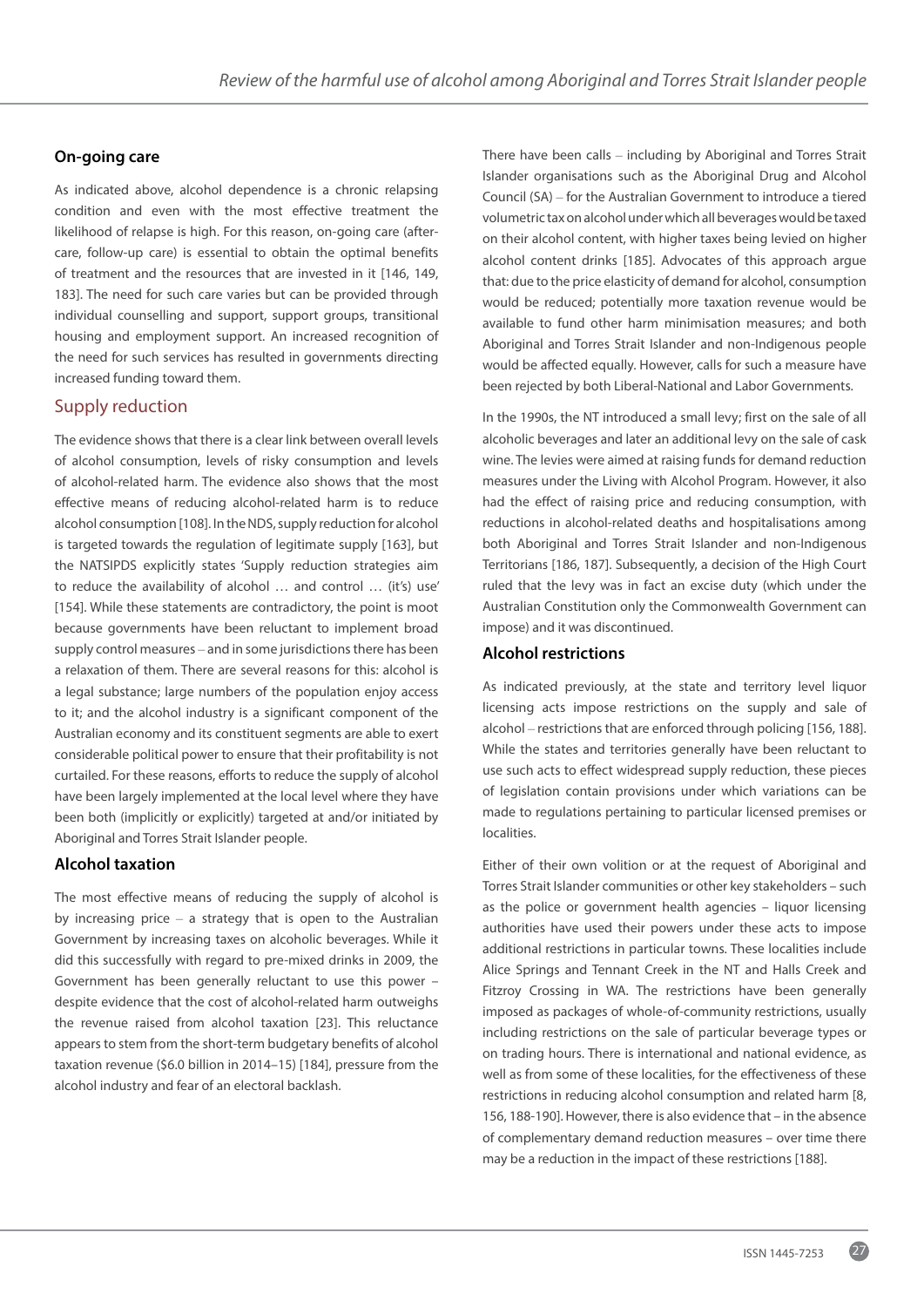#### **Indirect price control**

Banning the sale of low-priced high-alcohol content beverages such as cask, table and fortified wines has been particularly effective at the local level. This is an indirect price control intervention that increases the average price per standard drink; meaning that consumers can purchase less alcohol for a given amount of money and – as alcohol has a relatively high elasticity value – overall consumption is reduced [8, 191]. A study from Central Australia centred on Alice Springs, showed that when sales of table wine in casks of more than two litres and fortified wine in casks of more than one litre were prohibited as part of a package of restrictions in 2006, the wholesale price per litre of pure alcohol rose from an average of \$69.75 in the preceding 13 quarters to \$90.60 in the following 16 quarters and consumption fell from an average per quarter of 3.9 litres to 3.4 litres per person aged 15 years and over. This was associated with a levelling of hospitalisations for alcohol attributable conditions and a rate of hospitalisations that was significantly less than expected based on previous trends [8]. Similar reductions in consumption and alcohol-related hospitalisations were observed in an earlier study from Tennant Creek [189]; and another study from Tennant Creek demonstrated that money was not diverted from the purchase of foodstuffs to the purchase of alcohol [192].

#### **Community-wide alcohol bans**

All state and territory liquor licensing laws contain provisions for the prohibition of the possession or consumption of alcoholic beverages in particular areas. Aboriginal and Torres Strait Islander lands acts in some jurisdictions also provide for controls to be applied specifically to Aboriginal and Torres Strait Islander lands. Evaluation of the impact of such measures has been limited but d'Abbs found that while not eliminating alcohol-related harm they are effective in reducing it [193]. He also identified three criteria that must be met to achieve some control over alcohol: (1) community council commitment; (2) genuine community support; and (3) agreement on enforcement [193]. Aboriginal and Torres Strait Islander people themselves have availed themselves of such legislation, for example by 2005 79% of remote Aboriginal and Torres Strait Islander communities in the NT had declared themselves 'dry' under provisions of the *NT liquor act* [194, 195]. Despite this and with no consultation with affected Aboriginal and Torres Strait Islander communities, in 2007 the Howard Government's *Northern Territory national emergency response act* [196] applied prohibitions on the provision, possession and consumption of alcohol on all Aboriginal land with an administrative proviso that these could be modified subject to implementation of approved *Alcohol management plans* (AMPs). Importantly, this act was exempt from provisions of the *Racial discrimination act* [197] – an issue of particular concern to Aboriginal and Torres Strait Islander communities*.* 

The prohibitions were maintained under the Gillard Labor Government's *Stronger futures in the Northern Territory act* [198] but with the provision that they were no longer exempt from the application of the *Racial discrimination act.* A review of the *Northern Territory emergency response* (NTER) found that there had been a reduction in alcohol consumption and related harm; however, this was likely to have been due to an increased police presence and enforcement of the restrictions rather than the new bans themselves [195].

#### **Local dry area alcohol bans**

Another form of alcohol bans are 'local dry area alcohol bans' [188]. Such bans usually prohibit the consumption of alcohol in specific public areas within cities or towns – as in Adelaide and Port Augusta in SA. However, they have also been applied more widely such as in the case of the still current 'Two kilometre law' in the NT which prohibits consumption of alcoholic beverages within two kilometres of licensed premises, and the Northern Territory Licensing Commission decision which has declared all of Alice Springs a restricted area [8, 199, 200]. While ostensibly having application to all citizens, these bans have implicitly targeted Aboriginal and Torres Strait Islander people in their application and enforcement. As well as being discriminatory, the available evidence indicates that these are ineffective and simply move public drinking to adjacent areas – often where the risk of harm is greater [188, 200, 201].

#### **Alcohol management plans (AMPs)**

With some variation, *Alcohol management plans* (AMPs) have been introduced in several jurisdictions and have been reviewed by Smith and others [202]. Although they have been implemented in regional towns such as Alice Springs and Port Augusta, they have been most commonly applied in Aboriginal and Torres Strait Islander communities. In principle, the purpose of AMPs is to enable particular communities to develop broad-based local approaches to the minimisation of alcohol-related harm. In practice, however, they have focused on supply, to the neglect of demand reduction strategies. This focus has been contentious, especially when AMPs have been driven by governments and where such measures are perceived to be discriminatory. Nevertheless, there is some limited evidence for the effectiveness of AMPs:

'… it has been found that where AMPs are locally driven and owned, there are stronger and more sustainable outcomes'. [202]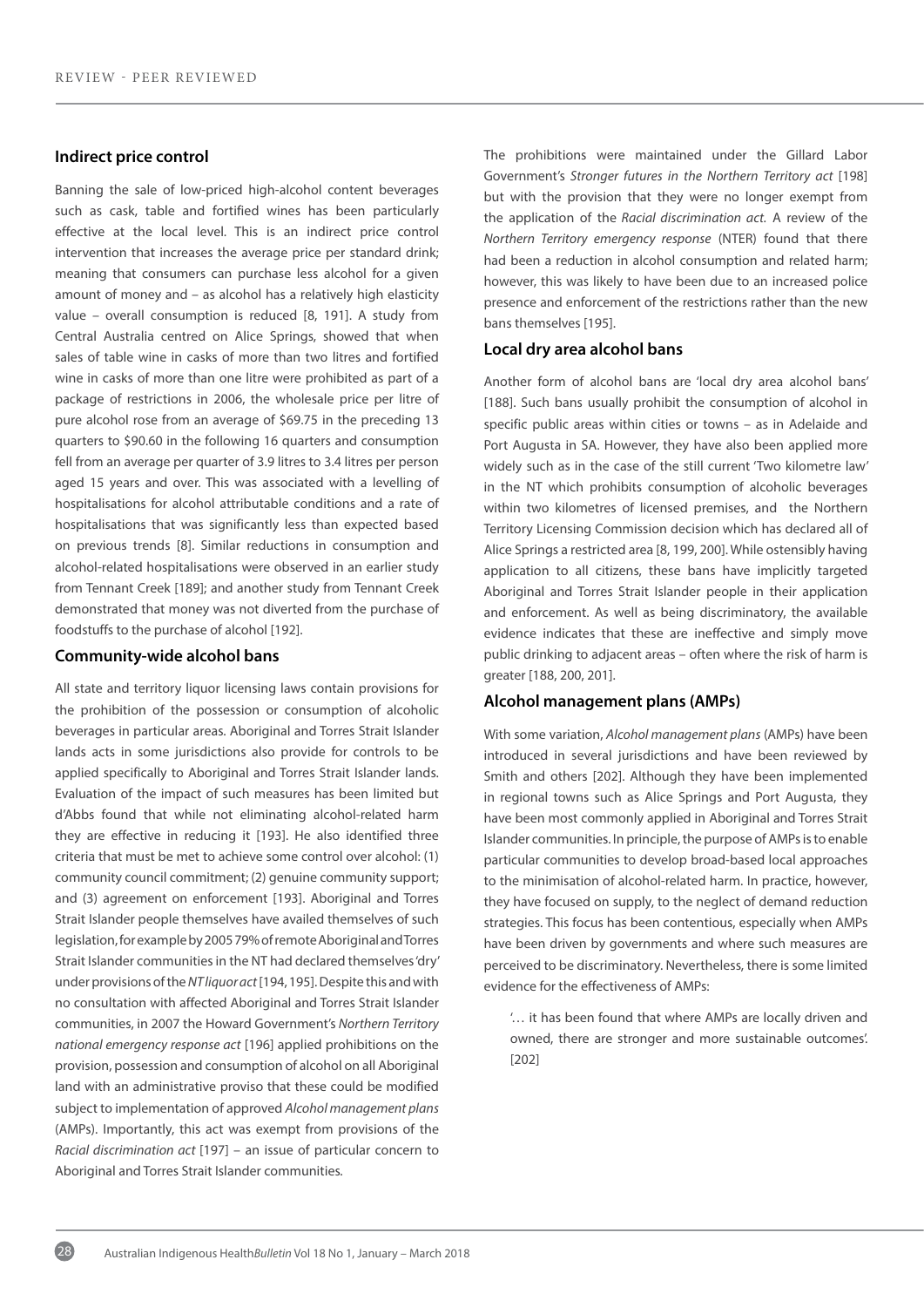### **The effectiveness of controls on supply**

There are two commonly raised objections to the introduction of tighter alcohol supply controls. The first is that they are commonly circumvented. This is no doubt the case, but the real question is to what extent do such circumventions undermine the impact of the restrictions or have unintended negative consequences? The evidence with regard to the former shows that, generally, attempts to circumvent restrictions have limited impact in comparison to that of the restrictions [8, 188, 189]. Negative unintended consequences are likely to vary from community to community and to be dependent upon factors such as the level of community support.

The second objection to tighter alcohol supply controls is that they lead to increased use of other drugs as a substitute for alcohol. The international evidence indicates that – while some substitution might take place – substitution of one drug for another is variable and complex, and not a simple one-to-one phenomenon [203]. It has been reported that in Aboriginal and Torres Strait Islander communities where alcohol bans or restrictions have been imposed there have been increased levels of cannabis use. While some of this use might be attributable to substitution, it is important to note that increases in cannabis use have not been confined to communities with alcohol restrictions but have also occurred in communities in which there have been no additional restrictions [204-206]. More recently, it has been claimed that alcohol bans have led to increased methamphetamine use. Again, however, while we do not have good quantitative data on the prevalence of methamphetamine use, if such use has increased, concerns about it have been raised broadly and not confined to communities with additional controls on the supply of alcohol.

The evidence at an international, national and Aboriginal and Torres Strait Islander community level, clearly demonstrates that additional controls on the supply of alcohol can be effective in reducing alcohol-related harm. However, the literature makes clear that to be effective such measures need to be led and supported by local Aboriginal and Torres Strait Islander communities and should not be discriminatory [159, 207, 208]. Where these conditions are met, there is strong Aboriginal and Torres Strait Islander support for additional restrictions [209]; otherwise there is resistance to them.

### Harm reduction

The overall objectives of the NDS and the NATSIPDS 2014–2019 are to minimise harmful consumption of alcohol and other drugs. Both, however, also include the recognition that at the same time there is a need to reduce the harms directly arising from AOD consumption. Most harm reduction strategies target the wider community and include a broad range of interventions, such as community policing, family violence programs, drink driving

prevention programs, responsible service of alcohol, removal of glass drinking containers from licensed premises or sporting facilities, and support services such as women's and youth shelters for those experiencing the harms of their own or someone else's alcohol use [150, 210]. It is beyond the scope of this paper to review this broad range of harm reduction strategies and for some there is no specific evidence relating to Aboriginal and Torres Strait Islanders. Rather, we will review two key harm reduction strategies that have grown out of Aboriginal and Torres Strait Islander communities – community patrols and sobering-up shelters.

#### **Community patrols**

Community patrols – also known as warden patrols, night patrols, day patrols, foot patrols and youth patrols – operate in remote, regional, and urban centres and vary considerably in their operational structures and roles. The first community patrols were established in the NT in the late 1980s and their role was highlighted by the Royal Commission into Aboriginal Deaths in Custody (RCIADC) [211]. They provide assistance and transportation to a place of safety for intoxicated persons, to prevent them from harming themselves and/or others. Patrols were identified as a means of keeping people out of police custody and following the Royal Commission they spread rapidly both within the NT and to other jurisdictions [212].

While a large component of their work deals with the consequences of intoxication, the role of patrols often extends more broadly to issues of community safety (including but not limited to crime prevention) and they provide culturally safe, non-coercive alternatives to police involvement [213, 214]. Due to both the variety of patrols and the activities they perform, there is little quantitative data on the outcomes they have achieved [213]. Nevertheless, they generally enjoy community support, there is a range of qualitative reports attesting to their effectiveness, and several have won awards in recognition of their work [213, 214]. Factors which have been identified as contributing to their success include community support and trust, and effective links with other services and agencies [214, 215].

#### **Sobering-up shelters**

The first sobering-up shelter was established in Tennant Creek in 1983 [215, 216]. The RCIADIC highlighted the role and importance of sobering-up shelters in reducing incarceration and the risk of death in custody, and recommended the establishment of more shelters [211, 217, 218]. In response, shelters have since been established in all jurisdiction except Tasmania and the ACT [1].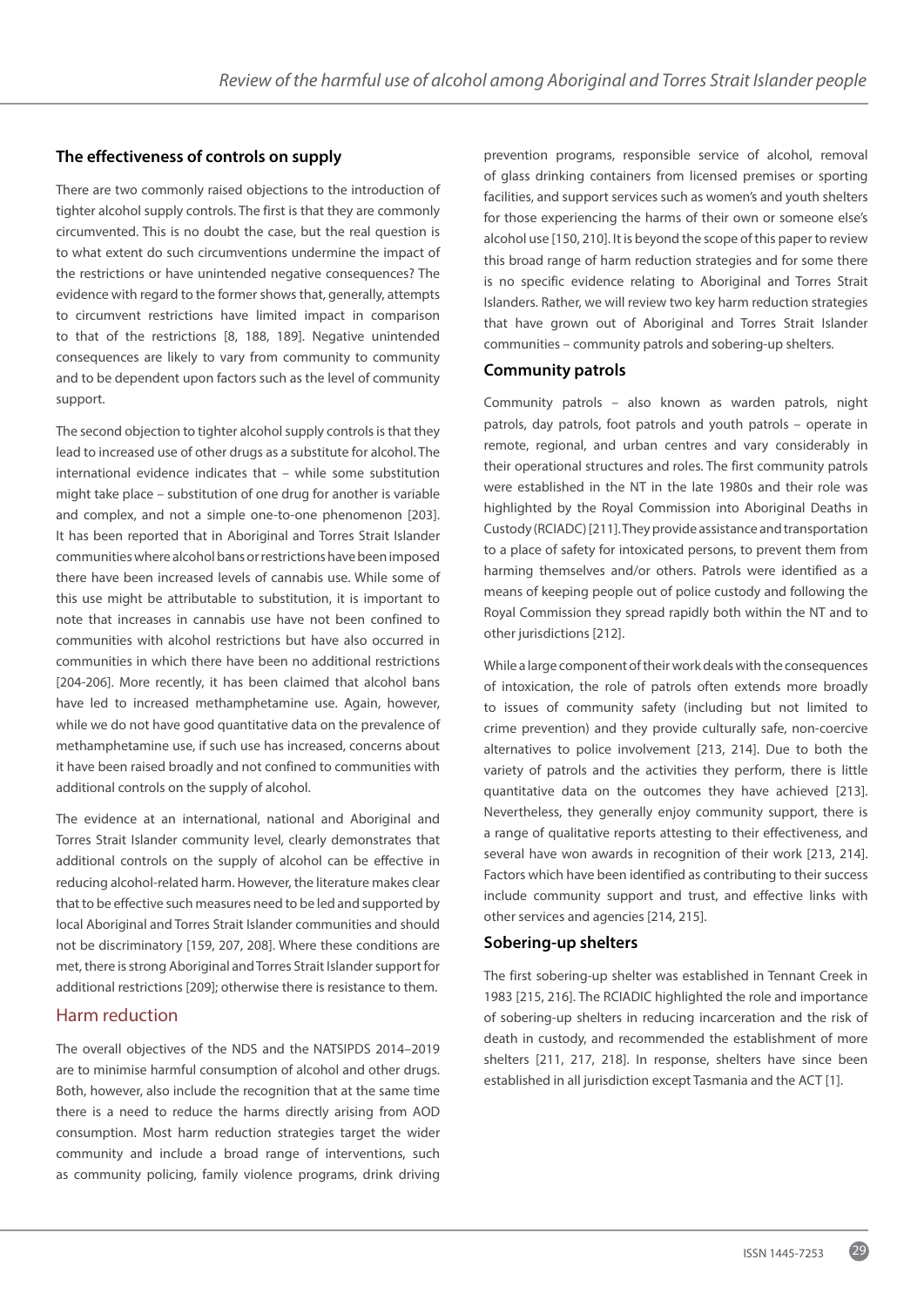The purpose of sobering-up shelters is to reduce the harms from alcohol use for both intoxicated persons and others. Working closely with community patrols and the police, sobering-up shelters provide intoxicated people with a safe alternative to police custody, a bed, and when the person is sober, a place to shower, breakfast, and in some cases laundry facilities. Clients are also generally offered brief AOD interventions and/or referrals to withdrawal management, treatment or other services [215, 219].

Sobering-up shelters are sometimes criticised by both Aboriginal and Torres Strait Islander and non-Indigenous people for not providing treatment and for enabling their clients to continue drinking. However, this view fails to recognise the purpose of the shelters. While entry into treatment might be desirable for some clients, many are resistant and unwilling or unable to reduce their consumption and the purpose of the shelters is to prevent those clients from unnecessary harm – something that sobering-up shelters are effective in doing [215].

# Future directions

The evidence shows that most Aboriginal and Torres Strait Islander people either do not consume alcohol at levels that pose risks to their health and wellbeing or do not consume it all. Others however, consume it at levels that cause considerable harm and at levels significantly greater than among the non-Indigenous population. There is also good evidence that the causes of these higher levels of consumption lie in: the legacy of history; the current inequalities and continuing racism that are rooted in that history; and the higher levels of social and emotional distress and mental illness arising from those inequalities that in turn drives higher levels of alcohol use and its consequences. There is also evidence that this sets up a vicious circle in which higher levels of alcohol use and dependence contribute further to inequality and distress.

Evidence suggests that to minimise the harms arising from alcohol use we require a two-pronged strategy: firstly to address the underlying social determinants namely the social inequalities that underlie social and emotional distress; and secondly to directly address the problem of harmful use and its consequences. Evidence-based strategies can address these harms, and the factors that can facilitate or impede implementation of them. With regard to the provision of AOD services we have the tools to calculate the cost of providing services of an 'adequate' level and we have estimates of the additional costs required to provide services to Aboriginal and Torres Strait Islander people that address their special needs.

Aboriginal and Torres Strait Islander people who experience alcohol-related harms in their communities generally have a good understanding of what is needed in those communities and what will and will not work and have been at the forefront of addressing those needs. There is also good evidence that solutions that are externally imposed on Aboriginal and Torres Strait Islander communities are less likely to be effective and more likely to be resisted. It was on this basis that past policies of self-determination and self-management were adopted and this underpins the principle of Aboriginal and Torres Strait Islander community control of services.

While some individuals may do well, as a population Aboriginal and Torres Strait Islander people cannot overcome the disadvantages they face without government support. Reflecting the evidence, Australian governments have introduced a range of policies, strategies and programs to provide that support. These include the IAS to address the social determinants, the CAP and now the NATSIPDS specifically to minimise AOD related harm.

The reports of the SCRGSP and other organisations show that we have made only slow progress in addressing alcohol-related harm and its causes. What then is the way forward? In our view, the way forward is not new but has already been charted in numerous reports and evidence-based policy documents. What is needed is a commitment to act more vigorously on the evidence we already have – particularly to address the social determinants of alcoholrelated harm.

With regard to the provision of AOD services, there is a need to provide greater access to a holistic range of services. This includes better integrating alcohol treatment services with primary health care and SEWB services, providing AOD services in areas that are currently under-served and providing services for Aboriginal and Torres Strait Islander sub-groups such as women and young people. There is a need to ensure that organisations providing those have both the organisational and workforce capacity to deliver them. Recognising that mainstream services are available for those Aboriginal and Torres Strait Islander people who choose to use them, there is a need for all levels of government to recommit in practice, to the principle of Aboriginal and Torres Strait Islander community-control of services for Aboriginal and Torres Strait Islander people.

All of the points raised thus far are impacted upon by a much larger issue, that is resourcing. The statement that 'No Australian Government has committed the resources needed to alleviate Aboriginal disadvantage' remains as true today as it was over twenty-five years ago [220]. Australia is one of the richest countries in the world but a many of its Aboriginal and Torres Strait Islander population live in extreme disadvantage.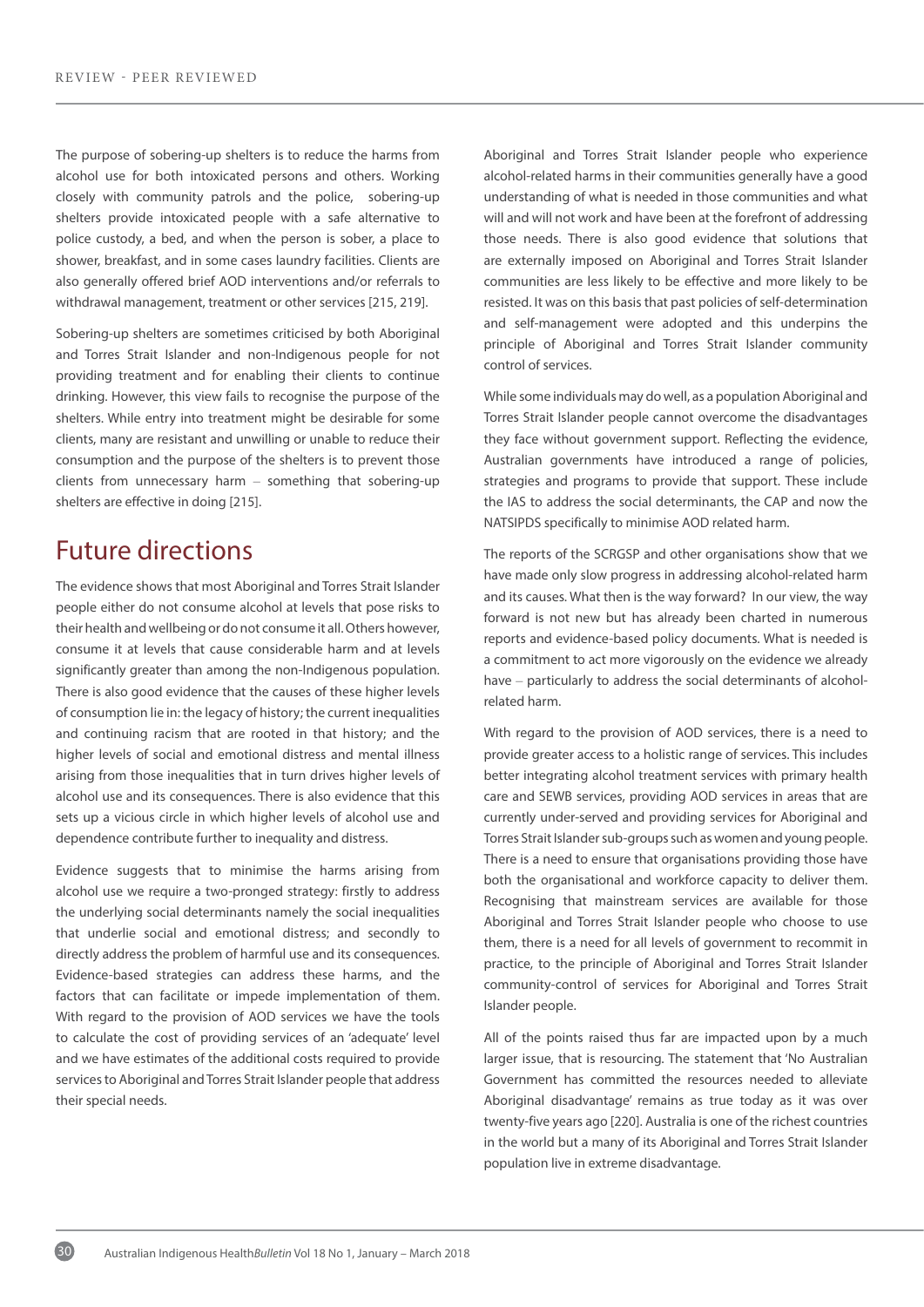Australia has the resources to alleviate this and to do so is an investment in the country's future, but to do so requires a commitment to equity and justice for all Australians. This also requires leadership from politicians. To plead budgetary constraints is to place the interests of the wealthiest members of society over those of the most disadvantaged.

In broad terms, we know what works to minimise alcohol-related harm among Aboriginal and Torres Strait Islander people. 'What is needed is the commitment to do it – with and not for Aboriginal and Torres Strait Islander people' [146].

# Concluding comments

While individuals can make healthy decisions about their alcohol use, their choices are framed by the social conditions of their lives. This is particularly true for many Aboriginal and Torres Strait Islander people, whose everyday lives constrain their ability to make healthy lifestyle choices. The better news is that healthy public policies, which address the early years, education, employment and social support, as well as specific interventions around substance misuse, can make a significant difference. The challenge for political leaders is to persuade citizens that such interventions are in the interests of everyone, not simply the disadvantaged, because of future costs to the health, welfare and justice systems when inequity is not addressed.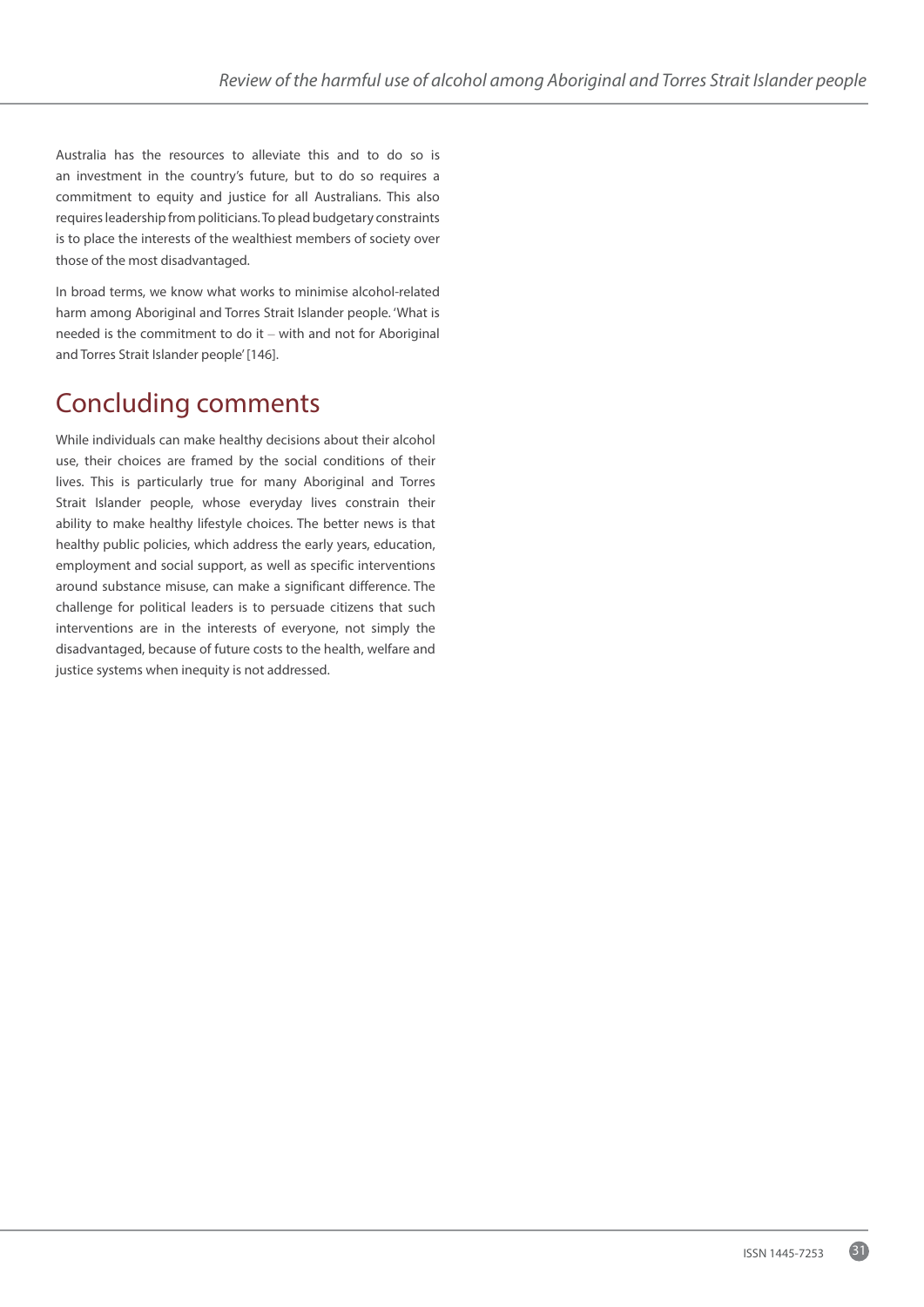# Appendix 1

# Australian guidelines to reduce health risks from drinking alcohol (2009)

| <b>Guideline 1:</b><br>Reducing the risk of alcohol-related harm over a<br>lifetime    | The lifetime risk of harm from drinking alcohol increases with the amount consumed<br>For healthy men and women, drinking no more than two standard drinks on any day reduces the<br>lifetime risk of harm from alcohol-related disease or injury.                                                                                                                                                                                |
|----------------------------------------------------------------------------------------|-----------------------------------------------------------------------------------------------------------------------------------------------------------------------------------------------------------------------------------------------------------------------------------------------------------------------------------------------------------------------------------------------------------------------------------|
| <b>Guideline 2:</b><br>Reducing the risk of injury on a single occasion of<br>drinking | On a single occasion of drinking, the risk of alcohol-related injury increases with the amount<br>consumed<br>For healthy men and women, drinking no more than four standard drinks on a single occasion<br>reduces the risk of alcohol related injury arising from that occasion.                                                                                                                                                |
| <b>Guideline 3:</b><br>Children and young people under 18 years of age                 | For children and young people under 18 years of age, not drinking alcohol is the safest option<br>Parents and carers should be advised that children under 15 years of age are at the greatest risk of<br>harm from drinking and that for this age group, not drinking alcohol is especially important.<br>For young people aged 15-17 years the safest option is to delay the initiation of drinking for as<br>long as possible. |
| <b>Guideline 4:</b><br><b>Pregnancy and breastfeeding</b>                              | Maternal alcohol consumption can harm the developing fetus or breastfeeding baby<br>For women who are pregnant or planning a pregnancy, not drinking is the safest option.<br>For women who are breastfeeding, not drink.                                                                                                                                                                                                         |

**Source:** Adapted from National Health and Medical Research Council, 2009 [20]

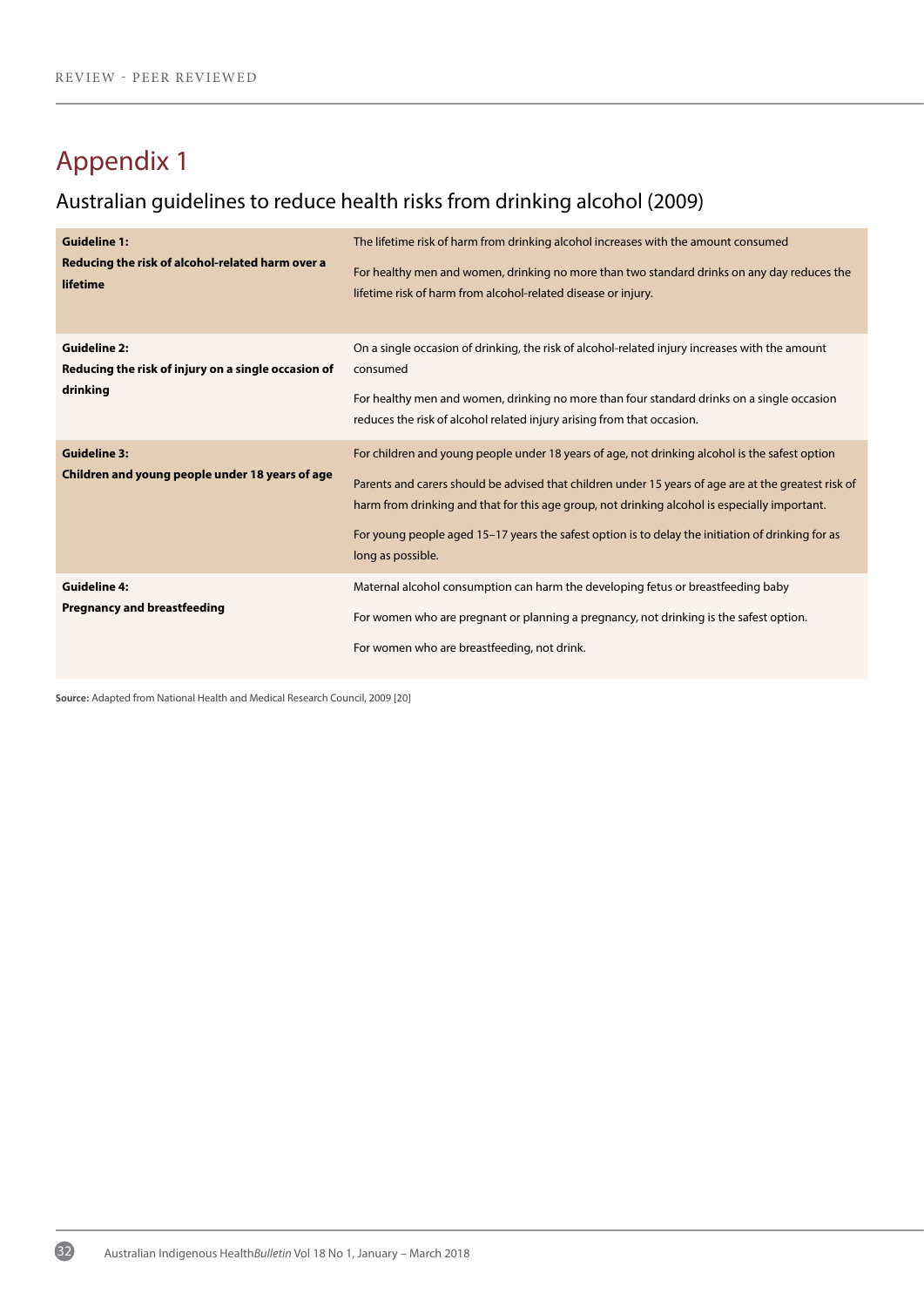# References

- 1. Gray D, Stearne A, Wilson M, Doyle M (2010) *Indigenous-specific alcohol and other drug interventions: continuities, changes and areas of greatest need*. (ANCD research paper 20) Canberra: Australian National Council on Drugs
- 2. Gray D, Green M, Saggers S, Wilkes E (2009) *Review of the Aboriginal and Torres Strait Islander community-controlled alcohol and other drugs sector in Queensland*. Brisbane: Queensland Aboriginal and Islander Health Council
- 3. Gray D, Saggers S, Atkinson D, Wilkes E (2008) Substance misuse. In: Couzos S, Murray R, eds. *Aboriginal primary health care: an evidencebased approach*. 3rd ed. South Melbourne: Oxford University Press:755-787
- 4. Gray D, Saggers S, Atkinson D, Strempel P (2004) *Substance misuse and primary health care among Indigenous Australians: review of the Australian Government's Aboriginal and Torres Strait Islander Primary Health Care Program*. (Consultant report no.7) Canberra: Office for Aboriginal and Torres Strait Islander Health
- 5. Wilson M, Stearne A, Gray D, Saggers S (2010) *Review of the harmful use of alcohol amongst Indigenous Australians.* (Australian Indigenous HealthReviews no. 4) Perth, WA: Australian Indigenous Health*InfoNet*
- 6. Gray D, Saggers S (2003) Substance misuse. In: Thomson N, ed. *The health of Indigenous Australians*. South Melbourne: Oxford University Press:158-185
- 7. Australian Bureau of Statistics (2017) *Apparent consumption of alcohol, Australia*. Retrieved 31 July 2017 from http://stat.data.abs. gov.au/Index.aspx?DataSetCode=ALC
- 8. Symons M, Gray D, Chikritzhs T, Skov S, Saggers S, Boffa J, Low J (2012) *A longitudinal study of influences on alcohol consumption and related harm in Central Australia: with a particular emphasis on the role of price*. Perth, WA: National Drug Research Institute
- 9. Dawson DA (2000) Alcohol consumption, alcohol dependence, and all-cause mortality*. Alcoholism: Clinical and Experimental Research*;24(1):72-81
- 10. Knibbe RA, Bloomfield K (2001) Alcohol consumption estimates in surveys in Europe: comparability and sensitivity for gender differences*. Substance Abuse*;22(1):23-38
- 11. Chikritzhs T, Brady M (2006) Fact or fiction?: a critique of the National Aboriginal and Torres Strait Islander Social Survey 2002*. Drug and Alcohol Review*;25(3):277-287
- 12. World Health Organization (2000) *International guide for monitoring alcohol consumption and related harm*. Geneva: World Health Organization
- 13. Stockwell T, Donath S, Cooper-Stanbury M, Chikritzhs T, Catalano P, Mateo C (2004) Under-reporting of alcohol consumption in household surveys: a comparison of quantity–frequency, graduated–frequency and recent recall*. Addiction*;99(8):1024-1033
- 14. Australian Institute of Health and Welfare (2002) *2001 National Drug Strategy Household Survey: detailed findings*. (Drug statistics series no.11) Canberra: Australian Institute of Health and Welfare
- 15. Australian Institute of Health and Welfare (2005) *2004 National Drug Strategy Household Survey: detailed findings*. (AIHW catalogue no. PHE 66) Canberra: Australian Institute of Health and Welfare
- 16. Australian Institute of Health and Welfare (2008) *National Drug Strategy Household Survey 2007 : detailed findings*. (AIHW Catalogue no. PHE 107) Canberra: Australian Institute of Health and Welfare
- 17. Australian Institute of Health and Welfare (2011) *2010 National Drug Strategy Household Survey report*. (Drug statistics series no. 25. Cat. no. PHE 145) Canberra: Australian Institute of Health and Welfare
- 18. Australian Institute of Health and Welfare (2014) *National Drug Strategy Household Survey detailed report: 2013*. (AIHW Catalogue no PHE 183, drug statistics series no 28) Canberra: Australian Institute of Health and Welfare
- 19. Australian Institute of Health and Welfare (2011) *Measuring alcohol risk in the 2010 National Drug Strategy Household Survey: implementation of the 2009 Alcohol Guidelines*. (Drug statistics series no. 26. Cat. no. PHE 152) Canberra: Australian Institute of Health and Welfare
- 20. National Health and Medical Research Council (2009) *Australian guidelines to reduce health risks from drinking alcohol*. Canberra: National Health and Medical Research Council
- 21. Gao C, Ogeil R, Lloyd B (2014) *Alcohol's burden of disease in Australia*. Canberra: Foundation for Alcohol Research and Education
- 22. Australian Institute of Health and Welfare (2016) *Australian Burden of Disease Study: impact and causes of illness and death in Australia 2011*. Canberra: Australian Institute of Health and Welfare
- 23. Collins DJ, Lapsley HM (2008) *The costs of tobacco, alcohol and illicit drug abuse to Australian society in 2004/05*. Canberra: Department of Health and Ageing
- 24. Laslett A-M, Catalano P, Chikritzhs Y, Dale C, Doran C, Ferris J, Jainullabudeen T, Livingston M, Matthews S, Mugavin J, Room R, Schlotterlein M, Wilkinson C (2010) *The range and magnitude of alcohol's harm to others*. Fitzroy, Vic: AER Centre for Alcohol Policy Research, Turning Point Alcohol and Drug Centre, Eastern Health
- 25. Rowley CD (1971) *Outcasts in white Australia: Aboriginal policy and practice*. Canberra: Australian National University Press
- 26. Rowley CD (1970) *The destruction of Aboriginal society*. Canberra: Australian National University Press
- 27. Rowley CD (1978) *A matter of justice*. Canberra: Australian National University Press
- 28. Moran A (2005) White Australia, settler nationalism and Aboriginal assimilation*. Australian Journal of Politics & History*;51(2):168-193
- 29. Human Rights and Equal Opportunity Commission (1997) *Bringing them home: report of the National Inquiry into the Separation of Aboriginal and Torres Strait Islander Children from their Families*. Sydney: Human Rights and Equal Opportunity Commission
- 30. Swan P, Raphael B (1995) *Ways forward: national Aboriginal and Torres Strait Islander mental health policy national consultancy report*. Canberra: Department of Health and Ageing, Australia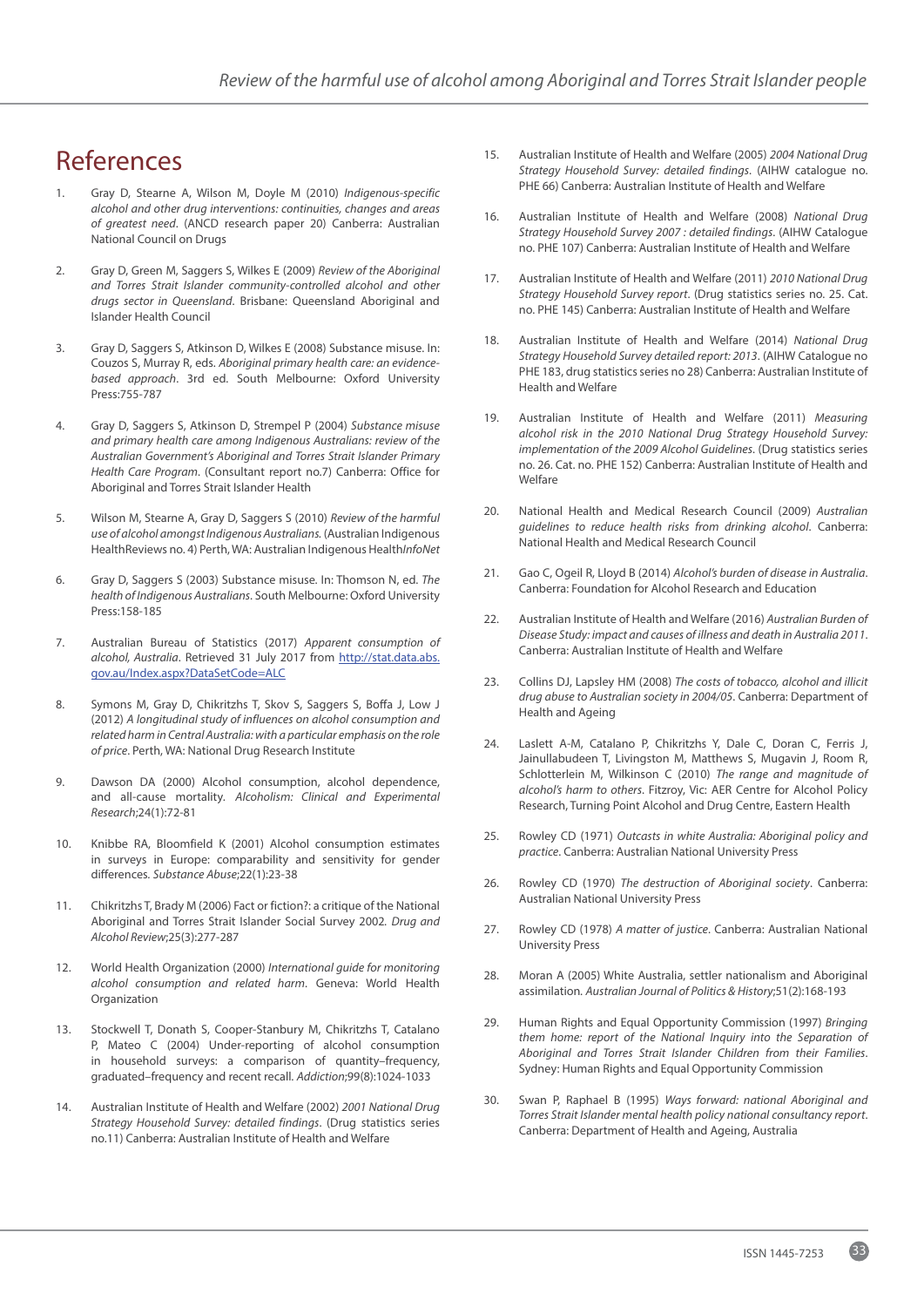- 31. Australian Government Department of the Prime Minister and Cabinet (2017) *Indigenous Advancement Strategy*. Retrieved 2017 from https://www.pmc.gov.au/indigenous-affairs/indigenousadvancement-strategy
- 32. Steering Committee for the Review of Commonwealth Service Provision (2005) *Overcoming Indigenous disadvantage: key indicators 2005: report*. Canberra: Productivity Commission
- 33. Steering Committee for the Review of Government Service Provision (2016) *Overcoming Indigenous disadvantage: key indicators 2016 report*. Canberra: Productivity Commission
- 34. Fitzpatrick S (2016) Two causes collide as Tony Abbott rides into Cootamundra. *The Australian* 5 April 2016:5
- 35. Lewis M (1992) *A rum state: alcohol and state policy in Australia 1788- 1988*. Canberra: Australian Government Publishing Service
- 36. Langton M (1993) Rum, seduction and death: 'Aboriginality and alcohol'*. Oceania*;3(1):195-207
- 37. Saggers S, Gray D (1998) *Dealing with alcohol: Indigenous usage in Australia, New Zealand and Canada*. Melbourne: Cambridge University Press
- 38. Kunitz S (1994) *Disease and social diversity: the European impact on the health of non-Europeans*. New York: Oxford University Press
- 39. Brady M (2008) *First taste: how Indigenous Australians learned about grog*. Deakin West, ACT: Alcohol Education & Rehabilitation Foundation (AER)
- 40. Beckett J (1964) Aborigines, alcohol and assimilation. In: Reay M, ed. *Aborigines now*. Sydney: Angus & Robertson
- 41. Brady M (2007) Equality and difference: persisting historical themes in health and alcohol policies affecting Indigenous Australians*. Journal of Epidemiology and Community Health*;61(9):759-763
- 42. Eggleston E (1974) Legal controls on alcohol. In: Hetzel BS, Dobbin L, Lippmann L, Eggleston E, eds. *Better health for Aborigines?* St Lucia, Qld: University of Queensland Press
- 43. Martin D, Brady M (2004) Human rights, drinking rights?: alcohol policy and Indigenous Australians*. The Lancet*;364(9441):1282-3
- 44. Hunter E (1993) *Aboriginal health and history: power and prejudice in remote Australia*. Cambridge: Cambridge University Press
- 45. Brady M (2004) *Indigenous Australia and alcohol policy: meeting difference with indifference*. Sydney: University of New South Wales Press
- 46. House of Representatives Standing Committee on Aboriginal Affairs (1977) *Alcohol problems of Aboriginals: final report*. Canberra: House of Representatives Standing Committee on Aboriginal Affairs
- 47. National Aboriginal Health Strategy Working Party (1989) *A national Aboriginal health strategy*. Canberra: Department of Aboriginal Affairs
- 48. Royal Commission into Aboriginal Deaths in Custody (1991) *Royal Commission into Aboriginal Deaths in Custody: National reports [Vol 1-5], and regional reports*. Canberra: Australian Government Publishing Service
- 49. Commonwealth of Australia (1995) *Alcohol report, race discrimination, human rights and the distribution of alcohol*. Canberra: Race Discrimination Commissioner
- 50. Kirmayer LJ, Brass GM, Tait CL (2000) The mental health of Aboriginal peoples: transformations of identity and community*. Canadian Journal of Psychiatry*;45:607-616
- 51. Babor T, Higgins-Biddle JC, Saunders JB, Monteiro MG (2001) *AUDIT: the alcohol use disorders identification test: guidelines for use in primary care*. 2nd ed. Geneva: World Health Organization
- 52. Bush K, Kivlahan DR, McDonell MB, Fihn SD, Bradley KA (1998) The AUDIT alcohol consumption questions (AUDIT-C): an effective brief screening test for problem drinking*. Archives of Internal Medicine*;158(16):1789-1795
- 53. Clifford A, Shakeshaft T, Deans C (2013) Training and tailored outreach support to improve alcohol screening and brief intervention in Aboriginal Community Controlled Health Services*. Drug and Alcohol Review*;32(1):72–79
- 54. Calabria B, Clifford A, Shakeshaft AP, Conigrave KM, Simpson L, Bliss D, Allan J (2014) Identifying Aboriginal-specific AUDIT-C and AUDIT-3 cutoff scores for at-risk, high-risk, and likely dependent drinkers using measures of agreement with the 10-item Alcohol Use Disorders Identification Test. *Addiction Science and Clinical Practice* 9.
- 55. Department of Health and Ageing (2007) *Alcohol treatment guidelines for Indigenous Australians*. Canberra: Department of Health and Ageing
- 56. Schlesinger CM, Ober C, McCarthy MM, Watson JD, Seinen A (2007) The development and validation of the Indigenous Risk Impact Screen (IRIS): a 13-item screening instrument for alcohol and drug and mental health risk*. Drug and Alcohol Review*;26(2):109-117
- 57. World Health Organization (1992) *The ICD-10 classification of mental and behavioural disorders*. Geneva: World Health Organization
- 58. American Psychiatric Association (2014) *Diagnostic and statistical manual of mental disorders*. Retrieved 2014 from http://www.dsm5. org/Pages/Default.aspx
- 59. Hoffmann NG, Kopak AM (2015) How well do the DSM-5 alcohol use disorder designations map to the ICD-10 disorders? *Alcoholism: Clinical and Experimental Research*;39(4):697-701
- 60. Australian Bureau of Statistics (2013) *Estimates of Aboriginal and Torres Strait Islander Australians, June 2011*. Retrieved 30 August 2013 from http://www.abs.gov.au/AUSSTATS/abs@.nsf/Lookup/3238.0.55 .001Main+Features1June%202011?OpenDocument
- 61. Australian Institute of Health and Welfare (2016) *Australian Burden of Disease Study: impact and causes of illness and death in Aboriginal and Torres Strait Islander people 2011*. (Australian Burden of Disease Study series no. 6, Cat no. BOD 7) Canberra: Australian Institute of Health and Welfare
- 62. Brett J, Lee KSK, Gray D, Wilson S, Freeburn B, Harrison K, Conigrave K (2015) Mind the gap: what is the difference between alcohol treatment need and access for Aboriginal and Torres Strait Islander Australians? *Drug and Alcohol Review*;Early view(http://dx.doi. org/10.1111/dar.12313)

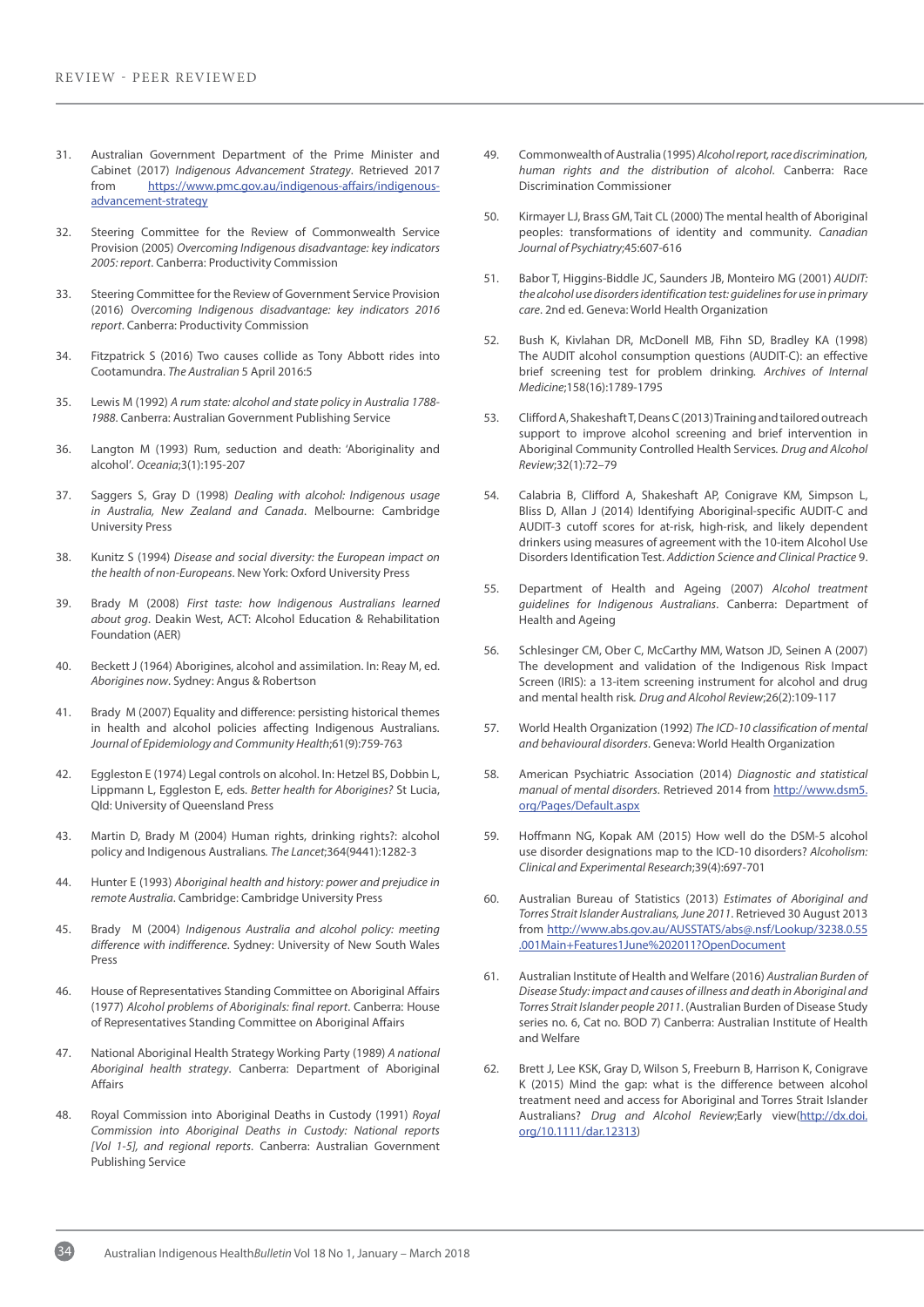- 63. Australian Bureau of Statistics (2004) *National Aboriginal and Torres Strait Islander Social Survey, 2002*. (ABS Catalogue no. 4714.0) Canberra: Australian Bureau of Statistics
- 64. Australian Bureau of Statistics (2009) *National Aboriginal and Torres Strait Islander social survey, 2008*. Retrieved 11 April 2011 from http:// www.abs.gov.au/ausstats/abs@.nsf/mf/4714.0?OpenDocument
- 65. Australian Bureau of Statistics (2013) *Revised 2002 and 2008 NATSISS alcohol data by risk level, Aboriginal and Torres Strait Islander peoples, 2013*. Retrieved 15 March 2013 from http://www.abs.gov.au/ ausstats/abs@.nsf/Latestproducts/DF68811BEDC1217BCA257B2E0 00D8244?opendocument
- 66. Australian Bureau of Statistics (2006) *National Aboriginal and Torres Strait Islander Health Survey: Australia, 2004-05*. (ABS Catalogue no. 4715.0) Canberra: Australian Bureau of Statistics
- 67. Australian Bureau of Statistics (2013) *Australian Aboriginal and Torres Strait Islander health survey: first results, Australia, 2012-13*. (ABS Catalogue no. 4727.0.55.001) Canberra: Australian Bureau of Statistics
- 68. Pols RG, Hawks DV (1992) *Is there a safe level of daily consumption of alcohol for men and women? Recommendations regarding responsible drinking behaviour*. Canberra: National Health and Medical Research Council
- 69. National Health and Medical Research Council (2001) *Australian alcohol guidelines: health risks and benefits*. Canberra: National Health and Medical Research Council
- 70. Australian Bureau of Statistics (2016) *National Aboriginal and Torres Strait Islander Social Survey, 2014-15: Aboriginal and Torres Strait Islander people with a mental health condition*. Retrieved 28 April 2016 from http://www.abs.gov.au/ausstats/abs@.nsf/Lookup/by%20 Subject/4714.0~2014-15~Feature%20Article~Aboriginal%20 and%20Torres%20Strait%20Islander%20people%20with%20a%20 mental%20health%20condition%20(Feature%20Article)~10
- 71. Chikritzhs T, Liang W (2012) Does the 2008 NATSISS underestimate the prevalence of high risk Indigenous drinking? In: Hunter B, Biddle N, eds. *Survey analysis for Indigenous policy in Australia: social science perspectives*. Canberra: Centre for Aboriginal Economic Policy Research:49-64
- 72. Gray D, Pulver LJ, Saggers S, Waldon J (2006) Addressing Indigenous substance misuse and related harms [editorial]*. Drug and Alcohol Review*;25(3):183-188
- 73. Ridolfo B, Stevenson C (2001) *The quantification of drug-caused mortality and morbidity in Australia, 1998*. (AIHW cat. no. PHE 29 (Drug Statistics Series no. 7)) Canberra: Australian Institute of Health and Welfare
- 74. Pascal R, Chikritzhs TN, Jones P (2009) *Trends in estimated alcohol attributable deaths and hospitalisations in Australia, 1996-2005*. (National Alcohol Indicators Project, Bulletin no.12) Perth: National Drug Research Institute
- 75. Australian Bureau of Statistics (2013) *Causes of Death, Australia, 2011*. (ABS Catalogue no 3303.0) Canberra: Australian Bureau of Statistics
- 76. Australian Bureau of Statistics (2014) *Causes of death, Australia, 2012*. (ABS Catalogue no 3303.0) Canberra: Australian Bureau of Statistics
- 77. Australian Bureau of Statistics (2015) *Causes of death, Australia, 2013*. (ABS Catalogue no 3303.0) Canberra: Australian Bureau of Statistics
- 78. Australian Bureau of Statistics (2016) *Causes of death, Australia, 2014*. Retrieved 8 March 2016 from http://www.abs.gov.au/ausstats/abs@. nsf/mf/3303.0?OpenDocument
- 79. Australian Bureau of Statistics (2016) *Causes of Death, Australia, 2015*. Retrieved 28 September 2016 from http://www.abs.gov.au/ ausstats/abs@.nsf/Lookup/by%20Subject/3303.0~2015~Main%20 Features~Summary%20of%20findings~1
- 80. Kuipers P, Appleton J, Pridmore S (2012) Thematic analysis of key factors associated with Indigenous and non-Indigenous suicide in the Northern Territory, Australia. *Rural and Remote Health* 12.
- 81. Chikritzhs T, Pascal R, Gray D, Stearne A, Saggers S, Jones P (2007) *Trends in alcohol-attributable deaths among Indigenous Australians, 1998–2004*. (Bulletin no.11) Perth: National Drug Research Institute
- 82. Pascal R, Chikritzhs T, Gray D (2009) Estimating alcoholattributable mortality among Indigenous Australians: towards Indigenous-specific alcohol aetiologic fractions*. Drug and Alcohol Review*;28(2):196-200
- 83. Australian Institute of Health and Welfare (2014) *Australian hospital statistics 2012-13*. (AIHW Catalogue no HSE 145) Canberra: Australian Institute of Health and Welfare
- 84. Australian Institute of Health and Welfare (2015) *Admitted patient care 2013-14: Australian hospital statistics*. (AIHW Catalogue no HSE 156, health services series no 60) Canberra: Australian Institute of Health and Welfare
- 85. Australian Institute of Health and Welfare (2016) *Admitted patient care 2014-15: Australian hospital statistics*. Canberra: Australian Institute of Health and Welfare
- 86. Australian Health Ministers' Advisory Council (2015) *Aboriginal and Torres Strait Islander health performance framework 2014 report*. Canberra: Department of the Prime Minister and Cabinet
- 87. Bower C, Elliott EJ (2016) *Australian guide to the diagnosis of FASD*. Perth, WA: Telethon Kids Institute
- 88. Bonello MR, Hilder L, Sullivan EA (2014) *Fetal Alcohol Spectrum Disorders: strategies to address information gaps*. (AIHW Catalogue no PER 67) Canberra: Australian Institute of Health and Welfare
- 89. Clarke ME, Gibard WB (2003) Overview of fetal alcohol spectrum disorders for mental health professionals*. Journal of the Canadian Academy of Child and Adolescent Psychiatry*;12(3):57-63
- 90. Passmore HM, Giglia R, Watkins RE, Mutch RC, Marriott R, Pestell C, Zubrick SR, Rainsford C, Walker N, Fitzpatrick JP, Freeman J, Kippin N, Safe B, Bower C (2016) Study protocol for screening and diagnosis of fetal alcohol spectrum disorders (FASD) among young people sentenced to detention in Western Australia. *BMJ Open* 6.
- 91. Burns L, Breen C, Bower C, O' Leary C, Elliott EJ (2013) Counting fetal alcohol spectrum disorder in Australia: the evidence and the challenges*. Drug and Alcohol Review*;32(5):461–467
- 92. Elliott EJ, Payne J, Morris A, Haan E, Bower C (2008) Fetal alcohol syndrome: a prospective national surveillance study*. Archives of Disease in Childhood*;93(9):732-737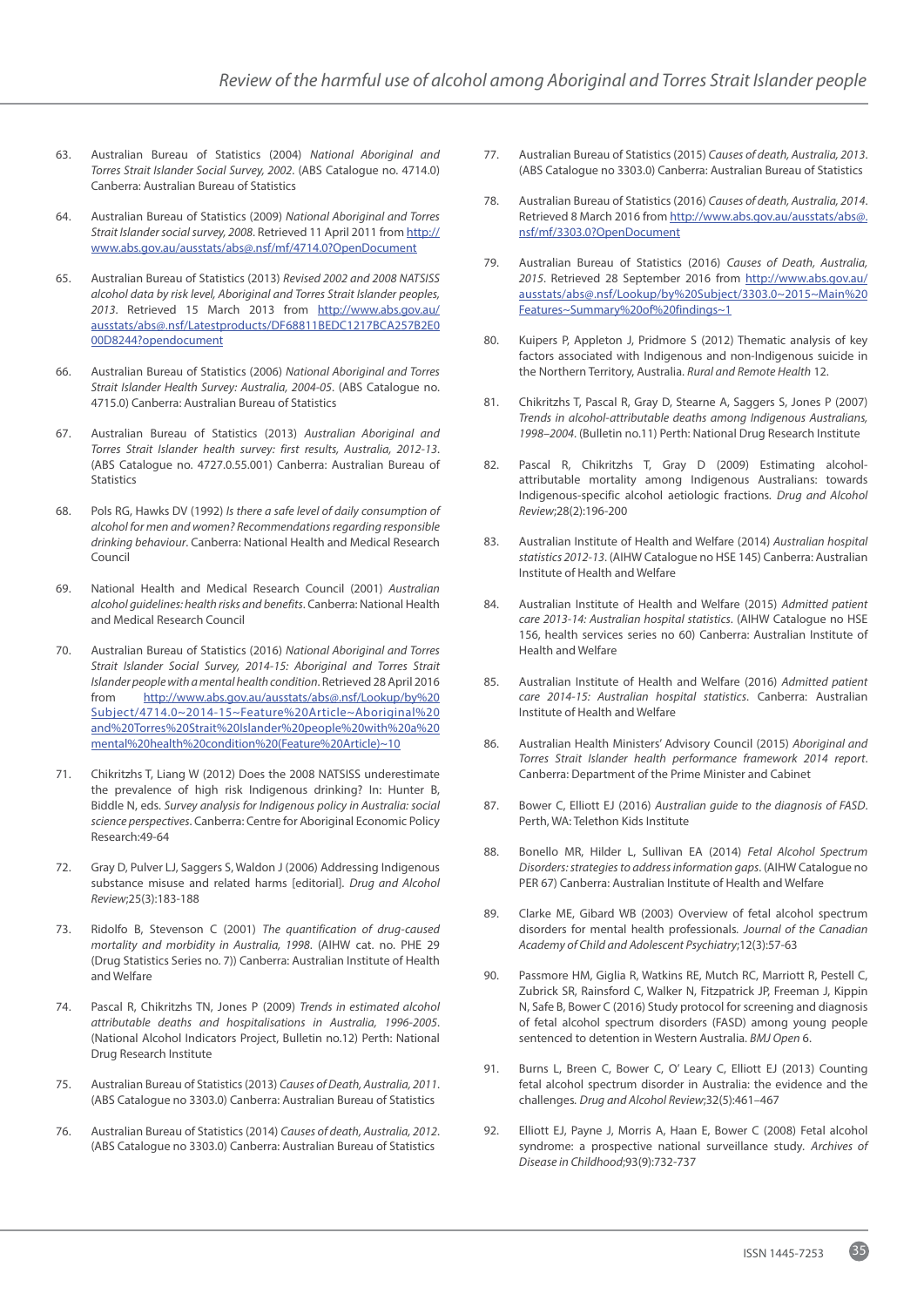- 93. Harris KR, Bucens IK (2003) Prevalence of fetal alcohol syndrome in the Top End of the Northern Territory*. Journal of Paediatrics and Child Health*;39(5):528-533
- 94. Burns L, Black E, Powers JR, Loxton B, Elliot E, Shakeshaft A, Dunlop A (2011) Geographical and maternal characteristics associated with alcohol use in pregnancy*. Alcoholism: Clinical and Experimental Research*;35(7):1230-1237
- 95. Mutch RC, Watkins R, Bower C (2015) Fetal alcohol spectrum disorders: notifications to the Western Australian Register of Developmental Anomalies*. Journal of Paediatrics and Child Health*;51(4):433–436
- 96. Bower C, Rudy E, Callaghan A, Quick J, Cosgrove P, Nassar N (2009) *Report of the birth defects registry of Western Australia 1980-2008*. Perth, WA: Western Australian Birth Defects Registry, Women and Newborn Health Service
- 97. Fitzpatrick JP, Latimer J, Carter M, Oscar J, Ferreira ML, Olson HC, Lucas BR, Doney R, Salter C, Try J, Hawkes G, Fitzpatrick E, Hand M, Watkins RE, Martiniuk ALC, Bower C, Boulton J, Elliott EJ (2015) Prevalence of fetal alcohol syndrome in a population-based sample of children living in remote Australia: the Lililwan Project*. Journal of Paediatrics and Child Health*;51(4):450–457
- 98. Fitzpatrick JP, Latimer J, Olson HC, Carter M, Oscar J, Lucas BR, Doney R, Salter C, Try J, Hawkes G, Fitzpatrick E, Hand M, Watkins RE, Tsang TW, Bower C, Ferreira ML, Boulton J, Elliott EJ (2017) Prevalence and profile of Neurodevelopment and Fetal Alcohol Spectrum Disorder (FASD) amongst Australian Aboriginal children living in remote communities*. Research in Developmental Disabilities*;65(June 2017):114-126
- 99. Bower C, Rudy E, Callaghan A, Cosgrove P, Quick J (2007) *Report of the birth defects registry of Western Australia 1980-2006*. Perth: King Edward Memorial Hospital
- 100. Teesson M, Slade T, Mills K (2009) Comorbidity in Australia: findings of the 2007 National Survey of Mental Health and Wellbeing*. Australian & New Zealand Journal of Psychiatry*;43(7):606-614
- 101. Australian Institute of Health and Welfare (2008) *Aboriginal and Torres Strait Islander health performance framework: 2008 report: detailed analyses.* (AIHW Catalogue no. IHW 22) Canberra: Australian Institute of Health and Welfare
- 102. Australian Institute of Health and Welfare (2013) *Aboriginal and Torres Strait Islander health performance framework 2012: detailed analyses*. (AIHW Cat. no. IHW 94) Canberra: Australian Institute of Health and Welfare
- 103. Australian Institute of Health and Welfare (2017) *Aboriginal and Torres Strait Islander Health Performance Framework*. Retrieved 30 May 2017 from http://www.aihw.gov.au/indigenous-data/healthperformance-framework/
- 104. Dudgeon P, Wright M, Paradies Y, Garvey D, Walker I (2014) Aboriginal social, cultural and historical contexts. In: Dudgeon P, Milroy H, Walker R, eds. *Working together: Aboriginal and Torres Strait Islander mental health and wellbeing principles and practice*. 2nd ed. Canberra: Department of The Prime Minister and Cabinet:3-24
- 105. Grieves V (2009) *Aboriginal spirituality: Aboriginal philosophy, the basis of Aboriginal social and emotional wellbeing*. (Discussion Paper No. 9) Darwin: Cooperative Research Centre for Aboriginal Health
- 106. Lovett R (2017) *Aboriginal and Torres Strait Islander data sovereignty in Australia: principles and practice*. Presented at *Department of Aboriginal Affairs & National Drug Research Institute Seminar* Perth
- 107. Australian Health Ministers' Advisory Council (2017) *Aboriginal and Torres Strait Islander Health Performance Framework 2017 report*. Canberra: Department of the Prime Minster and Cabinet
- 108. Babor TF, Caetano R, Casswell S, Edwards G, Giesbrecht N, Graham K, Grube JW, Hill L, Holder H, Homel R, Livingston M, Österberg E, Rehm J, Room R, Rossow I (2010) *Alcohol: no ordinary commodity: research and public policy*. 2nd edition ed. Oxford: Oxford University Press
- 109. Zinberg NE (1984) *Drug, set and setting: the basis for controlled intoxicant use*. New Haven, CT: Yale University Press
- 110. Wilkinson R, Marmot M (2003) *Social determinants of health: the solid facts*. (2nd ed) Denmark: World Health Organization
- 111. McCusker Centre for Action on Alcohol and Youth (2014) *A guide to the alcohol industry*. Perth: McCusker Centre for Action on Alcohol and Youth
- 112. McCusker Centre for Action on Alcohol and Youth (2014) *Alcohol industry peak bodies and representative groups*. Perth: McCusker Centre for Action on Alcohol and Youth
- 113. Institute of Alcohol Studies (2016) *The alcohol industry: factsheet*. London: Institute of Alcohol Studies
- 114. Gilpin NW, Koob GF (2008) Neurobiology of alcohol dependence: focus on motivational mechanisms*. Alcohol Research and Health*;31(3):185-195
- 115. Young R, Feeney G (2002) Why do people use drugs? In: Hulse GK, White J, Cape G, eds. *Management of alcohol and drug problems*. Melbourne: Oxforn University Press:17-31
- 116. MacDonald M, Aspin C, Wodak A, Kaldor J, Orcher H (2002) *Prevalence of HIV and hepatitis C and injecting behaviour among Aboriginal and Torres Strait Islanders in the Australian needle and syringe program survey, 1995-2001*. Sydney: Australasian Society of HIV Medicine
- 117. Marmot M (2005) Social determinants of health inequalities*. The Lancet*;365(9464):1099-1104
- 118. Commission on Social Determinants of Health (2008) *Closing the gap in a generation: health equity through action on the social determinants of health: final report*. Geneva: World Health Organization
- 119. Carson B, Dunbar T, Chenhall RD, Bailie R, eds. (2007) *Social determinants of Indigenous health*. Crows Nest, NSW: Allen and Unwin
- 120. Marmot M (2015) *The health gap: the challenge of an unequal world*. London: Bloomsbury Publishing
- 121. Marmot M (2011) Social determinants and the health of Indigenous Australians [editorial]*. Medical Journal of Australia*;194(10):512-513
- 122. Marmot MG, Shipley MJ, Rose G (1984) Inequalities in death specific explanations of a general pattern? *The Lancet*;323(8384):1003-1006
- 123. Turrell G, Mathers CD (2000) Socioeconomic status and health in Australia*. Medical Journal of Australia*;172(9):434-438

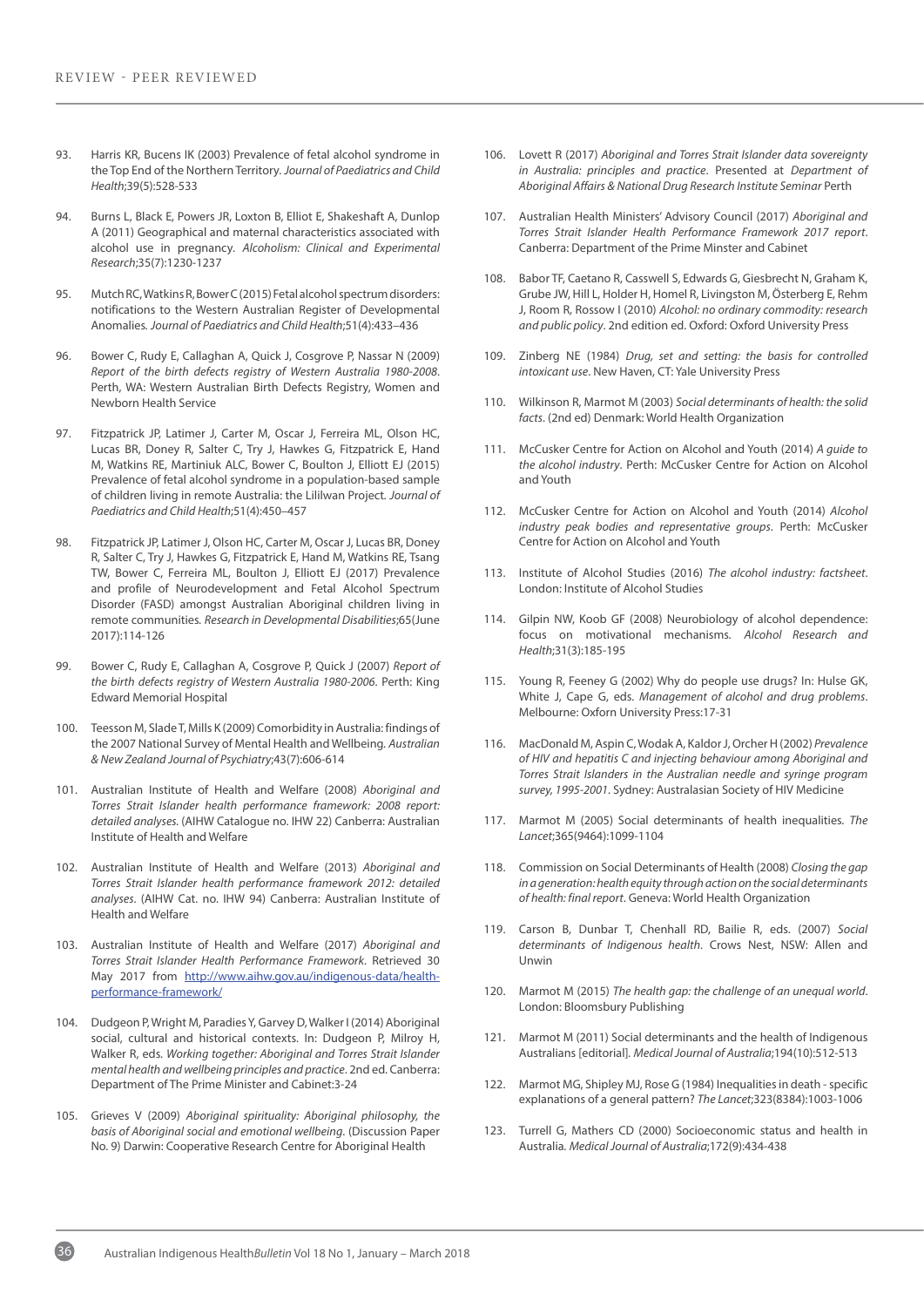- 124. Saggers S, Walter M, Gray D (2011) Culture, history and health. In: Thackrah R, Scott K, Winch J, eds. *Indigenous Australian health and cultures: an introduction for health professionals*. Frenchs Forest, NSW: Pearson Australia:1-21
- 125. Australian Institute of Health and Welfare (2011) *Life expectancy and mortality of Aboriginal and Torres Strait Islander people*. Canberra: Australian Institute of Health and Welfare
- 126. Department of the Prime Minister and Cabinet (2015) *Closing the gap: Prime Minister's report 2015*. Canberra: Department of the Prime Minister and Cabinet, Australia
- 127. Dudgeon P, Milroy H, Walker R, eds. (2014) *Working together: Aboriginal and Torres Strait Islander mental health and wellbeing principles and practice*. 2nd ed. Canberra: Department of The Prime Minister and Cabinet
- 128. Australian Bureau of Statistics (2016) *National Aboriginal and Torres Strait Islander Social Survey, 2014-15*. Canberra: Australian Bureau of Statistics
- 129. Musharbash Y (2008) 'Sorry business is Yapa way': Warlpiri mortuary rituals as embodied in practice. In: Glaskin K, Tonkinson M, Musharbas Y, Burbank V, eds. *Mortality, mourning and mortuary practices in Indigenous Australia*. Farnham, UK: Ashgate:55-68
- 130. Ulrik J, Foster D, Davis V (2011) Loss, grief, bad luck and sorry business. In: Thackrah R, Scott K, Winch J, eds. *Indigenous Australian health and cultures: an introduction for health professionals*. Frenchs Forest, NSW: Pearson Australia:190-208
- 131. Adams M, McCoy B (2011) Lives of Indigenous Australian men. In: Thackrah R, Scott K, Winch J, eds. *Indigenous Australian health and cultures: an introduction for health professionals*. Frenchs Forest, NSW: Pearson Australia:127-151
- 132. Lalonde CE, Chandler MJ (2009) Cultural continuity as a moderator of suicide risk among Canada's First Nations. In: Kirkmayer LJ, Valaskakis GG, eds. *Healing traditions: the mental health of Aboriginal peoples in Canada*. Vancouver: University of British Columbia Press
- 133. Ganesharajah C (2009) *Indigenous health and wellbeing: the importance of country*. (Native Title Research Report No. 1/2009) Canberra: Australian Institute for Aboriginal and Torres Strait Islander Studies
- 134. Elliott E, Latimer J, Fitzpatrick J, Oscar J, Carter M (2012) There's hope in the valley*. Journal of Paediatrics and Child Health*;48(3):190-192
- 135. Melhuish E (2014) The impact of early childhood education and care on improved wellbeing. In: Academy B, ed. *'If you could do one good thing ...' nine local actions to reduce health inequalities*. London: British Academy:32-43
- 136. Sims M, Saggers S, Hutchins T, Guilfoyle A, Targowska A, Jackiewicz S (2008) Indigenous child care - leading the way*. Australian Journal of Early Childhood*;33(1):56-60
- 137. Steering Committee for the Review of Government Service Provision (2014) *Overcoming Indigenous disadvantage: key indicators 2014*. Canberra: Productivity Commission
- 138. Paradies Y, Harris R, Anderson I (2008) *The impact of racism on Indigenous health in Australia and Aotearoa: towards a research agenda*. (Discussion Paper No. 4) Darwin: Cooperative Research Centre for Aboriginal Health
- 139. Awofeso N (2011) Racism: a major impediment to optimal Indigenous health and health care in Australia. *Australian Indigenous HealthBulletin* 11.
- 140. Green M, Saggers S (2015) Race and reconciliation in Australia. In: Germov J, Poole M, eds. *Public sociology: an introduction to Australian society*. Crows Nest, NSW: Allen & Unwin:271-289
- 141. Rudd KM (2008) *Apology to Australia's Indigenous peoples*. Presented at *House of Representatives* 13 February 2008, Parliament House, Canberra
- 142. Magarey K (2014) *The Racial Discrimination Act: insults, timing and debate*. Retrieved 5 June 2014 from http://www.aph.gov.au/About\_ Parliament/Parliamentary\_Departments/Parliamentary\_Library/ FlagPost/2014/June/race-discrim-proposed-changes
- 143. Pearson N (2009) Radical hope: education and equality in Australia*. Quarterly Essay*;(35)
- 144. Baird S, Ferreira F.H.G., Özler B, Woolcock M (2013) Relative effectiveness of conditional and unconditional cash transfers for schooling outcomes in developing countries: a systematic review*. Campbell Systematic Reviews*;9(8)
- 145. Rosier K (2011) *Food insecurity in Australia: what is it, who experiences it and how can child and family services support families experiencing it?* (CAFCA practice sheet series) Melbourne: Australian Institute of Family Studies
- 146. Gray D, Wilkes E (2010) *Reducing alcohol and other drug related harm*. (Resource sheet no. 3) Canberra: Closing the Gap Clearinghouse
- 147. Chenhall RD (2007) *Benelong's Haven: recovery from alcohol and drug abuse within an Aboriginal Australian residential treatment centre*. Carlton, VIC: Melbourne University Press
- 148. Brady M (2012) *The grog book: strengthening Indigenous community action on alcohol (revised edition)*. Revised ed. Canberra: Department of Health and Ageing
- 149. Gray D, Stearne A, Bonson M, Wilkes ET, Butt J, Wilson M (2014) *Review of the Aboriginal and Torres Strait Islander alcohol, tobacco and other drugs treatment service sector: harnessing good intentions*. Perth: National Drug Research Institute
- 150. Australian Government Department of Health (2017) *National drug strategy 2017-2026*. Canberra: Australian Government Department of Health
- 151. Ministerial Council on Drug Strategy (2006) *National drug strategy: Aboriginal and Torres Strait Islander peoples complementary action plan 2003-2009*. Canberra: Ministerial Council on Drug Strategy
- 152. Chalmers J, Ritter A, Berends L (2014) *Alcohol and other drug treatment financing in Australia: funding flows*. (Working Paper no. 3, Drug Policy Modelling Program) Sydney: National Drug and Alcohol Research Centre
- 153. Urbis (2009) *Evaluation of the National Drug Strategy Aboriginal and Torres Strait Islander Peoples Complementary Action Plan 2003 - 2009: final report*. Canberra: National Drug Strategy
- 154. Intergovernmental Committee on Drugs (2015) *National Aboriginal and Torres Strait Islander peoples' drug strategy 2014-2019*. Canberra: National Drug Strategy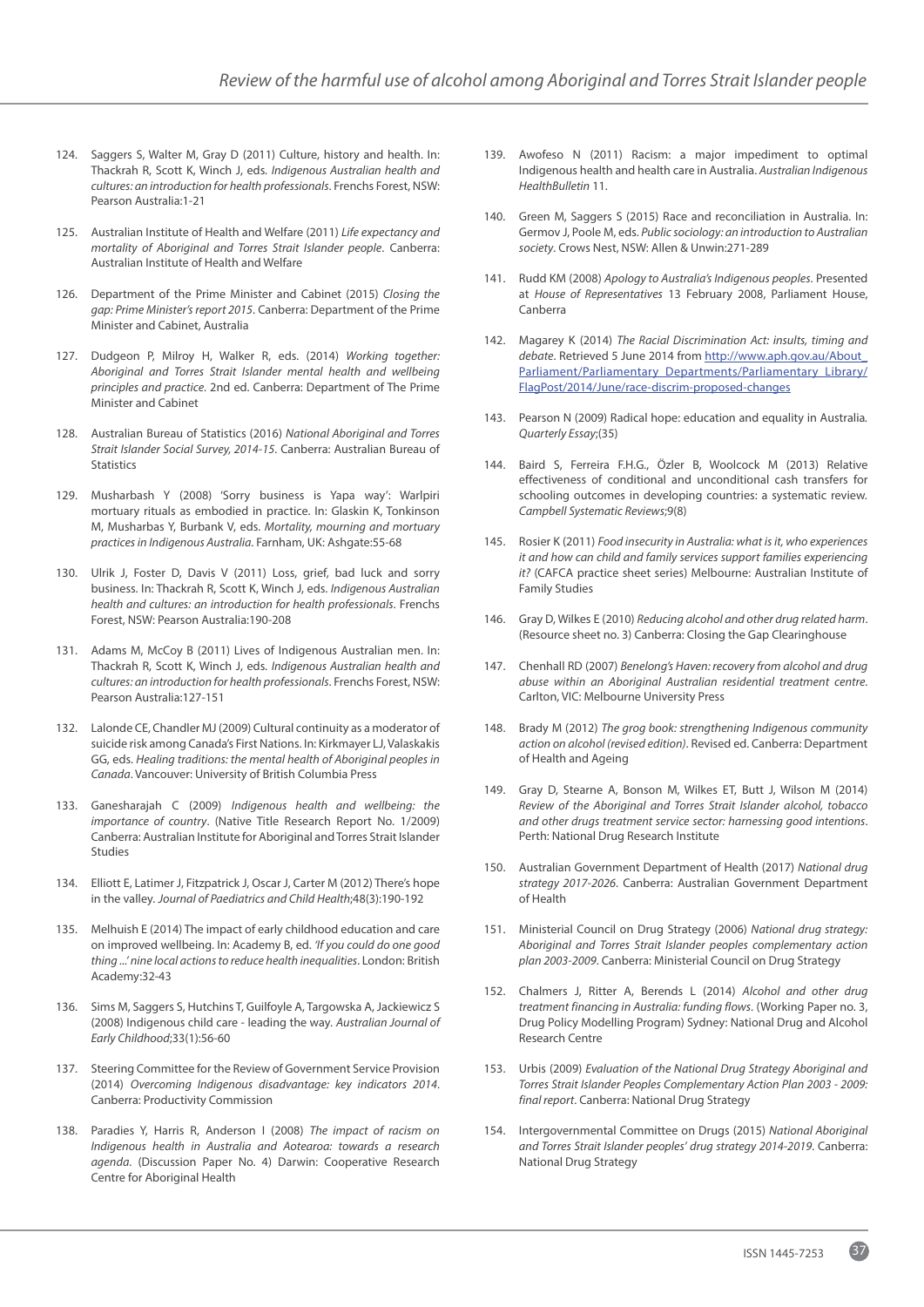- 155. Doran CM, Byrnes JM, Cobiac LJ, Vandenberg B, Vos T (2013) Estimated impacts of alternative Australian alcohol taxation structures on consumption, public health and government revenues*. Medical Journal of Australia*;199(9):619-622
- 156. Trifonoff A, Andrew R, Steenson T, Nicholas R, Roche AM (2011) *Liquor licensing legislation in Australia: an overview*. Adelaide: National Centre for Education and Training on Addiction, Flinders University
- 157. Lander F, Gray D, Wilkes E (2015) The Alcohol Mandatory Treatment Act: evidence, ethics and the law*. Medical Journal of Australia*;203(1):47-49
- 158. d'Abbs P (2012) Problematizing alcohol through the eyes of the other: alcohol policy and Aboriginal drinking in the Northern Territory, Australia*. Contemporary Drug Problems*;39(3):371-396
- 159. d'Abbs P (2015) Widening the gap: the gulf between policy rhetoric and implementation reality in addressing alcohol problems among Indigenous Australians*. Drug and Alcohol Review*;Early view(http:// dx.doi.org/10.1111/dar.12299)
- 160. Paradies Y (2007) Racism. In: Carson B, Dunbar T, Chenhall RD, Bailie R, eds. *Social determinants of Indigenous health*. Crows Nest, NSW: Allen & Unwin:65-86
- 161. Alford K (2014) *Economic value of Aboriginal community controlled health services*. Canberra: National Aboriginal Community Controlled Health Organisation
- 162. Australian Department of Health and Ageing (2013) *National Aboriginal and Torres Strait Islander Health Plan 2013-2023*. Canberra: Australian Department of Health and Ageing
- 163. Ministerial Council on Drug Strategy (2011) *National drug strategy 2010-2015*. Canberra: Australian Government
- 164. Australian National Audit Office (2017) *Indigenous Advancement Strategy*. (ANAO Report no.35 of 2016–17) Canberra: Department of the Prime Minister and Cabinet
- 165. Department of the Prime Minister and Cabinet (2016) *Closing the Gap Prime Minister's report 2016*. Canberra: Department of the Prime Minister and Cabinet
- 166. Holland C (2016) *Close the Gap: progress and priorities report 2016*. Canberra: Close the Gap Campaign Steering Committee
- 167. Lee KS, Conigrave KM, Clough AR, Wallace C, Silins E, Rawles J (2008) Evaluation of a community-driven preventive youth initiative in Arnhem Land, Northern Territory, Australia*. Drug and Alcohol Review*;27(1):75-82
- 168. Stockwell T, Gruenwald P, Toumbourou J, Loxley W, eds. (2005) *Preventing harmful substance use : the evidence base for policy and practice*. Chichester: John Wiley & Sons
- 169. Loxley W, Toumbourou JW, Stockwell T, Haines B, Scott K, Godfrey C, Waters E, Patton G, Fordham R, Gray D, Marshall J, Ryder D, Saggers S, Sanci L, Williams J (2004) *The prevention of substance use, risk and harm in Australia: a review of the evidence*. Canberra: Department of Health and Ageing
- 170. Australian Government Department of Health (2016) *Medicare health assessment for Aboriginal and Torres Strait Islander people (MBS item 715)*. Canberra: Australian Government Department of Health
- 171. Haber P, Lintzeris N, Proude E, Lopatko O (2009) *Guidelines for the treatment of alcohol problems*. Canberra: Department of Health and Ageing, Australia
- 172. Sibthorpe BM, Bailie RS, Brady MA, Ball SA, Sumner-Dodd P, Hall WD (2002) The demise of a planned randomised controlled trial in an urban Aboriginal medical service*. Medical Journal of Australia*;176(6):273-276
- 173. Panaretto K, Coutts J, Johnson L, Morgan A, Dallas Leon D, Hayman N (2010) Evaluating performance of and organisational capacity to deliver brief interventions in Aboriginal and Torres Strait Islander medical services*. Australian and New Zealand Journal of Public Health*;34(1):38-44
- 174. Lee K, Freeburn B, Ella S, Miller W, Perry J, Conigrave K (2012) *Handbook for Aboriginal alcohol and drug work*. Sydney: University of Sydney
- 175. Brett J, Lawrence L, Ivers R, Conigrave K (2014) Outpatient alcohol withdrawal management for Aboriginal and Torres Strait Islander peoples*. Australian Family Physician*;43(8):563-566
- 176. d'Abbs P, Togni S, Rosewarne C, Boffa J (2013) The Grog Mob: lessons from an evaluation of a multi-disciplinary alcohol intervention for Aboriginal clients*. Australian and New Zealand Journal of Public Health*;37(5):450–456
- 177. McLellan AT, Lewis DC, O'Brien CP, Kleber HD (2000) Drug dependence, a chronic medical illness: implications for treatment, insurance, and outcomes evaluation*. Journal of the American Medical Association*;284(13):1689-1695
- 178. Gray D, Wilson M, Allsop S, Saggers S, Wilkes E, Ober C (2014) Barriers and enablers to the provision of alcohol treatment among Aboriginal Australians: a thematic review of five research projects*. Drug and Alcohol Review*;33(5):482–490
- 179. Gomez M, Ritter A, Gray D, Gilchrist D, Harrison K, Freeburn B, Wilson S (2014) *Adapting DA-CCP for Aboriginal and Torres Strait Islander people receiving alcohol, tobacco and other drug services: components of care and a resource estimation tool*. Sydney: National Drug and Alcohol Research Centre
- 180. Guthrie J, Lovett R, Dance P, Ritchie C, Tongs J (2010) 'Where's your country?': new approaches for working with problematic alcohol use among Indigenous Australians in an urban setting*. Australian Aboriginal Studies*;2010(1):100-107
- 181. Brady M (1995) Culture in treatment, culture as treatment: a critical appraisal of developments in addictions programs for Indigenous North Americans and Australians*. Social Science & Medicine*;41(11):1487-1498
- 182. Coffin J (2007) Rising to the challenge in Aboriginal health by creating cultural security*. Aboriginal and Islander Health Worker Journal*;31(3):22-24
- 183. McLellan AT (2002) Have we evaluated addiction treatment correctly? Implications from a chronic care perspective [Editorial]*. Addiction*;97(3):249-252
- 184. Parliamentary Budget Office (2015) *Alcohol taxation in Australia*. (Report no. 03/2015) Canberra: Parliament of Australia

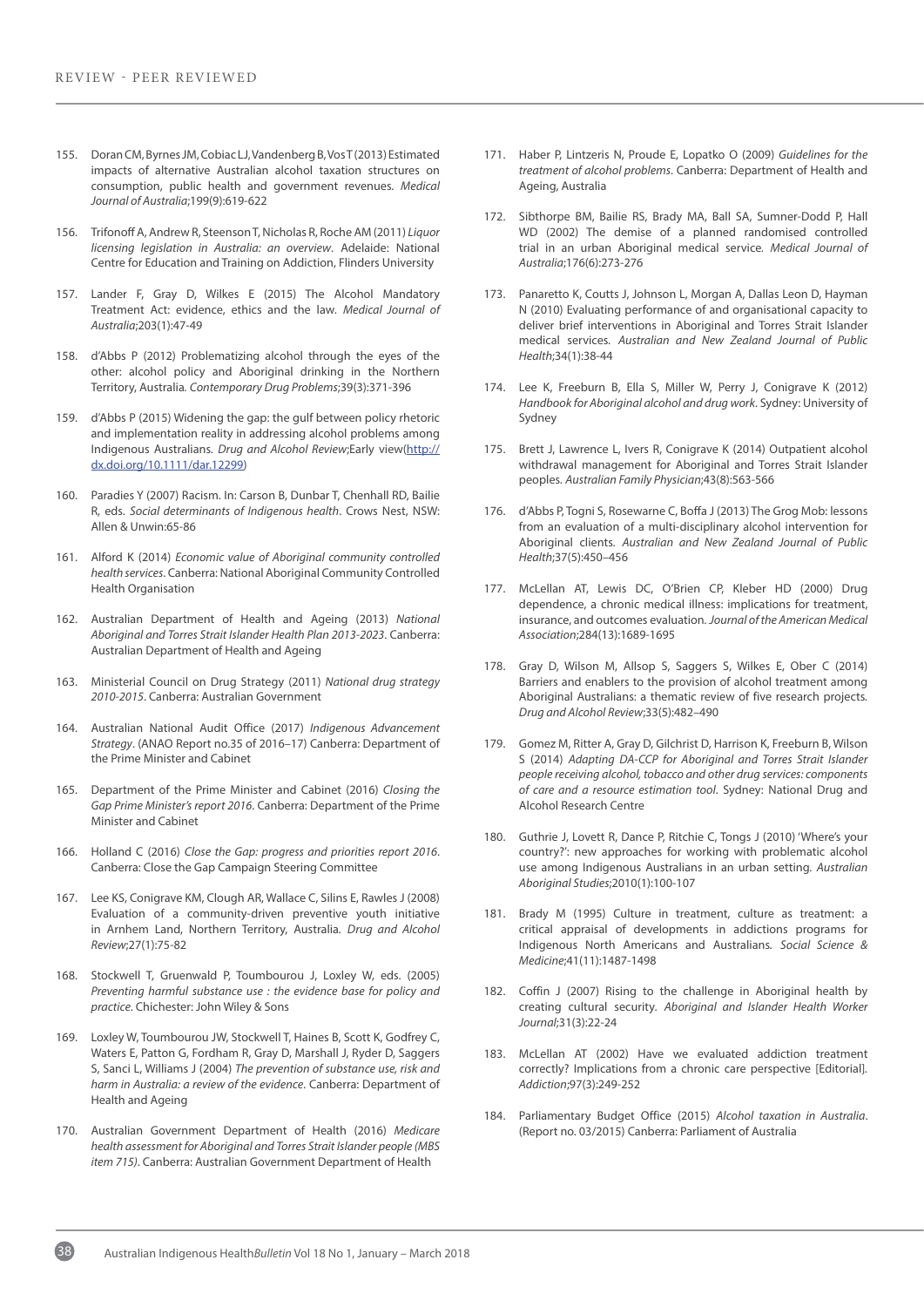- 185. Byrnes J, Petrie DJ, Doran CM, Shakeshaft A (2012) The efficiency of a volumetric alcohol tax in Australia*. Applied Health Economics and Health Policy*;10(1):37-49
- 186. Chikritzhs T, Stockwell T, Pascal R (2005) The impact of the Northern Territory's Living With Alcohol program, 1992-2002: revisiting the evaluation*. Addiction*;100(11):1625-1636
- 187. Gray D, Chikritzhs T, Stockwell TR (1999) The Northern Territrory cask wine levy: health and taxation policy implications*. Australian and New Zealand Journal of Public Health*;23(6):651-653
- 188. National Drug Research Institute (2007) *Restrictions on the sale and supply of alcohol: evidence and outcomes*. Perth: National Drug Research Institute, Curtin University of Technology
- 189. Gray D, Saggers S, Atkinson D, Sputore B, Bourbon D (2000) Beating the grog: an evaluation of the Tennant Creek liquor licensing restrictions*. Australian and New Zealand Journal of Public Health*;24(1):39-44
- 190. Kinnane S, Farringdon F, Henderson-Yates L, Parker H (2010) *Fitzroy Valley alcohol restriction report: an evaluation of the effects of alcohol restrictions in Fitzroy Crossing relating to measurable health and social outcomes, community perceptions and alcohol related behaviours after two years*. Perth: Drug and Alcohol Office
- 191. Gray D (2012) Is the demand for alcohol in Indigenous Australian communities 'price inelastic'? *Drug and Alcohol Review*;31(6):818–822
- 192. d'Abbs P, Togni S, Crundall I (1996) *The Tennant Creek liquor licensing trial, August 1995 - February 1996: an evaluation*. (Menzies Occasional Papers No. 2/96) Darwin: Menzies School of Health Research
- 193. d'Abbs P (1990) *Dry areas, alcohol and Aboriginal communities: a review of the Northern Territory Restricted Areas Legislation*. Darwin: Drug and Alcohol Bureau; Racing, Gaming and Liquor Commission
- 194. Northern Territory Department of Business (2015) *List of restricted areas*. Retrieved 7 December 2015 from https://web.archive.org/ web/20151207084037/http://www.dob.nt.gov.au/gamblinglicensing/liquor/liquor-restrictions/restricted-areas/Pages/ restricted-areas.aspx
- 195. Department of Families Housing Community Services and Indigenous Affairs (2011) *Northern Territory Emergency Response evaluation report 2011*. Canberra: Department of Families, Housing, Community Services and Indigenous Affairs
- 196. Commonwealth of Australia (2008) *Northern Territory National Emergency Response Act 2007*. Canberra: Commonwealth of Australia
- 197. Commonwealth of Australia (1975) *Racial Discrimination Act 1975*. Canberra: Commonwealth of Australia
- 198. Commonwealth of Australia (2012) *Stronger futures in the Northern Territory Act 2012 - C2012A00100*. Retrieved from http://www. comlaw.gov.au/Details/C2012A00100/Html/Text#\_Toc329244469
- 199. d'Abbs P (1993) *Alcohol consumption in the Northern Territory, 1992- 1993: an analysis of trends revealed by two surveys*. Darwin: Menzies School of Health Research
- 200. O'Connor R (1984) *A report on the effects of one year's enforcement of the 'Two Kilometre Law' on the Aboriginal town campers of Alice Springs*. Darwin: Northern Territory Drug and Alcohol Bureau
- 201. O'Connor R (1984) A case of might-have-been: some reflections on the new 'two kilometre law' in the Northern Territory*. Anthropological Forum*;5(2):201-207
- 202. Smith K, Langton M, d'Abbs P, Room R, Chenhall R, Brown A (2013) *Alcohol management plans and related alcohol reforms*. (Brief 16) Sydney: Indigenous justice clearinghouse
- 203. Saffer H, Chaloupka FJ (1999) Demographic differentials in the demand for alcohol and illicit drugs. In: Chaloupka FJ, Grossman M, Bickel WK, Saffer H, eds. *The economic analysis of substance use and abuse: an integration of econometric and behavioral economic research*. Chicago: University of Chicago Press:187-212
- 204. Gray DA (2010) The Northern Territory Emergency Response and cannabis use in remote Indigenous communities: after the intervention — letter*. Medical Journal of Australia*;192(10):555
- 205. Clough A, d'Abbs P, Cairney S, Gray D, Maruff P, Parker R, O'reilly B (2004) Emerging patterns of cannabis and other substance use in Aboriginal communities in Arnhem Land, Northern Territory: a study of two communities*. Drug and Alcohol Review*;23(4):381-390
- 206. Putt J, Delahunty B (2006) *Illicit drug use in rural and remote Indigenous communities*. (Trends and issues in crime and criminal justice, no. 322) Canberra: Australian Institute of Criminology
- 207. Gray DA, Wilkes ET (2011) Alcohol restrictions in Indigenous communities: an effective strategy if Indigenous-led*. Medical Journal of Australia*;194(10):508
- 208. Wilkes E (2015) Aboriginal autonomy and the reduction of alcoholrelated harm*. Drug and Alcohol Review*;Early view(http://dx.doi. org/10.1111/dar.12297)
- 209. Aboriginal Peak Organisations of the Northern Territory (2013) *Principles for a partnership-centred approach for NGOs working with Aboriginal Organisations and communities in the Northern Territory*. Darwin: Aboriginal Peak Organisations of the Northern Territory
- 210. Ritter A, Cameron J (2006) A review of the efficacy and effectiveness of harm reduction strategies for alcohol, tobacco and illicit drugs. *Drug and Alcohol Review;*25(6):611-624
- 211. Johnston E (1991) Coping with alcohol and other drugs: strategies for change. In: Royal Commission into Aboriginal Deaths in Custody, ed. *Royal Commission into Aboriginal Deaths in Custody: National Report, Vol 4*. Canberra:273-298
- 212. Blagg H (2003) *An overview of night patrol services in Australia*. Barton, ACT: Crime Prevention Branch, Attorney General's Department
- 213. Australian Institute of Health and Welfare, Australian Institute of Family Studies (2013) *The role of community patrols in improving safety in Indigenous communities*. (Resource sheet no. 20) Canberra: Closing the Gap Clearinghouse
- 214. Australian National Audit Office (2011) *Northern Territory night patrols*. (Audit Report No.32 2010-11) Canberra: Australian National Audit Office
- 215. Brady M, Nicholls R, Henderson G, Byrne J (2006) The role of a rural sobering-up centre in managing alcohol-related harm to Aboriginal people in South Australia*. Drug and Alcohol Review*;25(3):201-206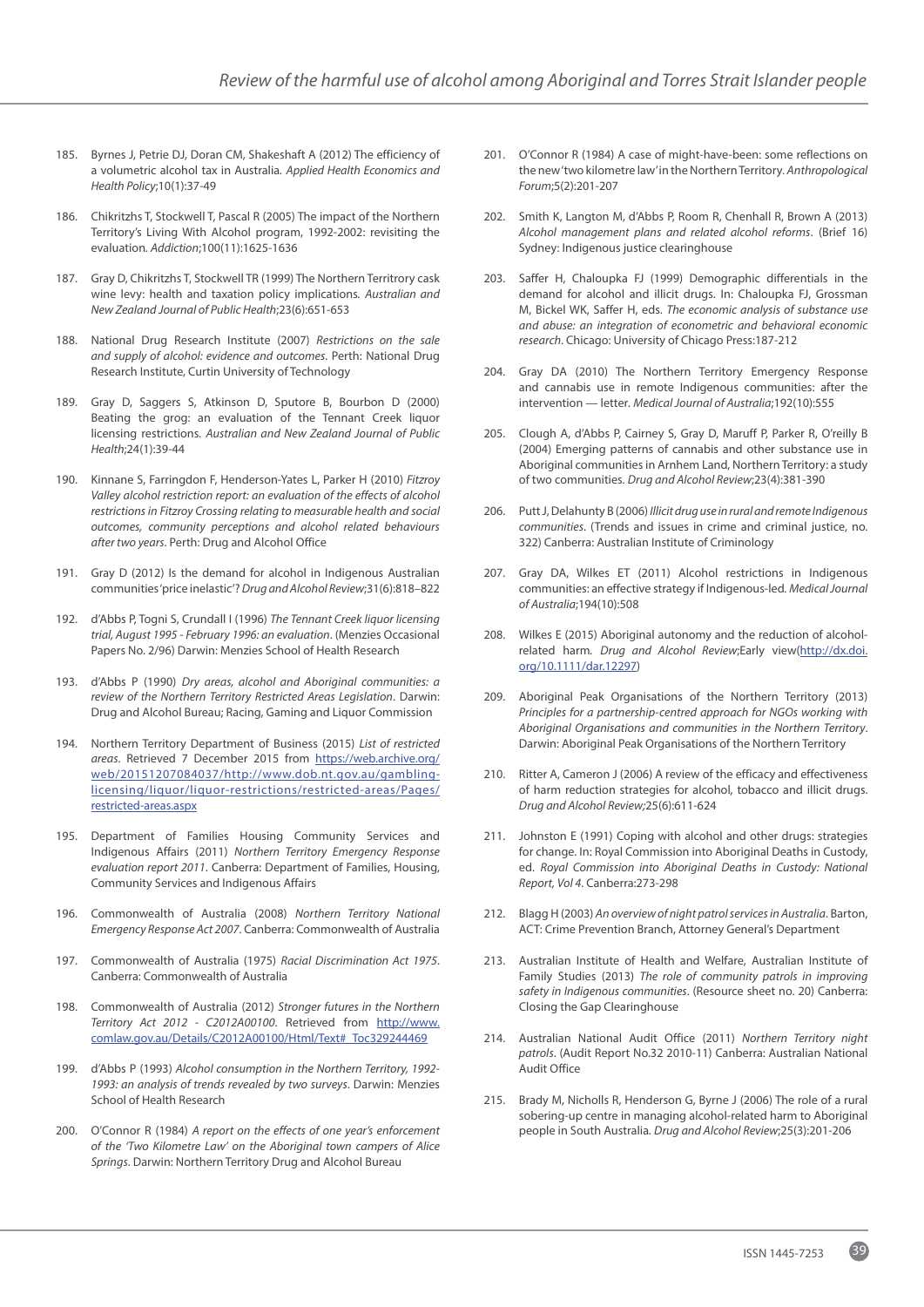- 216. McDonald DN (1985) *Sobering-up shelters for people found intoxicated in public places: the Northern Territory experience*. Darwin: Northern Territory Department of Health
- 217. Johnston E (1991) The harmful use of alcohol and other drugs. In: Royal Commission into Aboriginal Deaths in Custody, ed. *Royal Commission into Aboriginal Deaths in Custody: National Report, Vol 2.* Canberra:297-334
- 218. Dodson P (1991) Alcohol and substance use. In: Royal Commission into Aboriginal Deaths in Custody, ed. *Royal Commission into Aboriginal Deaths in Custody: regional report of inquiry into underlying issues in Western Australia*:731-760
- 219. Stearne A (2007) *Drug and Alcohol Services Association of Alice Springs community-based outreach program final evaluation report*. Perth, WA: National Drug Research Institute
- 220. Saggers S, Gray D (1991) *Aboriginal health and society: the traditional and contemporary Aboriginal struggle for better health*. North Sydney: Allen and Unwin

40